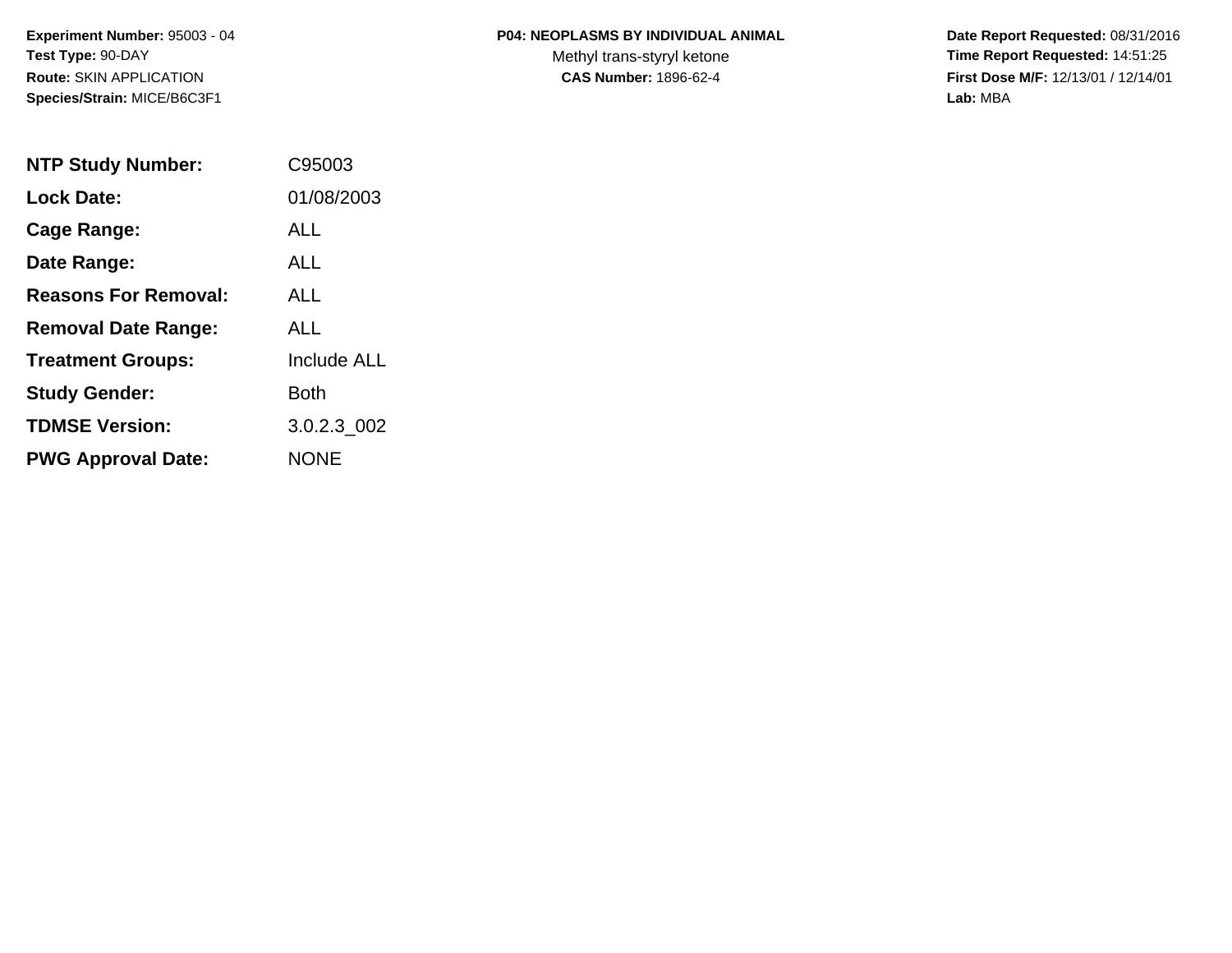Methyl trans-styryl ketone<br>CAS Number: 1896-62-4

 **Date Report Requested:** 08/31/2016 **Time Report Requested:** 14:51:25 **First Dose M/F:** 12/13/01 / 12/14/01<br>**Lab:** MBA **Lab:** MBA

| <b>B6C3F1 MICE MALE</b>   | DAY ON TEST      | $_{\rm 0}^{\rm 0}$<br>$\frac{9}{2}$                  | $\begin{smallmatrix} 0\\0 \end{smallmatrix}$<br>$\frac{9}{2}$           | $_{\rm 0}^{\rm 0}$<br>$\boldsymbol{9}$<br>$\overline{2}$      | $\pmb{0}$<br>$\mathsf 0$<br>$\boldsymbol{9}$<br>$\overline{2}$                   | $\pmb{0}$<br>$\mathbf 0$<br>$\boldsymbol{9}$<br>$\overline{2}$ | $\pmb{0}$<br>$\mathbf 0$<br>$\boldsymbol{9}$<br>$\overline{2}$ | $\pmb{0}$<br>$\mathsf{O}\xspace$<br>$\boldsymbol{9}$<br>$\overline{2}$     | $_{\rm 0}^{\rm 0}$<br>$\boldsymbol{9}$<br>$\overline{2}$ | $\pmb{0}$<br>$\mathbf 0$<br>$\frac{9}{2}$           | $\mathbf 0$<br>$\mathbf 0$<br>$\frac{9}{2}$                              |          |
|---------------------------|------------------|------------------------------------------------------|-------------------------------------------------------------------------|---------------------------------------------------------------|----------------------------------------------------------------------------------|----------------------------------------------------------------|----------------------------------------------------------------|----------------------------------------------------------------------------|----------------------------------------------------------|-----------------------------------------------------|--------------------------------------------------------------------------|----------|
| <b>VEHICLE CONTROL</b>    | <b>ANIMAL ID</b> | $\mathbf 0$<br>$\pmb{0}$<br>$\pmb{0}$<br>$\mathbf 0$ | 0<br>$_{\rm 0}^{\rm 0}$<br>$\begin{smallmatrix} 0\\2 \end{smallmatrix}$ | $\mathbf 0$<br>$\mathbf 0$<br>$\mathbf 0$<br>$\mathbf 0$<br>3 | $\mathbf 0$<br>$\mathbf 0$<br>$\mathsf{O}\xspace$<br>$\pmb{0}$<br>$\overline{4}$ | 0<br>$\mathbf 0$<br>$\pmb{0}$<br>$\pmb{0}$<br>$\overline{5}$   | 0<br>0<br>$\pmb{0}$<br>$\pmb{0}$<br>6                          | $\mathbf 0$<br>$\mathbf 0$<br>$\mathbf 0$<br>$\mathbf 0$<br>$\overline{7}$ | 0<br>$\mathbf 0$<br>$\pmb{0}$<br>$\pmb{0}$<br>8          | 0<br>$\mathbf 0$<br>$\mathbf 0$<br>$\mathbf 0$<br>9 | $\mathbf 0$<br>$\mathbf 0$<br>$\mathbf 0$<br>$\mathbf{1}$<br>$\mathbf 0$ | * TOTALS |
| <b>ALIMENTARY SYSTEM</b>  |                  |                                                      |                                                                         |                                                               |                                                                                  |                                                                |                                                                |                                                                            |                                                          |                                                     |                                                                          |          |
| Esophagus                 |                  | $\pm$                                                |                                                                         |                                                               |                                                                                  |                                                                |                                                                |                                                                            |                                                          | $\pm$                                               | $+$                                                                      | $10$     |
| Gallbladder               |                  | $\ddot{}$                                            |                                                                         |                                                               |                                                                                  |                                                                |                                                                | м                                                                          |                                                          | $\pm$                                               | $+$                                                                      | 8        |
| Intestine Large, Cecum    |                  |                                                      |                                                                         |                                                               |                                                                                  |                                                                |                                                                |                                                                            |                                                          |                                                     | $\overline{1}$                                                           | 10       |
| Intestine Large, Colon    |                  |                                                      |                                                                         |                                                               |                                                                                  |                                                                |                                                                |                                                                            |                                                          |                                                     | $\overline{+}$                                                           | 10       |
| Intestine Large, Rectum   |                  |                                                      |                                                                         |                                                               |                                                                                  |                                                                |                                                                |                                                                            |                                                          | $\div$                                              | $+$                                                                      | 10       |
| Intestine Small, Duodenum |                  | $\div$                                               |                                                                         |                                                               |                                                                                  |                                                                |                                                                |                                                                            | $\overline{ }$                                           | $\pm$                                               | $+$                                                                      | 10       |
| Intestine Small, Ileum    |                  | $\pm$                                                |                                                                         |                                                               |                                                                                  |                                                                |                                                                |                                                                            |                                                          | $\ddot{}$                                           | $^{+}$                                                                   | 10       |
| Intestine Small, Jejunum  |                  | $\pm$                                                |                                                                         |                                                               |                                                                                  |                                                                |                                                                |                                                                            | $\ddot{}$                                                | $\ddot{}$                                           | $+$                                                                      | 10       |
| Liver                     |                  | $+$                                                  |                                                                         |                                                               |                                                                                  |                                                                |                                                                |                                                                            |                                                          | $\pm$                                               | $+$                                                                      | 10       |
| Pancreas                  |                  | $\pm$                                                |                                                                         |                                                               |                                                                                  |                                                                |                                                                |                                                                            |                                                          | $\pm$                                               | $+$                                                                      | 10       |
| Salivary Glands           |                  | $\ddot{}$                                            |                                                                         |                                                               |                                                                                  |                                                                |                                                                |                                                                            |                                                          | $\ddot{}$                                           | $\overline{+}$                                                           | 10       |
| Stomach, Forestomach      |                  |                                                      |                                                                         |                                                               |                                                                                  |                                                                |                                                                |                                                                            | ÷.                                                       | $\pm$                                               | $+$                                                                      | 9        |
| Stomach, Glandular        |                  |                                                      |                                                                         |                                                               |                                                                                  |                                                                |                                                                |                                                                            |                                                          |                                                     | $\overline{+}$                                                           | 10       |
| Tongue                    |                  |                                                      |                                                                         |                                                               |                                                                                  |                                                                |                                                                |                                                                            |                                                          |                                                     | $\ddot{}$                                                                | 10       |

### **CARDIOVASCULAR SYSTEM**

\* .. Total animals with tissue examined microscopically; Total animals with tumor

+ .. Tissue examined microscopically

X .. Lesion present

I .. Insufficient tissue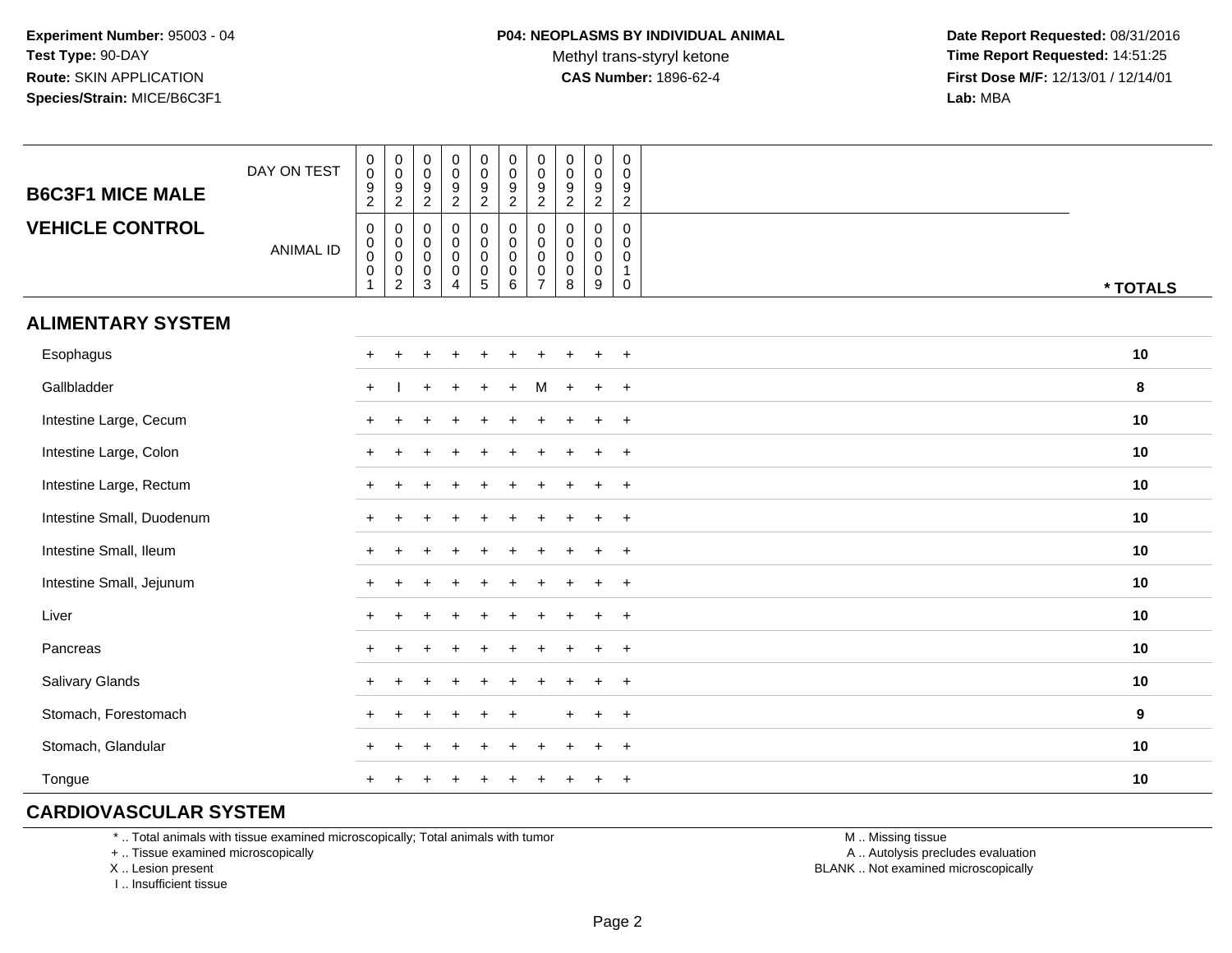Methyl trans-styryl ketone<br>CAS Number: 1896-62-4

| <b>B6C3F1 MICE MALE</b>                                                          | DAY ON TEST                                                                     | 0<br>$\mathbf 0$<br>$\frac{9}{2}$ | $\pmb{0}$<br>$\overline{0}$<br>$\frac{9}{2}$ | $\pmb{0}$<br>$\mathbf 0$<br>$\boldsymbol{9}$ | 0<br>$\mathbf 0$<br>$\frac{9}{2}$ | $\pmb{0}$<br>$\mathbf 0$<br>$\frac{9}{2}$ | $\pmb{0}$<br>$\mathsf{O}\xspace$<br>$\frac{9}{2}$ | $\pmb{0}$<br>$\pmb{0}$<br>$\frac{9}{2}$ | $\pmb{0}$<br>$\mathbf 0$<br>$\frac{9}{2}$ | $\pmb{0}$<br>$\mathbf 0$<br>$\boldsymbol{9}$ | $\pmb{0}$<br>$\mathbf 0$<br>$\boldsymbol{9}$ |                                                                                               |          |
|----------------------------------------------------------------------------------|---------------------------------------------------------------------------------|-----------------------------------|----------------------------------------------|----------------------------------------------|-----------------------------------|-------------------------------------------|---------------------------------------------------|-----------------------------------------|-------------------------------------------|----------------------------------------------|----------------------------------------------|-----------------------------------------------------------------------------------------------|----------|
|                                                                                  |                                                                                 |                                   |                                              | $\overline{2}$                               |                                   |                                           |                                                   |                                         |                                           | $\overline{2}$                               | $\overline{2}$                               |                                                                                               |          |
| <b>VEHICLE CONTROL</b>                                                           | <b>ANIMAL ID</b>                                                                | $\mathbf 0$<br>0                  | $\mathbf 0$<br>$\pmb{0}$                     | $\mathbf 0$<br>$\mathbf 0$                   | $\mathbf 0$<br>$\mathbf 0$        | 0<br>$\mathbf 0$                          | $\mathsf 0$<br>$\mathbf 0$                        | $\mathbf 0$<br>0                        | $\mathbf 0$<br>0                          | $\mathbf 0$<br>$\mathbf 0$                   | $\mathbf 0$<br>0                             |                                                                                               |          |
|                                                                                  |                                                                                 | $\boldsymbol{0}$<br>$\mathbf 0$   | $\overline{0}$<br>$\mathbf 0$                | $\mathbf 0$<br>$\mathbf 0$                   | $\mathbf 0$<br>$\mathbf 0$        | $\pmb{0}$<br>$\pmb{0}$                    | $\mathbf 0$<br>$\mathbf 0$                        | $\mathsf{O}\xspace$<br>$\pmb{0}$        | $\mathbf 0$<br>$\pmb{0}$                  | $\mathbf 0$<br>$\mathbf 0$                   | $\mathbf 0$<br>$\mathbf{1}$                  |                                                                                               |          |
|                                                                                  |                                                                                 | -1                                | $\overline{2}$                               | 3                                            | 4                                 | 5                                         | 6                                                 | $\overline{7}$                          | 8                                         | 9                                            | $\pmb{0}$                                    |                                                                                               | * TOTALS |
| <b>Blood Vessel</b>                                                              |                                                                                 |                                   |                                              |                                              |                                   |                                           |                                                   |                                         |                                           | $\div$                                       | $+$                                          |                                                                                               | 10       |
| Heart                                                                            |                                                                                 | $^+$                              |                                              |                                              |                                   |                                           |                                                   |                                         |                                           | $\pm$                                        | $+$                                          |                                                                                               | 10       |
| <b>ENDOCRINE SYSTEM</b>                                                          |                                                                                 |                                   |                                              |                                              |                                   |                                           |                                                   |                                         |                                           |                                              |                                              |                                                                                               |          |
| <b>Adrenal Cortex</b>                                                            |                                                                                 |                                   |                                              |                                              |                                   |                                           |                                                   |                                         |                                           | ÷                                            | $+$                                          |                                                                                               | 10       |
| Adrenal Medulla                                                                  |                                                                                 |                                   |                                              |                                              |                                   |                                           |                                                   |                                         |                                           | ÷                                            | $+$                                          |                                                                                               | 10       |
| Islets, Pancreatic                                                               |                                                                                 |                                   |                                              |                                              |                                   |                                           |                                                   |                                         |                                           |                                              | $\ddot{}$                                    |                                                                                               | 10       |
| Parathyroid Gland                                                                |                                                                                 |                                   |                                              |                                              |                                   |                                           | м                                                 |                                         |                                           |                                              | $+$                                          |                                                                                               | 9        |
| <b>Pituitary Gland</b>                                                           |                                                                                 |                                   |                                              |                                              |                                   | $\ddot{}$                                 | $+$                                               | M                                       | $+$                                       |                                              | $+$                                          |                                                                                               | 8        |
| <b>Thyroid Gland</b>                                                             |                                                                                 | $+$                               |                                              |                                              |                                   | $\ddot{}$                                 | $\ddot{}$                                         | $\ddot{}$                               | $\ddot{}$                                 | $\ddot{}$                                    | $+$                                          |                                                                                               | 10       |
| <b>GENERAL BODY SYSTEM</b>                                                       |                                                                                 |                                   |                                              |                                              |                                   |                                           |                                                   |                                         |                                           |                                              |                                              |                                                                                               |          |
| <b>NONE</b>                                                                      |                                                                                 |                                   |                                              |                                              |                                   |                                           |                                                   |                                         |                                           |                                              |                                              |                                                                                               |          |
| <b>GENITAL SYSTEM</b>                                                            |                                                                                 |                                   |                                              |                                              |                                   |                                           |                                                   |                                         |                                           |                                              |                                              |                                                                                               |          |
| Epididymis                                                                       |                                                                                 | $\div$                            |                                              |                                              |                                   | $\ddot{}$                                 | $\ddot{}$                                         | $\div$                                  | +                                         | $\ddot{}$                                    | $+$                                          |                                                                                               | 10       |
| <b>Preputial Gland</b>                                                           |                                                                                 |                                   |                                              |                                              |                                   |                                           |                                                   |                                         |                                           |                                              | $\ddot{}$                                    |                                                                                               | 10       |
| Prostate                                                                         |                                                                                 |                                   |                                              |                                              |                                   |                                           |                                                   |                                         |                                           |                                              | $\ddot{}$                                    |                                                                                               | 10       |
| <b>Seminal Vesicle</b>                                                           |                                                                                 |                                   |                                              |                                              |                                   |                                           |                                                   |                                         |                                           |                                              | $+$                                          |                                                                                               | 10       |
| +  Tissue examined microscopically<br>X  Lesion present<br>I Insufficient tissue | *  Total animals with tissue examined microscopically; Total animals with tumor |                                   |                                              |                                              |                                   |                                           |                                                   |                                         |                                           |                                              |                                              | M  Missing tissue<br>A  Autolysis precludes evaluation<br>BLANK  Not examined microscopically |          |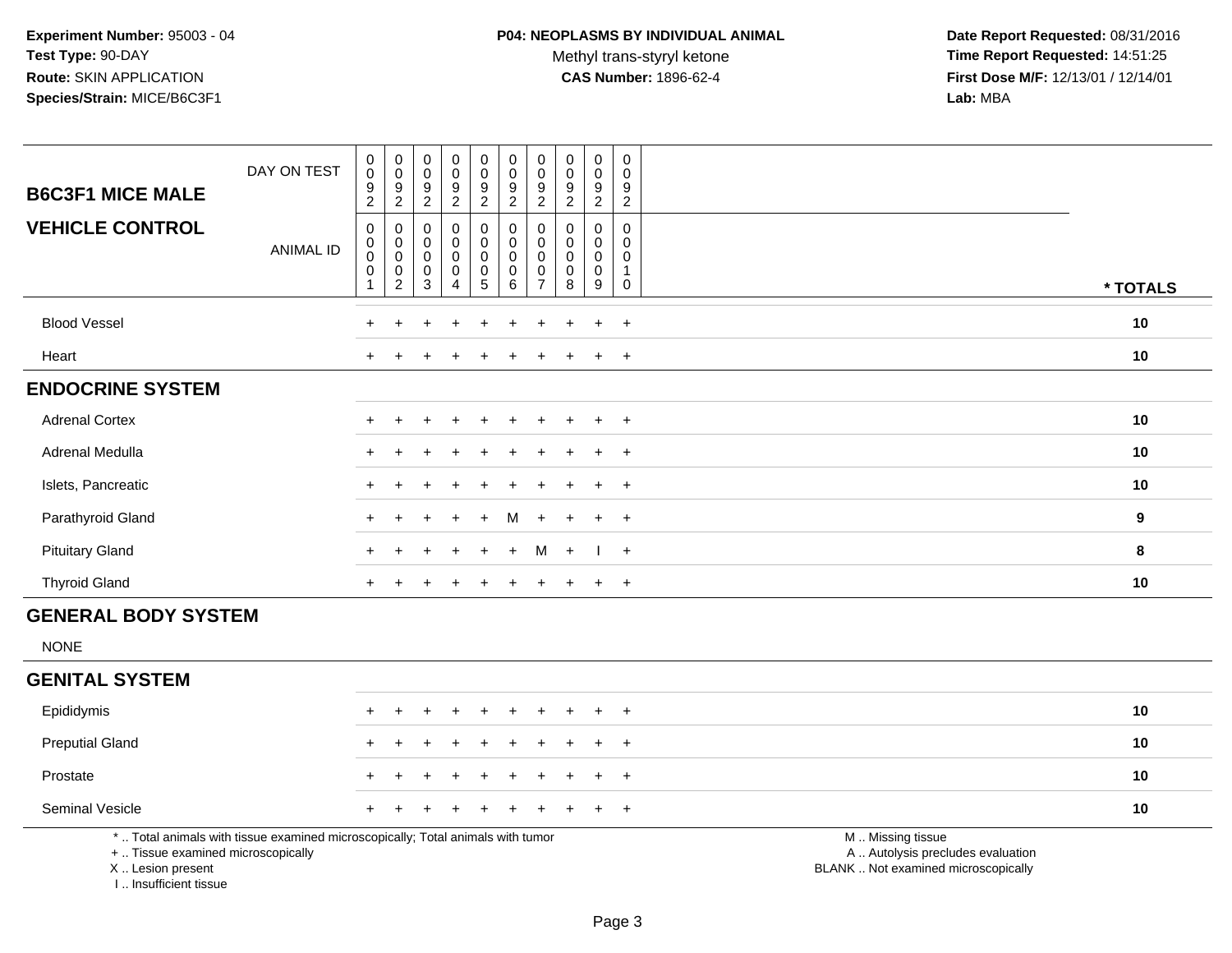Methyl trans-styryl ketone<br>CAS Number: 1896-62-4

|                                                                                  | DAY ON TEST                                                                     | $\pmb{0}$<br>$\mathbf 0$<br>$\boldsymbol{9}$ | $\boldsymbol{0}$<br>$\pmb{0}$<br>9                                  | $\pmb{0}$<br>$\mathbf 0$<br>9                            | $\pmb{0}$<br>$\pmb{0}$<br>9                  | $\mathbf 0$<br>$\mathbf 0$<br>$\boldsymbol{9}$      | $\pmb{0}$<br>$\mathbf 0$<br>$\boldsymbol{9}$ | $\pmb{0}$<br>$\mathbf 0$<br>9                         | $\pmb{0}$<br>$\pmb{0}$<br>9          | $\pmb{0}$<br>0<br>9                        | $\mathbf 0$<br>$\mathbf 0$<br>9                        |                                                                                               |             |
|----------------------------------------------------------------------------------|---------------------------------------------------------------------------------|----------------------------------------------|---------------------------------------------------------------------|----------------------------------------------------------|----------------------------------------------|-----------------------------------------------------|----------------------------------------------|-------------------------------------------------------|--------------------------------------|--------------------------------------------|--------------------------------------------------------|-----------------------------------------------------------------------------------------------|-------------|
| <b>B6C3F1 MICE MALE</b>                                                          |                                                                                 | $\overline{2}$                               | $\overline{2}$                                                      | $\overline{2}$                                           | $\overline{2}$                               | $\boldsymbol{2}$                                    | $\overline{2}$                               | $\overline{c}$                                        | $\overline{2}$                       | $\overline{2}$                             | $\overline{2}$                                         |                                                                                               |             |
| <b>VEHICLE CONTROL</b>                                                           | <b>ANIMAL ID</b>                                                                | 0<br>0<br>$\mathbf 0$<br>$\mathbf 0$         | $\mathbf 0$<br>$\boldsymbol{0}$<br>$\ddot{\mathbf{0}}$<br>$\pmb{0}$ | $\mathbf 0$<br>$\mathbf 0$<br>$\mathbf 0$<br>$\mathbf 0$ | 0<br>0<br>$\mathsf{O}\xspace$<br>$\mathbf 0$ | $\mathbf 0$<br>0<br>$\boldsymbol{0}$<br>$\mathbf 0$ | 0<br>$\mathbf 0$<br>0<br>$\mathbf 0$         | $\mathbf 0$<br>$\Omega$<br>$\mathbf 0$<br>$\mathbf 0$ | 0<br>$\mathbf 0$<br>$\mathbf 0$<br>0 | 0<br>$\mathbf 0$<br>$\pmb{0}$<br>$\pmb{0}$ | $\mathbf 0$<br>$\Omega$<br>$\mathbf 0$<br>$\mathbf{1}$ |                                                                                               |             |
|                                                                                  |                                                                                 | 1                                            | $\overline{2}$                                                      | $\mathbf{3}$                                             | $\overline{4}$                               | $\overline{5}$                                      | 6                                            | $\overline{7}$                                        | $\overline{8}$                       | $\overline{9}$                             | 0                                                      |                                                                                               | * TOTALS    |
| <b>Testes</b>                                                                    |                                                                                 | $\ddot{}$                                    | $\ddot{}$                                                           |                                                          | $\ddot{}$                                    | $\ddot{}$                                           | $\ddot{}$                                    | $\pm$                                                 | $\overline{+}$                       | $\ddot{}$                                  | $+$                                                    |                                                                                               | 10          |
| <b>HEMATOPOIETIC SYSTEM</b>                                                      |                                                                                 |                                              |                                                                     |                                                          |                                              |                                                     |                                              |                                                       |                                      |                                            |                                                        |                                                                                               |             |
| <b>Bone Marrow</b>                                                               |                                                                                 | ٠                                            |                                                                     |                                                          |                                              |                                                     |                                              |                                                       |                                      | $\ddot{}$                                  | $^{+}$                                                 |                                                                                               | 10          |
| Lymph Node, Mandibular                                                           |                                                                                 |                                              |                                                                     |                                                          |                                              | м                                                   |                                              |                                                       |                                      | $\ddot{}$                                  | $+$                                                    |                                                                                               | 9           |
| Lymph Node, Mesenteric                                                           |                                                                                 | $\ddot{}$                                    |                                                                     |                                                          |                                              |                                                     |                                              |                                                       |                                      | $\pm$                                      | $+$                                                    |                                                                                               | 10          |
| Spleen                                                                           |                                                                                 |                                              |                                                                     |                                                          |                                              |                                                     |                                              |                                                       |                                      |                                            | $\ddot{}$                                              |                                                                                               | 10          |
| Thymus                                                                           |                                                                                 | $\pm$                                        |                                                                     |                                                          |                                              |                                                     |                                              |                                                       | $\pm$                                | $+$                                        | $^+$                                                   |                                                                                               | 10          |
| <b>INTEGUMENTARY SYSTEM</b>                                                      |                                                                                 |                                              |                                                                     |                                                          |                                              |                                                     |                                              |                                                       |                                      |                                            |                                                        |                                                                                               |             |
| Mammary Gland                                                                    |                                                                                 | м                                            | м                                                                   | м                                                        | M                                            | M                                                   | M                                            | M                                                     | M                                    | M                                          | M                                                      |                                                                                               | $\mathbf 0$ |
| Skin                                                                             |                                                                                 | $\pm$                                        |                                                                     |                                                          |                                              |                                                     |                                              |                                                       |                                      | $\ddot{}$                                  | $+$                                                    |                                                                                               | 10          |
| <b>MUSCULOSKELETAL SYSTEM</b>                                                    |                                                                                 |                                              |                                                                     |                                                          |                                              |                                                     |                                              |                                                       |                                      |                                            |                                                        |                                                                                               |             |
| <b>Bone</b>                                                                      |                                                                                 | $+$                                          | $\ddot{}$                                                           | $\div$                                                   | $+$                                          | $\ddot{}$                                           | $\ddot{}$                                    | $\pm$                                                 | $+$                                  | $+$                                        | $+$                                                    |                                                                                               | 10          |
| <b>NERVOUS SYSTEM</b>                                                            |                                                                                 |                                              |                                                                     |                                                          |                                              |                                                     |                                              |                                                       |                                      |                                            |                                                        |                                                                                               |             |
| <b>Brain</b>                                                                     |                                                                                 | $\ddot{}$                                    | $\ddot{}$                                                           |                                                          | $\ddot{}$                                    | $\ddot{}$                                           | $\ddot{}$                                    | $\ddot{}$                                             | $\overline{+}$                       | $\ddot{}$                                  | $+$                                                    |                                                                                               | 10          |
| <b>RESPIRATORY SYSTEM</b>                                                        |                                                                                 |                                              |                                                                     |                                                          |                                              |                                                     |                                              |                                                       |                                      |                                            |                                                        |                                                                                               |             |
| Lung                                                                             |                                                                                 | $\ddot{}$                                    |                                                                     |                                                          |                                              |                                                     |                                              |                                                       |                                      | $\ddot{}$                                  | $+$                                                    |                                                                                               | 10          |
| +  Tissue examined microscopically<br>X  Lesion present<br>I Insufficient tissue | *  Total animals with tissue examined microscopically; Total animals with tumor |                                              |                                                                     |                                                          |                                              |                                                     |                                              |                                                       |                                      |                                            |                                                        | M  Missing tissue<br>A  Autolysis precludes evaluation<br>BLANK  Not examined microscopically |             |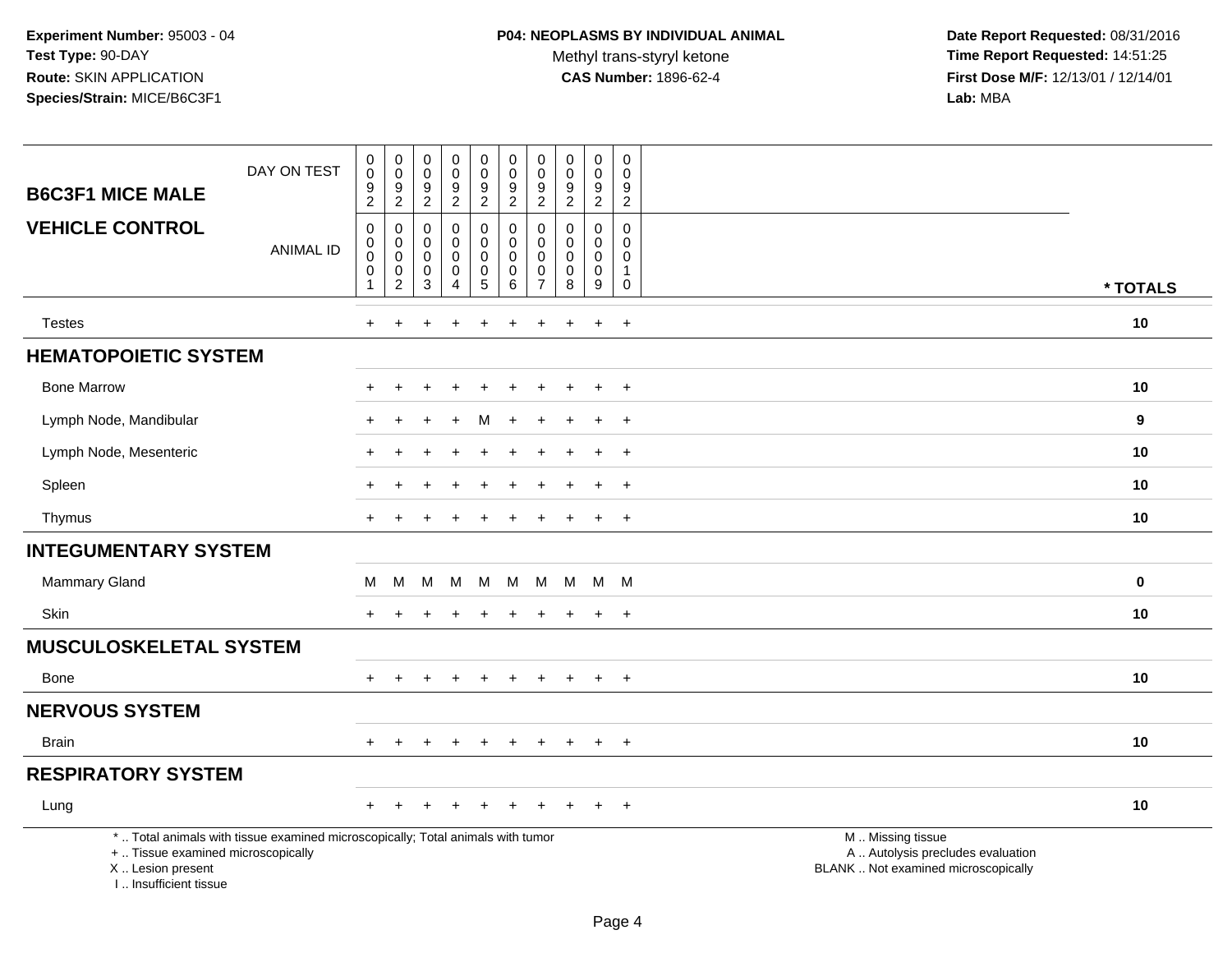Methyl trans-styryl ketone<br>CAS Number: 1896-62-4

 **Date Report Requested:** 08/31/2016 **Time Report Requested:** 14:51:25 **First Dose M/F:** 12/13/01 / 12/14/01<br>**Lab:** MBA **Lab:** MBA

|                              | DAY ON TEST | $\pmb{0}$<br>$\pmb{0}$<br>$\boldsymbol{9}$           | 0<br>$\boldsymbol{0}$<br>$\boldsymbol{9}$     | 0<br>$\pmb{0}$<br>9                   | $_{\rm 0}^{\rm 0}$<br>$\boldsymbol{9}$                               | $\begin{smallmatrix} 0\\0 \end{smallmatrix}$                | $\begin{smallmatrix}0\\0\end{smallmatrix}$                                                | 0<br>$\pmb{0}$<br>9                        | $\pmb{0}$<br>$\pmb{0}$<br>9 | $\pmb{0}$<br>$\pmb{0}$<br>$\boldsymbol{9}$ | 0<br>0<br>9                |          |
|------------------------------|-------------|------------------------------------------------------|-----------------------------------------------|---------------------------------------|----------------------------------------------------------------------|-------------------------------------------------------------|-------------------------------------------------------------------------------------------|--------------------------------------------|-----------------------------|--------------------------------------------|----------------------------|----------|
| <b>B6C3F1 MICE MALE</b>      |             | $\sqrt{2}$                                           | 2                                             | $\overline{c}$                        | $\overline{c}$                                                       | $\frac{9}{2}$                                               | $\frac{9}{2}$                                                                             | 2                                          | $\overline{c}$              | 2                                          | $\overline{c}$             |          |
| <b>VEHICLE CONTROL</b>       | ANIMAL ID   | 0<br>$\pmb{0}$<br>$\pmb{0}$<br>$\boldsymbol{0}$<br>1 | 0<br>$\pmb{0}$<br>$\pmb{0}$<br>$\pmb{0}$<br>2 | 0<br>$\pmb{0}$<br>$\pmb{0}$<br>0<br>3 | $\begin{smallmatrix}0\0\0\end{smallmatrix}$<br>$\mathsf 0$<br>0<br>4 | $\begin{smallmatrix}0\0\0\0\end{smallmatrix}$<br>$\sqrt{5}$ | $\begin{smallmatrix} 0\\0 \end{smallmatrix}$<br>$\pmb{0}$<br>$\pmb{0}$<br>$6\phantom{1}6$ | 0<br>$\pmb{0}$<br>0<br>0<br>$\overline{ }$ | 0<br>0<br>0<br>8            | 0<br>0<br>0<br>0<br>9                      | 0<br>0<br>0<br>$\mathbf 0$ | * TOTALS |
| Nose                         |             | $+$                                                  |                                               |                                       | $\ddot{}$                                                            |                                                             |                                                                                           |                                            |                             | $\ddot{}$                                  | $+$                        | 10       |
| Trachea                      |             | $+$                                                  |                                               | $+$                                   | $+$                                                                  | M                                                           | $+$                                                                                       | $+$                                        | $+$                         | $+$                                        |                            | 8        |
| <b>SPECIAL SENSES SYSTEM</b> |             |                                                      |                                               |                                       |                                                                      |                                                             |                                                                                           |                                            |                             |                                            |                            |          |
| Eye                          |             |                                                      |                                               | $\pm$                                 | $\ddot{}$                                                            | $\pm$                                                       | $+$                                                                                       | $\pm$                                      | $+$                         | $+$ $+$                                    |                            | 10       |
| Harderian Gland              |             | $+$                                                  |                                               |                                       | $\pm$                                                                | $+$                                                         | $+$                                                                                       | $\pm$                                      | $+$                         | $+$ $+$                                    |                            | 10       |
| <b>URINARY SYSTEM</b>        |             |                                                      |                                               |                                       |                                                                      |                                                             |                                                                                           |                                            |                             |                                            |                            |          |
| Kidney                       |             |                                                      |                                               |                                       | $\div$                                                               | $+$                                                         | $+$                                                                                       | $\pm$                                      | $+$                         | $+$                                        | $+$                        | 10       |
| <b>Urinary Bladder</b>       |             |                                                      |                                               |                                       |                                                                      |                                                             |                                                                                           |                                            |                             | $\ddot{}$                                  | $+$                        | 10       |
| <b>SYSTEMIC LESIONS</b>      |             |                                                      |                                               |                                       |                                                                      |                                                             |                                                                                           |                                            |                             |                                            |                            |          |
| Multiple Organ               |             |                                                      |                                               |                                       |                                                                      |                                                             |                                                                                           |                                            |                             | $+$                                        | $+$                        | 10       |

\* .. Total animals with tissue examined microscopically; Total animals with tumor

+ .. Tissue examined microscopically

X .. Lesion present

I .. Insufficient tissue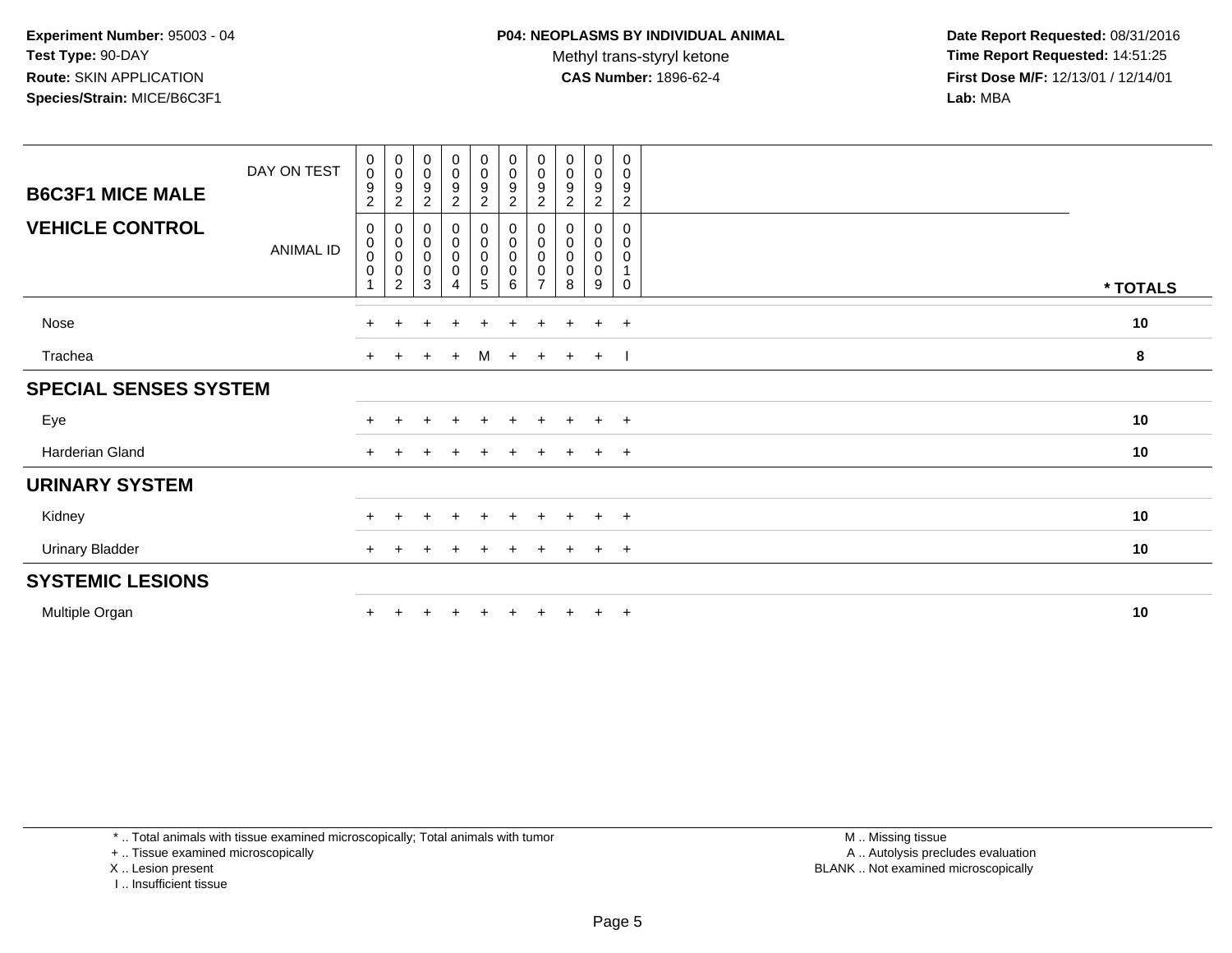| <b>B6C3F1 MICE MALE</b>                                                          | DAY ON TEST                                                                     | 0<br>$\ddot{\mathbf{0}}$<br>$\frac{9}{2}$ | 0<br>$\mathsf 0$<br>9<br>$\overline{2}$             | 0<br>$\mathbf 0$<br>9<br>2                                 | 0<br>0<br>9<br>$\overline{c}$                             | 0<br>$\pmb{0}$<br>9<br>2                            | 0<br>$\ddot{\mathbf{0}}$<br>$\boldsymbol{9}$<br>$\overline{2}$ | 0<br>$\mathbf 0$<br>9<br>$\overline{2}$                     | 0<br>$\mathbf 0$<br>$\frac{9}{2}$              | 0<br>0<br>9<br>$\overline{2}$                        | $\mathbf 0$<br>$\mathbf 0$<br>9<br>$\overline{2}$                         |                                                                                               |          |
|----------------------------------------------------------------------------------|---------------------------------------------------------------------------------|-------------------------------------------|-----------------------------------------------------|------------------------------------------------------------|-----------------------------------------------------------|-----------------------------------------------------|----------------------------------------------------------------|-------------------------------------------------------------|------------------------------------------------|------------------------------------------------------|---------------------------------------------------------------------------|-----------------------------------------------------------------------------------------------|----------|
| <b>87.5 MG/KG</b>                                                                | <b>ANIMAL ID</b>                                                                | $\pmb{0}$<br>0<br>$\pmb{0}$<br>1          | 0<br>$\mathbf 0$<br>0<br>$\mathbf{1}$<br>$\sqrt{2}$ | $\mathbf 0$<br>$\Omega$<br>0<br>$\mathbf{1}$<br>$\sqrt{3}$ | $\Omega$<br>$\Omega$<br>0<br>1<br>$\overline{\mathbf{4}}$ | $\mathbf 0$<br>$\mathbf 0$<br>$\mathbf 0$<br>1<br>5 | $\mathbf 0$<br>$\mathbf 0$<br>0<br>$\mathbf{1}$<br>$\,6\,$     | $\Omega$<br>$\Omega$<br>0<br>$\mathbf{1}$<br>$\overline{7}$ | $\Omega$<br>$\Omega$<br>0<br>$\mathbf{1}$<br>8 | $\mathbf 0$<br>$\mathbf 0$<br>0<br>$\mathbf{1}$<br>9 | $\Omega$<br>$\Omega$<br>$\mathbf 0$<br>$\overline{2}$<br>$\boldsymbol{0}$ |                                                                                               | * TOTALS |
| <b>ALIMENTARY SYSTEM</b>                                                         |                                                                                 |                                           |                                                     |                                                            |                                                           |                                                     |                                                                |                                                             |                                                |                                                      |                                                                           |                                                                                               |          |
| Stomach, Glandular                                                               |                                                                                 | $+$                                       | $+$                                                 | $\ddot{}$                                                  |                                                           | $+$                                                 | $+$                                                            | $+$                                                         | $+$                                            | $+$                                                  | $+$                                                                       |                                                                                               | 10       |
| <b>CARDIOVASCULAR SYSTEM</b>                                                     |                                                                                 |                                           |                                                     |                                                            |                                                           |                                                     |                                                                |                                                             |                                                |                                                      |                                                                           |                                                                                               |          |
| <b>NONE</b>                                                                      |                                                                                 |                                           |                                                     |                                                            |                                                           |                                                     |                                                                |                                                             |                                                |                                                      |                                                                           |                                                                                               |          |
| <b>ENDOCRINE SYSTEM</b>                                                          |                                                                                 |                                           |                                                     |                                                            |                                                           |                                                     |                                                                |                                                             |                                                |                                                      |                                                                           |                                                                                               |          |
| <b>NONE</b>                                                                      |                                                                                 |                                           |                                                     |                                                            |                                                           |                                                     |                                                                |                                                             |                                                |                                                      |                                                                           |                                                                                               |          |
| <b>GENERAL BODY SYSTEM</b>                                                       |                                                                                 |                                           |                                                     |                                                            |                                                           |                                                     |                                                                |                                                             |                                                |                                                      |                                                                           |                                                                                               |          |
| <b>NONE</b>                                                                      |                                                                                 |                                           |                                                     |                                                            |                                                           |                                                     |                                                                |                                                             |                                                |                                                      |                                                                           |                                                                                               |          |
| <b>GENITAL SYSTEM</b>                                                            |                                                                                 |                                           |                                                     |                                                            |                                                           |                                                     |                                                                |                                                             |                                                |                                                      |                                                                           |                                                                                               |          |
| <b>NONE</b>                                                                      |                                                                                 |                                           |                                                     |                                                            |                                                           |                                                     |                                                                |                                                             |                                                |                                                      |                                                                           |                                                                                               |          |
| <b>HEMATOPOIETIC SYSTEM</b>                                                      |                                                                                 |                                           |                                                     |                                                            |                                                           |                                                     |                                                                |                                                             |                                                |                                                      |                                                                           |                                                                                               |          |
| <b>NONE</b>                                                                      |                                                                                 |                                           |                                                     |                                                            |                                                           |                                                     |                                                                |                                                             |                                                |                                                      |                                                                           |                                                                                               |          |
| <b>INTEGUMENTARY SYSTEM</b>                                                      |                                                                                 |                                           |                                                     |                                                            |                                                           |                                                     |                                                                |                                                             |                                                |                                                      |                                                                           |                                                                                               |          |
| Skin                                                                             |                                                                                 | $+$                                       | $+$                                                 | $\pm$                                                      | $\pm$                                                     | $+$                                                 | $+$                                                            |                                                             | + + + +                                        |                                                      |                                                                           |                                                                                               | 10       |
| <b>MUSCULOSKELETAL SYSTEM</b>                                                    |                                                                                 |                                           |                                                     |                                                            |                                                           |                                                     |                                                                |                                                             |                                                |                                                      |                                                                           |                                                                                               |          |
| <b>NONE</b>                                                                      |                                                                                 |                                           |                                                     |                                                            |                                                           |                                                     |                                                                |                                                             |                                                |                                                      |                                                                           |                                                                                               |          |
| +  Tissue examined microscopically<br>X  Lesion present<br>I Insufficient tissue | *  Total animals with tissue examined microscopically; Total animals with tumor |                                           |                                                     |                                                            |                                                           |                                                     |                                                                |                                                             |                                                |                                                      |                                                                           | M  Missing tissue<br>A  Autolysis precludes evaluation<br>BLANK  Not examined microscopically |          |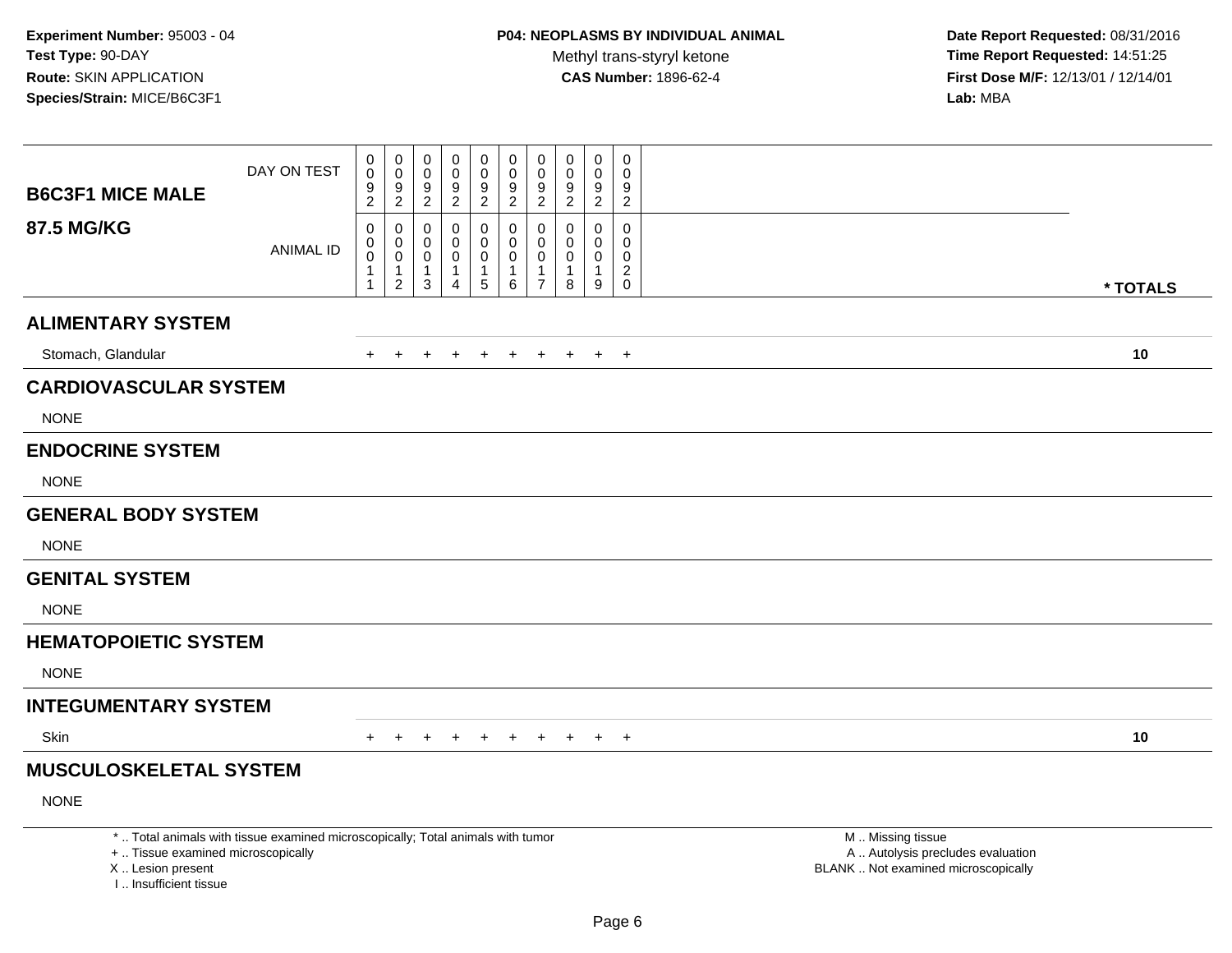**Date Report Requested:** 08/31/2016 **Time Report Requested:** 14:51:25 **First Dose M/F:** 12/13/01 / 12/14/01<br>**Lab:** MBA **Lab:** MBA

| <b>B6C3F1 MICE MALE</b>      | DAY ON TEST | $\mathbf 0$<br>$\mathbf 0$<br>9<br>$\overline{c}$ | $_{\rm 0}^{\rm 0}$<br>9<br>$\overline{c}$                            | $\begin{smallmatrix} 0\\0 \end{smallmatrix}$<br>$\frac{9}{2}$      | 0<br>0<br>9<br>$\overline{c}$ | $\begin{array}{c} 0 \\ 0 \\ 9 \\ 2 \end{array}$ | $_0^0$<br>9<br>$\overline{c}$                         | $\pmb{0}$<br>$\overline{0}$<br>$\boldsymbol{9}$<br>$\sqrt{2}$        | 0<br>$\mathbf 0$<br>9<br>$\overline{2}$ | 0<br>$\pmb{0}$<br>$\boldsymbol{9}$<br>$\overline{c}$ | 0<br>0<br>$\boldsymbol{9}$<br>$\overline{c}$ |          |
|------------------------------|-------------|---------------------------------------------------|----------------------------------------------------------------------|--------------------------------------------------------------------|-------------------------------|-------------------------------------------------|-------------------------------------------------------|----------------------------------------------------------------------|-----------------------------------------|------------------------------------------------------|----------------------------------------------|----------|
| <b>87.5 MG/KG</b>            | ANIMAL ID   | 0<br>0<br>$\bar{0}$                               | $\pmb{0}$<br>$\overline{0}$<br>0<br>$\mathbf{1}$<br>$\boldsymbol{2}$ | $\begin{smallmatrix}0\\0\\0\end{smallmatrix}$<br>$\mathbf{1}$<br>3 | 0<br>0<br>4                   | 0<br>$\overline{0}$<br>0<br>1<br>$\sqrt{5}$     | $\begin{smallmatrix}0\0\0\end{smallmatrix}$<br>0<br>6 | $\begin{smallmatrix}0\\0\\0\end{smallmatrix}$<br>1<br>$\overline{7}$ | 0<br>$\mathbf 0$<br>$\pmb{0}$<br>8      | 0<br>0<br>0<br>9                                     | 0<br>0<br>$\pmb{0}$<br>$\boldsymbol{2}$<br>0 | * TOTALS |
| <b>NERVOUS SYSTEM</b>        |             |                                                   |                                                                      |                                                                    |                               |                                                 |                                                       |                                                                      |                                         |                                                      |                                              |          |
| <b>NONE</b>                  |             |                                                   |                                                                      |                                                                    |                               |                                                 |                                                       |                                                                      |                                         |                                                      |                                              |          |
| <b>RESPIRATORY SYSTEM</b>    |             |                                                   |                                                                      |                                                                    |                               |                                                 |                                                       |                                                                      |                                         |                                                      |                                              |          |
| Nose                         |             |                                                   |                                                                      | $\pm$                                                              | $+$                           | $+$                                             |                                                       |                                                                      | $+$ + + + +                             |                                                      |                                              | 10       |
| <b>SPECIAL SENSES SYSTEM</b> |             |                                                   |                                                                      |                                                                    |                               |                                                 |                                                       |                                                                      |                                         |                                                      |                                              |          |
| <b>NONE</b>                  |             |                                                   |                                                                      |                                                                    |                               |                                                 |                                                       |                                                                      |                                         |                                                      |                                              |          |
| <b>URINARY SYSTEM</b>        |             |                                                   |                                                                      |                                                                    |                               |                                                 |                                                       |                                                                      |                                         |                                                      |                                              |          |
| Kidney                       |             | $+$                                               | $\ddot{}$                                                            | $\ddot{}$                                                          | $^+$                          | $+$                                             | $+$                                                   | $+$                                                                  |                                         |                                                      | $+$ $+$ $+$                                  | 10       |
| <b>SYSTEMIC LESIONS</b>      |             |                                                   |                                                                      |                                                                    |                               |                                                 |                                                       |                                                                      |                                         |                                                      |                                              |          |
| Multiple Organ               |             |                                                   |                                                                      |                                                                    |                               |                                                 |                                                       |                                                                      |                                         |                                                      | $+$                                          | 10       |

+ .. Tissue examined microscopically

X .. Lesion present

I .. Insufficient tissue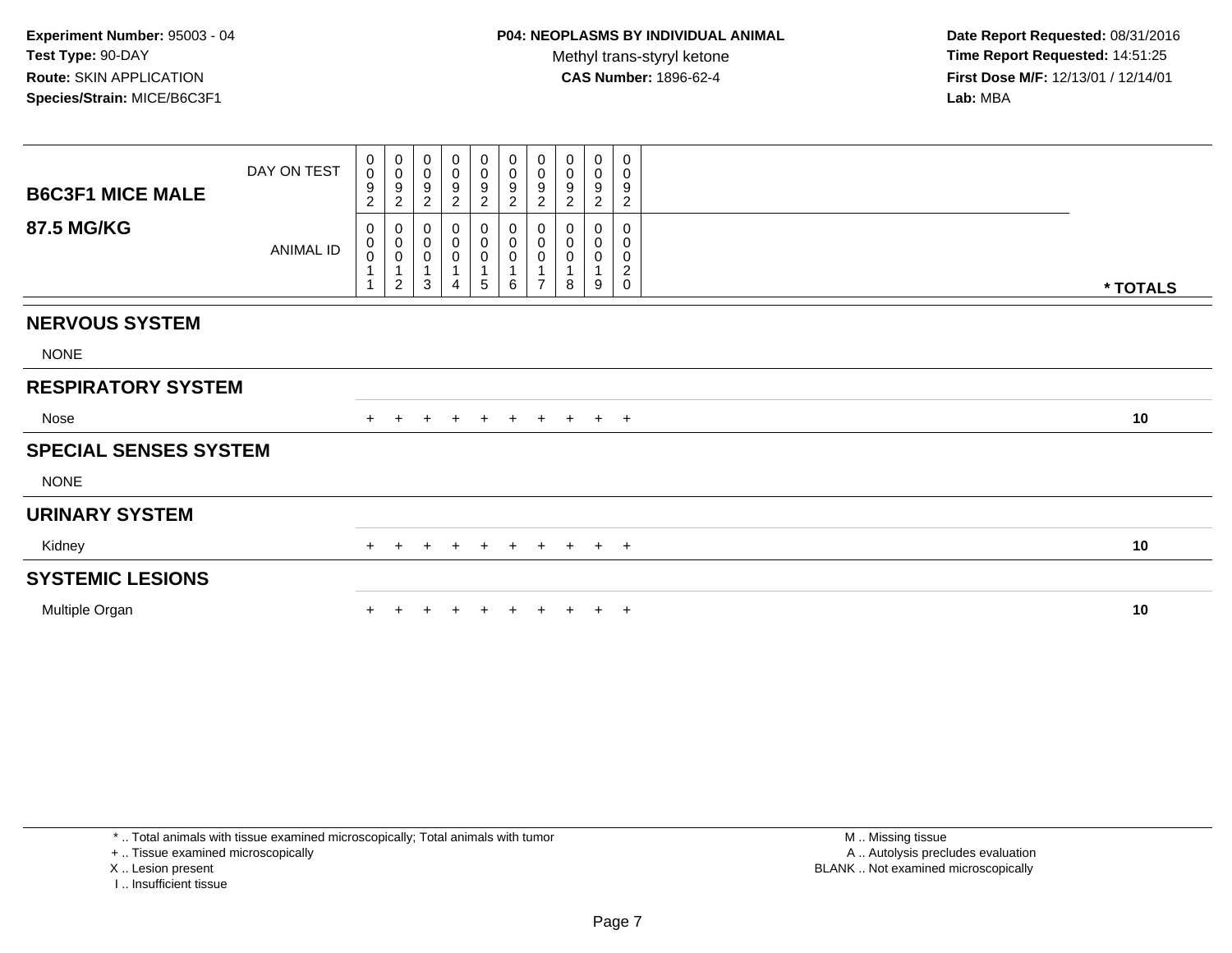| <b>B6C3F1 MICE MALE</b>                                                          | DAY ON TEST                                                                     | 0<br>$\ddot{\mathbf{0}}$<br>$\frac{9}{2}$               | 0<br>$\pmb{0}$<br>$\frac{9}{2}$        | 0<br>$\mathbf 0$<br>9<br>2                    | 0<br>$\mathbf 0$<br>9<br>$\overline{2}$                | 0<br>$\pmb{0}$<br>9<br>2                       | 0<br>$\ddot{\mathbf{0}}$<br>$\boldsymbol{9}$<br>$\overline{2}$ | 0<br>$\mathbf 0$<br>9<br>$\overline{2}$                                    | 0<br>$\mathbf 0$<br>$\frac{9}{2}$          | 0<br>$\mathsf{O}\xspace$<br>$\frac{9}{2}$                          | $\mathbf 0$<br>$\mathbf 0$<br>9<br>$\overline{2}$          |                                                                                               |          |
|----------------------------------------------------------------------------------|---------------------------------------------------------------------------------|---------------------------------------------------------|----------------------------------------|-----------------------------------------------|--------------------------------------------------------|------------------------------------------------|----------------------------------------------------------------|----------------------------------------------------------------------------|--------------------------------------------|--------------------------------------------------------------------|------------------------------------------------------------|-----------------------------------------------------------------------------------------------|----------|
| <b>175 MG/KG</b>                                                                 | <b>ANIMAL ID</b>                                                                | 0<br>0<br>$\pmb{0}$<br>$\overline{c}$<br>$\overline{1}$ | 0<br>$\mathbf 0$<br>0<br>$\frac{2}{2}$ | 0<br>0<br>0<br>$\overline{c}$<br>$\mathbf{3}$ | $\Omega$<br>0<br>0<br>$\overline{c}$<br>$\overline{4}$ | $\mathbf 0$<br>0<br>$\mathbf 0$<br>$rac{2}{5}$ | 0<br>$\mathbf 0$<br>$\pmb{0}$<br>$\frac{2}{6}$                 | $\mathbf 0$<br>$\Omega$<br>$\mathbf 0$<br>$\overline{a}$<br>$\overline{7}$ | $\Omega$<br>$\Omega$<br>0<br>$\frac{2}{8}$ | $\mathbf 0$<br>$\mathbf 0$<br>$\pmb{0}$<br>$\overline{a}$<br>$9\,$ | $\mathbf 0$<br>$\Omega$<br>$\mathbf 0$<br>3<br>$\mathbf 0$ |                                                                                               | * TOTALS |
| <b>ALIMENTARY SYSTEM</b>                                                         |                                                                                 |                                                         |                                        |                                               |                                                        |                                                |                                                                |                                                                            |                                            |                                                                    |                                                            |                                                                                               |          |
| Stomach, Glandular                                                               |                                                                                 | $+$                                                     | $+$                                    | $\ddot{}$                                     | $\ddot{}$                                              | $+$                                            | $+$                                                            | $+$                                                                        | $+$                                        | $+$ $+$                                                            |                                                            |                                                                                               | 10       |
| <b>CARDIOVASCULAR SYSTEM</b>                                                     |                                                                                 |                                                         |                                        |                                               |                                                        |                                                |                                                                |                                                                            |                                            |                                                                    |                                                            |                                                                                               |          |
| <b>NONE</b>                                                                      |                                                                                 |                                                         |                                        |                                               |                                                        |                                                |                                                                |                                                                            |                                            |                                                                    |                                                            |                                                                                               |          |
| <b>ENDOCRINE SYSTEM</b>                                                          |                                                                                 |                                                         |                                        |                                               |                                                        |                                                |                                                                |                                                                            |                                            |                                                                    |                                                            |                                                                                               |          |
| <b>NONE</b>                                                                      |                                                                                 |                                                         |                                        |                                               |                                                        |                                                |                                                                |                                                                            |                                            |                                                                    |                                                            |                                                                                               |          |
| <b>GENERAL BODY SYSTEM</b>                                                       |                                                                                 |                                                         |                                        |                                               |                                                        |                                                |                                                                |                                                                            |                                            |                                                                    |                                                            |                                                                                               |          |
| <b>NONE</b>                                                                      |                                                                                 |                                                         |                                        |                                               |                                                        |                                                |                                                                |                                                                            |                                            |                                                                    |                                                            |                                                                                               |          |
| <b>GENITAL SYSTEM</b>                                                            |                                                                                 |                                                         |                                        |                                               |                                                        |                                                |                                                                |                                                                            |                                            |                                                                    |                                                            |                                                                                               |          |
| <b>NONE</b>                                                                      |                                                                                 |                                                         |                                        |                                               |                                                        |                                                |                                                                |                                                                            |                                            |                                                                    |                                                            |                                                                                               |          |
| <b>HEMATOPOIETIC SYSTEM</b>                                                      |                                                                                 |                                                         |                                        |                                               |                                                        |                                                |                                                                |                                                                            |                                            |                                                                    |                                                            |                                                                                               |          |
| <b>NONE</b>                                                                      |                                                                                 |                                                         |                                        |                                               |                                                        |                                                |                                                                |                                                                            |                                            |                                                                    |                                                            |                                                                                               |          |
| <b>INTEGUMENTARY SYSTEM</b>                                                      |                                                                                 |                                                         |                                        |                                               |                                                        |                                                |                                                                |                                                                            |                                            |                                                                    |                                                            |                                                                                               |          |
| <b>Skin</b>                                                                      |                                                                                 | $+$                                                     | $+$                                    | $\pm$                                         | $\ddot{}$                                              | $+$                                            | $+$                                                            | $+$ $-$                                                                    | $+$                                        | $+$ $+$                                                            |                                                            |                                                                                               | 10       |
| <b>MUSCULOSKELETAL SYSTEM</b>                                                    |                                                                                 |                                                         |                                        |                                               |                                                        |                                                |                                                                |                                                                            |                                            |                                                                    |                                                            |                                                                                               |          |
| <b>NONE</b>                                                                      |                                                                                 |                                                         |                                        |                                               |                                                        |                                                |                                                                |                                                                            |                                            |                                                                    |                                                            |                                                                                               |          |
| +  Tissue examined microscopically<br>X  Lesion present<br>I Insufficient tissue | *  Total animals with tissue examined microscopically; Total animals with tumor |                                                         |                                        |                                               |                                                        |                                                |                                                                |                                                                            |                                            |                                                                    |                                                            | M  Missing tissue<br>A  Autolysis precludes evaluation<br>BLANK  Not examined microscopically |          |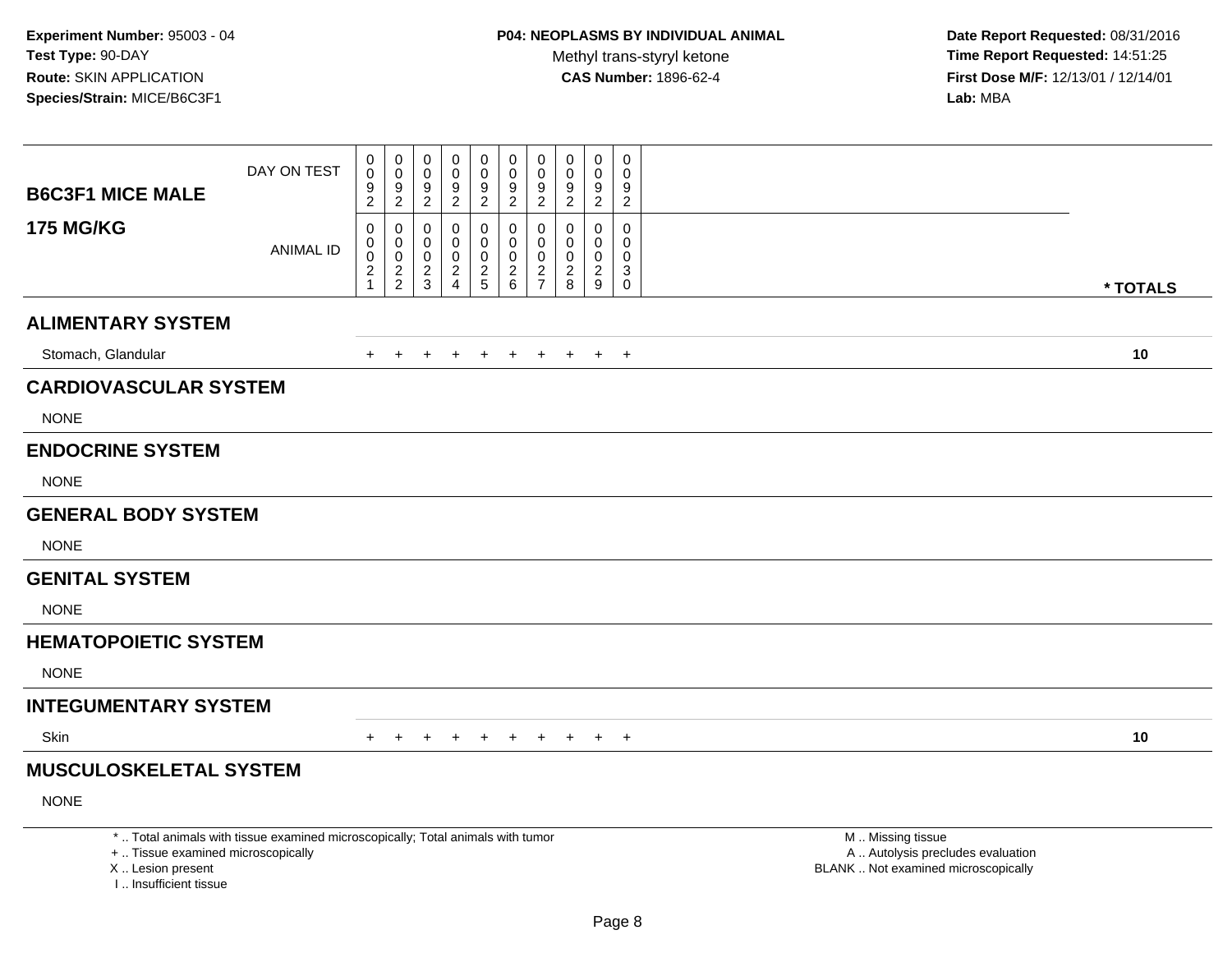**Date Report Requested:** 08/31/2016 **Time Report Requested:** 14:51:25 **First Dose M/F:** 12/13/01 / 12/14/01<br>**Lab:** MBA **Lab:** MBA

| <b>B6C3F1 MICE MALE</b>      | DAY ON TEST | 0<br>$\mathbf 0$<br>9<br>2              | $\boldsymbol{0}$<br>$\overline{0}$<br>$\boldsymbol{9}$<br>$\overline{c}$ | 0<br>$\pmb{0}$<br>$\boldsymbol{9}$<br>$\boldsymbol{2}$ | 0<br>0<br>9<br>$\boldsymbol{2}$                         | $\mathbf 0$<br>$\pmb{0}$<br>$\boldsymbol{9}$<br>$\boldsymbol{2}$ | $\begin{array}{c} 0 \\ 0 \\ 9 \\ 2 \end{array}$ | $\begin{array}{c} 0 \\ 0 \\ 9 \\ 2 \end{array}$ | 0<br>$\mathbf 0$<br>9<br>$\overline{c}$      | 0<br>$\pmb{0}$<br>$\boldsymbol{9}$<br>$\overline{c}$ | $\mathbf 0$<br>0<br>9<br>$\overline{\mathbf{c}}$ |          |
|------------------------------|-------------|-----------------------------------------|--------------------------------------------------------------------------|--------------------------------------------------------|---------------------------------------------------------|------------------------------------------------------------------|-------------------------------------------------|-------------------------------------------------|----------------------------------------------|------------------------------------------------------|--------------------------------------------------|----------|
| <b>175 MG/KG</b>             | ANIMAL ID   | 0<br>0<br>$\pmb{0}$<br>$\boldsymbol{2}$ | 000022                                                                   | 0<br>$\pmb{0}$<br>$\overline{0}$<br>$\frac{2}{3}$      | 0<br>0<br>$\pmb{0}$<br>$\overline{c}$<br>$\overline{4}$ | 0<br>0<br>0<br>2<br>5                                            |                                                 | $0000$<br>27                                    | 0<br>0<br>$\pmb{0}$<br>$\boldsymbol{2}$<br>8 | $\pmb{0}$<br>$\pmb{0}$<br>$\boldsymbol{2}$<br>9      | 0<br>0<br>0<br>3<br>0                            | * TOTALS |
| <b>NERVOUS SYSTEM</b>        |             |                                         |                                                                          |                                                        |                                                         |                                                                  |                                                 |                                                 |                                              |                                                      |                                                  |          |
| <b>NONE</b>                  |             |                                         |                                                                          |                                                        |                                                         |                                                                  |                                                 |                                                 |                                              |                                                      |                                                  |          |
| <b>RESPIRATORY SYSTEM</b>    |             |                                         |                                                                          |                                                        |                                                         |                                                                  |                                                 |                                                 |                                              |                                                      |                                                  |          |
| Nose                         |             |                                         | $+$                                                                      | $+$                                                    | $+$                                                     | $+$                                                              | $+$                                             |                                                 | + + + +                                      |                                                      |                                                  | 10       |
| <b>SPECIAL SENSES SYSTEM</b> |             |                                         |                                                                          |                                                        |                                                         |                                                                  |                                                 |                                                 |                                              |                                                      |                                                  |          |
| <b>NONE</b>                  |             |                                         |                                                                          |                                                        |                                                         |                                                                  |                                                 |                                                 |                                              |                                                      |                                                  |          |
| <b>URINARY SYSTEM</b>        |             |                                         |                                                                          |                                                        |                                                         |                                                                  |                                                 |                                                 |                                              |                                                      |                                                  |          |
| Kidney                       |             | $+$                                     | $+$                                                                      | $+$                                                    | $+$                                                     | $+$                                                              |                                                 |                                                 | + + + + +                                    |                                                      |                                                  | 10       |
| <b>SYSTEMIC LESIONS</b>      |             |                                         |                                                                          |                                                        |                                                         |                                                                  |                                                 |                                                 |                                              |                                                      |                                                  |          |
| Multiple Organ               |             |                                         |                                                                          |                                                        |                                                         |                                                                  |                                                 |                                                 |                                              |                                                      | $\pm$                                            | 10       |
|                              |             |                                         |                                                                          |                                                        |                                                         |                                                                  |                                                 |                                                 |                                              |                                                      |                                                  |          |

\* .. Total animals with tissue examined microscopically; Total animals with tumor

+ .. Tissue examined microscopically

X .. Lesion present

I .. Insufficient tissue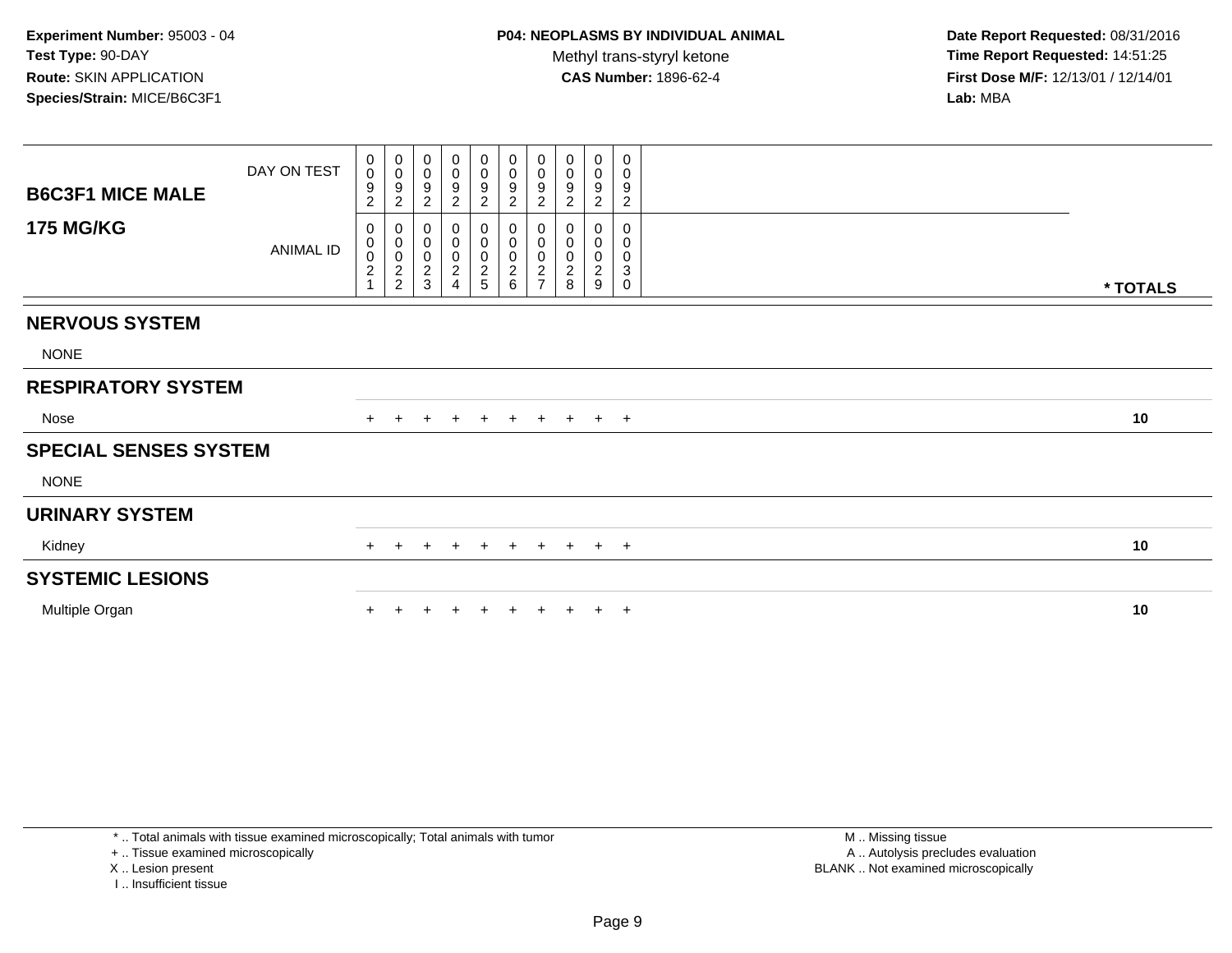**Date Report Requested:** 08/31/2016 **Time Report Requested:** 14:51:25 **First Dose M/F:** 12/13/01 / 12/14/01<br>**Lab:** MBA **Lab:** MBA

| <b>B6C3F1 MICE MALE</b>   | DAY ON TEST      | $_{\rm 0}^{\rm 0}$<br>$\frac{9}{2}$           | $_{\rm 0}^{\rm 0}$<br>$\frac{9}{2}$                                          | $_{\rm 0}^{\rm 0}$<br>$\frac{9}{2}$      | $\pmb{0}$<br>$\mathbf 0$<br>$\frac{9}{2}$                                                   | $_{\rm 0}^{\rm 0}$<br>$\frac{9}{2}$          | $\pmb{0}$<br>$\mathbf 0$<br>$\boldsymbol{9}$<br>$\overline{c}$ | $\pmb{0}$<br>$\mathbf 0$<br>$\boldsymbol{9}$<br>$\overline{2}$            | $\pmb{0}$<br>$\pmb{0}$<br>$\boldsymbol{9}$<br>$\overline{2}$ | $\pmb{0}$<br>0<br>$\boldsymbol{9}$<br>$\overline{2}$ | $\mathbf 0$<br>$\mathbf 0$<br>$\boldsymbol{9}$<br>$\overline{2}$ |          |
|---------------------------|------------------|-----------------------------------------------|------------------------------------------------------------------------------|------------------------------------------|---------------------------------------------------------------------------------------------|----------------------------------------------|----------------------------------------------------------------|---------------------------------------------------------------------------|--------------------------------------------------------------|------------------------------------------------------|------------------------------------------------------------------|----------|
| <b>350 MG/KG</b>          | <b>ANIMAL ID</b> | $\pmb{0}$<br>$_{\rm 0}^{\rm 0}$<br>$\sqrt{3}$ | $\mathbf 0$<br>$\begin{smallmatrix} 0\\0 \end{smallmatrix}$<br>$\frac{3}{2}$ | 0<br>$_{\rm 0}^{\rm 0}$<br>$\frac{3}{3}$ | $\mathbf 0$<br>$\overline{0}$<br>$\mathbf 0$<br>$\ensuremath{\mathsf{3}}$<br>$\overline{A}$ | $\pmb{0}$<br>$\overline{0}$<br>$\frac{3}{5}$ | 0<br>0<br>$\mathbf 0$<br>$\sqrt{3}$<br>6                       | $\mathbf 0$<br>$\mathbf 0$<br>$\mathbf 0$<br>$\sqrt{3}$<br>$\overline{7}$ | 0<br>0<br>$\mathbf 0$<br>$\mathbf{3}$<br>8                   | $\mathbf 0$<br>$\mathbf 0$<br>0<br>$\mathbf{3}$<br>9 | 0<br>$\mathbf 0$<br>$\mathbf 0$<br>4<br>$\mathbf 0$              | * TOTALS |
| <b>ALIMENTARY SYSTEM</b>  |                  |                                               |                                                                              |                                          |                                                                                             |                                              |                                                                |                                                                           |                                                              |                                                      |                                                                  |          |
| Esophagus                 |                  | $\ddot{}$                                     | $\ddot{}$                                                                    |                                          |                                                                                             |                                              |                                                                |                                                                           |                                                              | $\pm$                                                | $+$                                                              | 10       |
| Gallbladder               |                  | $\div$                                        |                                                                              |                                          |                                                                                             |                                              |                                                                |                                                                           |                                                              |                                                      | $\ddot{}$                                                        | 10       |
| Intestine Large, Cecum    |                  |                                               |                                                                              |                                          |                                                                                             |                                              |                                                                |                                                                           |                                                              |                                                      | $\overline{+}$                                                   | 10       |
| Intestine Large, Colon    |                  |                                               |                                                                              |                                          |                                                                                             |                                              |                                                                |                                                                           |                                                              |                                                      | $\ddot{}$                                                        | 10       |
| Intestine Large, Rectum   |                  |                                               |                                                                              |                                          |                                                                                             |                                              |                                                                |                                                                           |                                                              |                                                      | $\ddot{}$                                                        | 10       |
| Intestine Small, Duodenum |                  | $\ddot{}$                                     |                                                                              |                                          |                                                                                             |                                              |                                                                |                                                                           |                                                              | $\pm$                                                | $+$                                                              | 10       |
| Intestine Small, Ileum    |                  | $\ddot{}$                                     |                                                                              |                                          |                                                                                             |                                              |                                                                |                                                                           |                                                              | $+$                                                  | $+$                                                              | 10       |
| Intestine Small, Jejunum  |                  |                                               |                                                                              |                                          |                                                                                             |                                              |                                                                |                                                                           |                                                              | $\ddot{}$                                            | $+$                                                              | 10       |
| Liver                     |                  | $+$                                           |                                                                              |                                          |                                                                                             |                                              |                                                                |                                                                           |                                                              | $\ddot{}$                                            | $+$                                                              | 10       |
| Pancreas                  |                  | $+$                                           |                                                                              |                                          |                                                                                             |                                              |                                                                |                                                                           |                                                              | $\ddot{}$                                            | $+$                                                              | 10       |
| Salivary Glands           |                  | $\div$                                        |                                                                              |                                          |                                                                                             |                                              |                                                                |                                                                           |                                                              |                                                      | $+$                                                              | 10       |
| Stomach, Forestomach      |                  |                                               |                                                                              |                                          |                                                                                             |                                              |                                                                |                                                                           |                                                              |                                                      | $\ddot{}$                                                        | 10       |
| Stomach, Glandular        |                  |                                               |                                                                              |                                          |                                                                                             |                                              |                                                                |                                                                           |                                                              |                                                      | $\overline{+}$                                                   | 10       |
| Tongue                    |                  | $\ddot{}$                                     |                                                                              |                                          |                                                                                             |                                              |                                                                |                                                                           |                                                              | $\ddot{}$                                            | $\overline{+}$                                                   | 10       |

### **CARDIOVASCULAR SYSTEM**

\* .. Total animals with tissue examined microscopically; Total animals with tumor

+ .. Tissue examined microscopically

X .. Lesion present

I .. Insufficient tissue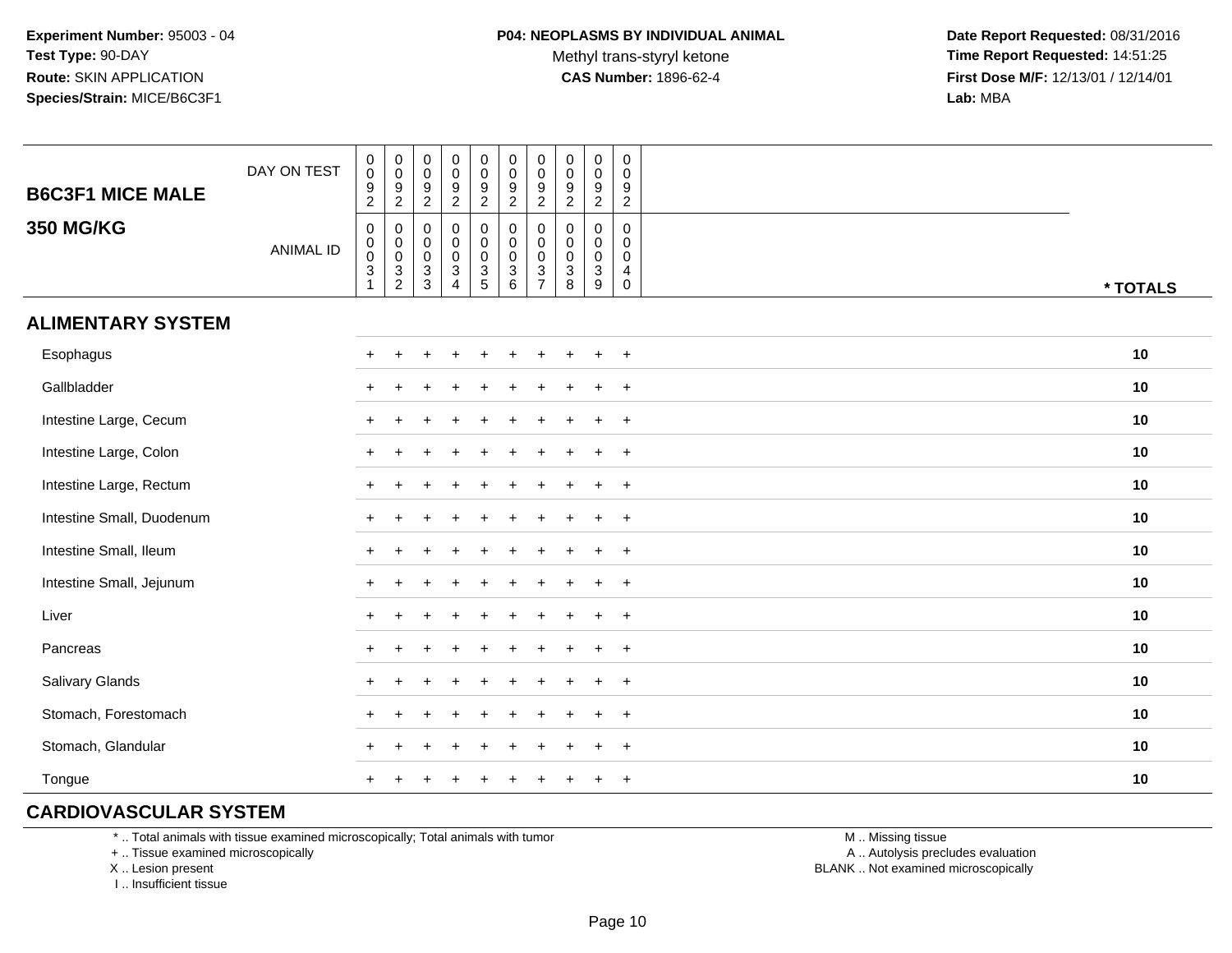Methyl trans-styryl ketone<br>CAS Number: 1896-62-4

| <b>B6C3F1 MICE MALE</b>                                                          | DAY ON TEST                                                                     | $_{\rm 0}^{\rm 0}$<br>$\frac{9}{2}$                             | $\begin{smallmatrix} 0\\0 \end{smallmatrix}$<br>$\frac{9}{2}$                       | $\pmb{0}$<br>$\mathsf 0$<br>$\frac{9}{2}$          | $\mathsf 0$<br>$\ddot{\mathbf{0}}$<br>$\frac{9}{2}$                      | $\pmb{0}$<br>$\pmb{0}$<br>$\boldsymbol{9}$<br>$\overline{2}$ | $\pmb{0}$<br>$\mathbf 0$<br>9<br>$\overline{2}$                                 | $\pmb{0}$<br>$\mathbf 0$<br>9<br>$\overline{c}$                   | $\pmb{0}$<br>$\mathsf{O}\xspace$<br>9<br>$\overline{2}$ | $\pmb{0}$<br>$\pmb{0}$<br>$\boldsymbol{9}$<br>$\overline{2}$    | $\mathbf 0$<br>$\mathbf 0$<br>9<br>$\overline{2}$                  |                                                                                               |          |
|----------------------------------------------------------------------------------|---------------------------------------------------------------------------------|-----------------------------------------------------------------|-------------------------------------------------------------------------------------|----------------------------------------------------|--------------------------------------------------------------------------|--------------------------------------------------------------|---------------------------------------------------------------------------------|-------------------------------------------------------------------|---------------------------------------------------------|-----------------------------------------------------------------|--------------------------------------------------------------------|-----------------------------------------------------------------------------------------------|----------|
| <b>350 MG/KG</b>                                                                 | <b>ANIMAL ID</b>                                                                | $\,0\,$<br>$_{\rm 0}^{\rm 0}$<br>$\mathbf{3}$<br>$\overline{1}$ | $\mathbf 0$<br>$\mathbf 0$<br>$\ddot{\mathbf{0}}$<br>$\mathbf{3}$<br>$\overline{2}$ | $\mathbf 0$<br>$\mathbf 0$<br>0<br>3<br>$\sqrt{3}$ | $\mathbf 0$<br>$\mathbf 0$<br>$\pmb{0}$<br>$\mathsf 3$<br>$\overline{A}$ | 0<br>0<br>$\pmb{0}$<br>$\frac{3}{5}$                         | $\mathbf 0$<br>$\mathbf 0$<br>$\pmb{0}$<br>$\ensuremath{\mathsf{3}}$<br>$\,6\,$ | 0<br>$\mathbf 0$<br>$\mathbf 0$<br>$\mathbf{3}$<br>$\overline{7}$ | 0<br>$\Omega$<br>$\mathbf 0$<br>$\mathbf{3}$<br>8       | 0<br>$\mathbf 0$<br>$\pmb{0}$<br>$\sqrt{3}$<br>$\boldsymbol{9}$ | $\mathbf 0$<br>$\Omega$<br>$\mathbf 0$<br>4<br>$\mathsf{O}\xspace$ |                                                                                               | * TOTALS |
| <b>Blood Vessel</b>                                                              |                                                                                 |                                                                 |                                                                                     |                                                    |                                                                          |                                                              |                                                                                 |                                                                   |                                                         |                                                                 | $+$                                                                |                                                                                               | 10       |
| Heart                                                                            |                                                                                 |                                                                 |                                                                                     |                                                    |                                                                          |                                                              |                                                                                 |                                                                   |                                                         | $\mathbf +$                                                     | $+$                                                                |                                                                                               | 10       |
| <b>ENDOCRINE SYSTEM</b>                                                          |                                                                                 |                                                                 |                                                                                     |                                                    |                                                                          |                                                              |                                                                                 |                                                                   |                                                         |                                                                 |                                                                    |                                                                                               |          |
| <b>Adrenal Cortex</b>                                                            |                                                                                 |                                                                 |                                                                                     |                                                    |                                                                          |                                                              |                                                                                 |                                                                   |                                                         |                                                                 | $+$                                                                |                                                                                               | 10       |
| Adrenal Medulla                                                                  |                                                                                 |                                                                 |                                                                                     |                                                    |                                                                          |                                                              |                                                                                 |                                                                   |                                                         | $\ddot{}$                                                       | $+$                                                                |                                                                                               | 10       |
| Islets, Pancreatic                                                               |                                                                                 |                                                                 |                                                                                     |                                                    |                                                                          |                                                              |                                                                                 |                                                                   |                                                         |                                                                 | $\overline{ }$                                                     |                                                                                               | 10       |
| Parathyroid Gland                                                                |                                                                                 |                                                                 |                                                                                     |                                                    | м                                                                        | $\ddot{}$                                                    |                                                                                 |                                                                   |                                                         | $\ddot{}$                                                       | M                                                                  |                                                                                               | 8        |
| <b>Pituitary Gland</b>                                                           |                                                                                 |                                                                 |                                                                                     |                                                    |                                                                          |                                                              |                                                                                 |                                                                   |                                                         | $\ddot{+}$                                                      | $+$                                                                |                                                                                               | 10       |
| <b>Thyroid Gland</b>                                                             |                                                                                 |                                                                 |                                                                                     |                                                    |                                                                          |                                                              |                                                                                 |                                                                   |                                                         | $\ddot{}$                                                       | $+$                                                                |                                                                                               | 10       |
| <b>GENERAL BODY SYSTEM</b>                                                       |                                                                                 |                                                                 |                                                                                     |                                                    |                                                                          |                                                              |                                                                                 |                                                                   |                                                         |                                                                 |                                                                    |                                                                                               |          |
| <b>NONE</b>                                                                      |                                                                                 |                                                                 |                                                                                     |                                                    |                                                                          |                                                              |                                                                                 |                                                                   |                                                         |                                                                 |                                                                    |                                                                                               |          |
| <b>GENITAL SYSTEM</b>                                                            |                                                                                 |                                                                 |                                                                                     |                                                    |                                                                          |                                                              |                                                                                 |                                                                   |                                                         |                                                                 |                                                                    |                                                                                               |          |
| Epididymis                                                                       |                                                                                 |                                                                 | $\ddot{}$                                                                           | +                                                  | $\overline{ }$                                                           | $\ddot{}$                                                    |                                                                                 |                                                                   |                                                         | $\ddot{}$                                                       | $+$                                                                |                                                                                               | 10       |
| <b>Preputial Gland</b>                                                           |                                                                                 |                                                                 |                                                                                     |                                                    |                                                                          |                                                              |                                                                                 |                                                                   |                                                         |                                                                 | $\overline{+}$                                                     |                                                                                               | 10       |
| Prostate                                                                         |                                                                                 |                                                                 |                                                                                     |                                                    |                                                                          |                                                              |                                                                                 |                                                                   |                                                         |                                                                 | $\overline{ }$                                                     |                                                                                               | 10       |
| Seminal Vesicle                                                                  |                                                                                 |                                                                 |                                                                                     |                                                    |                                                                          |                                                              |                                                                                 |                                                                   |                                                         |                                                                 | $+$                                                                |                                                                                               | 10       |
| +  Tissue examined microscopically<br>X  Lesion present<br>I Insufficient tissue | *  Total animals with tissue examined microscopically; Total animals with tumor |                                                                 |                                                                                     |                                                    |                                                                          |                                                              |                                                                                 |                                                                   |                                                         |                                                                 |                                                                    | M  Missing tissue<br>A  Autolysis precludes evaluation<br>BLANK  Not examined microscopically |          |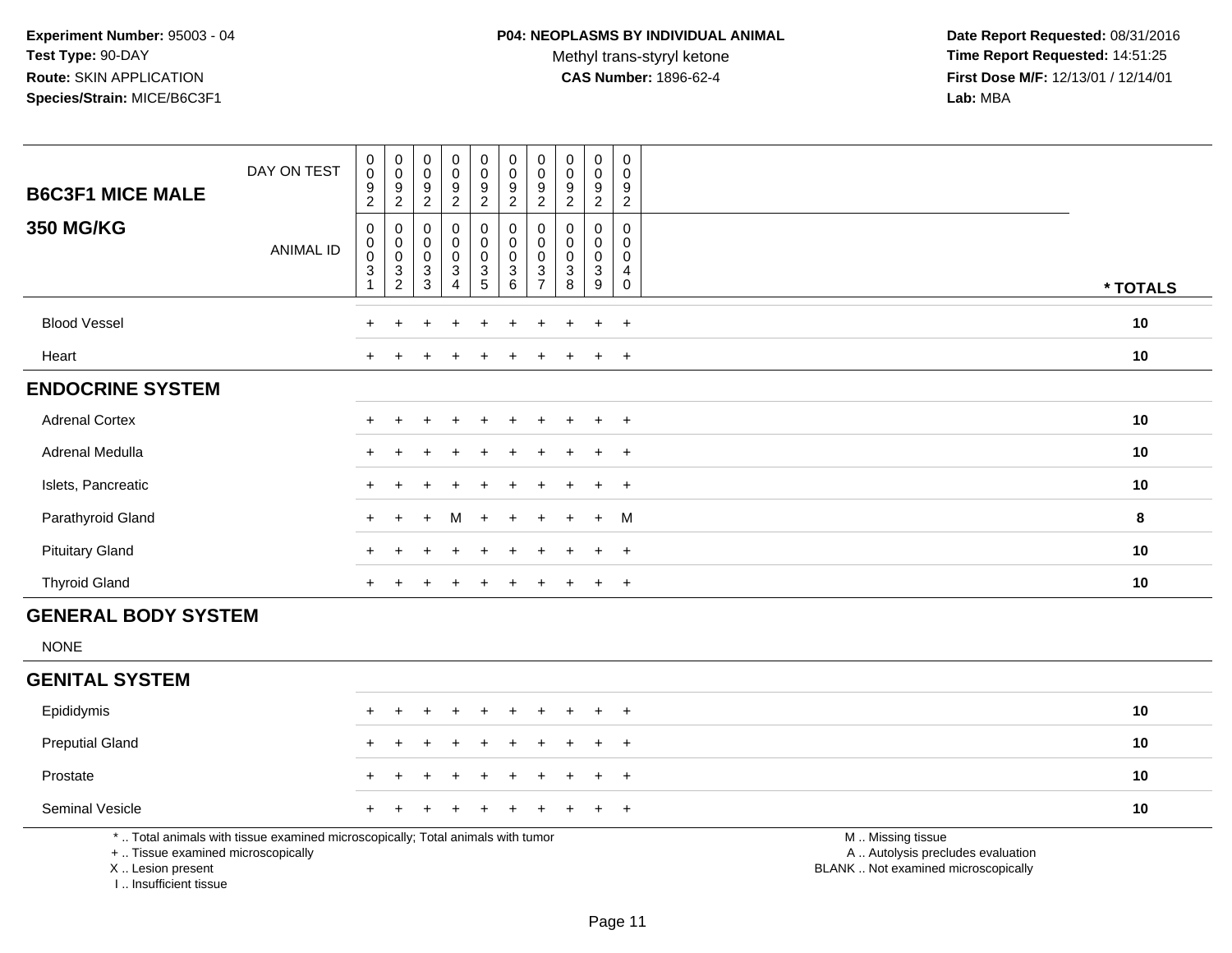Methyl trans-styryl ketone<br>CAS Number: 1896-62-4

| <b>B6C3F1 MICE MALE</b>                                                            | DAY ON TEST                                                                     | $\boldsymbol{0}$<br>$\mathbf 0$<br>$\boldsymbol{9}$<br>$\overline{c}$             | $\pmb{0}$<br>$\mathsf 0$<br>$\boldsymbol{9}$<br>$\boldsymbol{2}$ | $\pmb{0}$<br>$\mathsf{O}\xspace$<br>$\boldsymbol{9}$<br>$\sqrt{2}$ | $\pmb{0}$<br>$\frac{0}{9}$<br>$\overline{2}$                            | $\boldsymbol{0}$<br>$\mathbf 0$<br>$\frac{9}{2}$ | $\pmb{0}$<br>$\mathsf{O}\xspace$<br>$\boldsymbol{9}$<br>$\overline{2}$ | $\pmb{0}$<br>$\mathbf 0$<br>$\boldsymbol{9}$<br>$\sqrt{2}$ | $\mathsf 0$<br>$\mathbf 0$<br>$\boldsymbol{9}$<br>$\overline{2}$          | $\mathsf 0$<br>$\mathbf 0$<br>9<br>$\overline{2}$ | $\pmb{0}$<br>$\mathbf 0$<br>$\frac{9}{2}$       |                                                                                               |          |
|------------------------------------------------------------------------------------|---------------------------------------------------------------------------------|-----------------------------------------------------------------------------------|------------------------------------------------------------------|--------------------------------------------------------------------|-------------------------------------------------------------------------|--------------------------------------------------|------------------------------------------------------------------------|------------------------------------------------------------|---------------------------------------------------------------------------|---------------------------------------------------|-------------------------------------------------|-----------------------------------------------------------------------------------------------|----------|
| <b>350 MG/KG</b>                                                                   | <b>ANIMAL ID</b>                                                                | $\boldsymbol{0}$<br>$\mathbf 0$<br>$\overline{0}$<br>$\sqrt{3}$<br>$\overline{1}$ | $\mathbf 0$<br>$\boldsymbol{0}$<br>$\pmb{0}$<br>$\frac{3}{2}$    | $\mathbf 0$<br>0<br>$\mathbf 0$<br>3<br>$\overline{3}$             | 0<br>$\pmb{0}$<br>$\mathsf{O}\xspace$<br>$\mathbf{3}$<br>$\overline{4}$ | 0<br>$\mathbf 0$<br>$\frac{0}{3}$                | $\mathbf 0$<br>$\pmb{0}$<br>$\overline{0}$<br>$\frac{3}{6}$            | 0<br>$\mathbf 0$<br>$\mathbf 0$<br>3<br>$\overline{7}$     | $\mathbf 0$<br>$\mathbf 0$<br>$\mathbf 0$<br>$\sqrt{3}$<br>$\overline{8}$ | 0<br>0<br>$\mathsf{O}\xspace$<br>$\frac{3}{9}$    | 0<br>0<br>$\pmb{0}$<br>4<br>$\mathsf{O}\xspace$ |                                                                                               |          |
|                                                                                    |                                                                                 |                                                                                   |                                                                  |                                                                    |                                                                         |                                                  |                                                                        |                                                            |                                                                           |                                                   |                                                 |                                                                                               | * TOTALS |
| <b>Testes</b>                                                                      |                                                                                 | $\ddot{}$                                                                         | $\ddot{}$                                                        |                                                                    | $\ddot{}$                                                               | $\ddot{}$                                        | $\ddot{}$                                                              | $\ddot{}$                                                  | $\div$                                                                    | $\ddot{}$                                         | $+$                                             |                                                                                               | 10       |
| <b>HEMATOPOIETIC SYSTEM</b>                                                        |                                                                                 |                                                                                   |                                                                  |                                                                    |                                                                         |                                                  |                                                                        |                                                            |                                                                           |                                                   |                                                 |                                                                                               |          |
| <b>Bone Marrow</b>                                                                 |                                                                                 |                                                                                   |                                                                  |                                                                    |                                                                         |                                                  |                                                                        |                                                            |                                                                           | $\ddot{}$                                         | $+$                                             |                                                                                               | 10       |
| Lymph Node, Mandibular                                                             |                                                                                 |                                                                                   |                                                                  |                                                                    |                                                                         |                                                  |                                                                        |                                                            |                                                                           | $\ddot{}$                                         | $\overline{+}$                                  |                                                                                               | 10       |
| Lymph Node, Mesenteric                                                             |                                                                                 |                                                                                   | ÷                                                                |                                                                    |                                                                         |                                                  |                                                                        |                                                            |                                                                           | $\ddot{}$                                         | $+$                                             |                                                                                               | 10       |
| Spleen                                                                             |                                                                                 |                                                                                   |                                                                  |                                                                    |                                                                         |                                                  |                                                                        |                                                            |                                                                           |                                                   | $\ddot{}$                                       |                                                                                               | 10       |
| Thymus                                                                             |                                                                                 | $\pm$                                                                             |                                                                  |                                                                    |                                                                         |                                                  |                                                                        |                                                            |                                                                           | $\ddot{}$                                         | $+$                                             |                                                                                               | 10       |
| <b>INTEGUMENTARY SYSTEM</b>                                                        |                                                                                 |                                                                                   |                                                                  |                                                                    |                                                                         |                                                  |                                                                        |                                                            |                                                                           |                                                   |                                                 |                                                                                               |          |
| <b>Mammary Gland</b>                                                               |                                                                                 | м                                                                                 | M                                                                | M                                                                  | M                                                                       | M                                                | M                                                                      | M                                                          | M                                                                         | M                                                 | - M                                             |                                                                                               | 0        |
| Skin                                                                               |                                                                                 |                                                                                   |                                                                  |                                                                    |                                                                         |                                                  |                                                                        |                                                            |                                                                           | $\ddot{}$                                         | $+$                                             |                                                                                               | 10       |
| <b>MUSCULOSKELETAL SYSTEM</b>                                                      |                                                                                 |                                                                                   |                                                                  |                                                                    |                                                                         |                                                  |                                                                        |                                                            |                                                                           |                                                   |                                                 |                                                                                               |          |
| Bone                                                                               |                                                                                 | $+$                                                                               | $\pm$                                                            |                                                                    | $+$                                                                     | $\ddot{}$                                        | $+$                                                                    | $\pm$                                                      | $+$                                                                       | $+$                                               | $+$                                             |                                                                                               | 10       |
| <b>NERVOUS SYSTEM</b>                                                              |                                                                                 |                                                                                   |                                                                  |                                                                    |                                                                         |                                                  |                                                                        |                                                            |                                                                           |                                                   |                                                 |                                                                                               |          |
| <b>Brain</b>                                                                       |                                                                                 | $\ddot{}$                                                                         |                                                                  |                                                                    | $\overline{1}$                                                          | $\div$                                           |                                                                        | $\ddot{}$                                                  |                                                                           | $\overline{+}$                                    | $+$                                             |                                                                                               | 10       |
| <b>RESPIRATORY SYSTEM</b>                                                          |                                                                                 |                                                                                   |                                                                  |                                                                    |                                                                         |                                                  |                                                                        |                                                            |                                                                           |                                                   |                                                 |                                                                                               |          |
| Lung                                                                               |                                                                                 |                                                                                   |                                                                  |                                                                    |                                                                         |                                                  |                                                                        |                                                            |                                                                           |                                                   | $\ddot{}$                                       |                                                                                               | 10       |
| +  Tissue examined microscopically<br>X  Lesion present<br>I., Insufficient tissue | *  Total animals with tissue examined microscopically; Total animals with tumor |                                                                                   |                                                                  |                                                                    |                                                                         |                                                  |                                                                        |                                                            |                                                                           |                                                   |                                                 | M  Missing tissue<br>A  Autolysis precludes evaluation<br>BLANK  Not examined microscopically |          |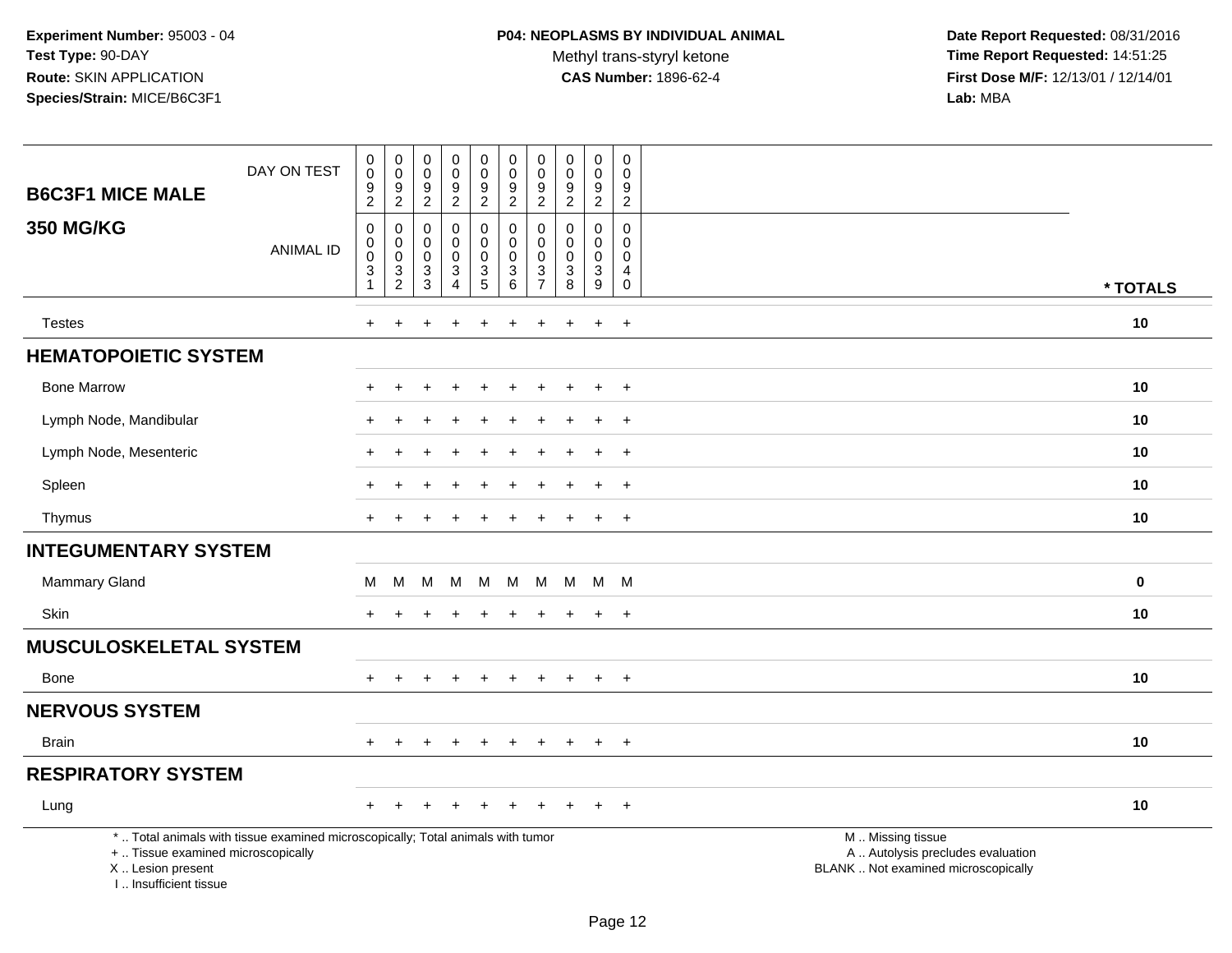**Date Report Requested:** 08/31/2016 **Time Report Requested:** 14:51:25 **First Dose M/F:** 12/13/01 / 12/14/01<br>**Lab:** MBA **Lab:** MBA

| <b>B6C3F1 MICE MALE</b>      | DAY ON TEST      | 0<br>$\mathbf 0$<br>$\boldsymbol{9}$<br>$\sqrt{2}$ | $\mathbf 0$<br>$\pmb{0}$<br>$\boldsymbol{9}$<br>$\overline{c}$                     | $\pmb{0}$<br>$\pmb{0}$<br>9<br>$\overline{c}$            | $\begin{smallmatrix}0\0\0\end{smallmatrix}$<br>9<br>$\overline{2}$ | $_0^0$<br>9<br>$\overline{2}$ | $_{\rm 0}^{\rm 0}$<br>$\boldsymbol{9}$<br>$\overline{2}$ | $_{\rm 0}^{\rm 0}$<br>9<br>$\overline{c}$  | $\pmb{0}$<br>$\pmb{0}$<br>9<br>$\overline{c}$ | $\mathbf 0$<br>$\mathsf{O}\xspace$<br>9<br>$\overline{c}$ | 0<br>0<br>9<br>$\overline{2}$   |          |
|------------------------------|------------------|----------------------------------------------------|------------------------------------------------------------------------------------|----------------------------------------------------------|--------------------------------------------------------------------|-------------------------------|----------------------------------------------------------|--------------------------------------------|-----------------------------------------------|-----------------------------------------------------------|---------------------------------|----------|
| <b>350 MG/KG</b>             | <b>ANIMAL ID</b> | 0<br>$\pmb{0}$<br>$_{3}^{\rm 0}$                   | $\pmb{0}$<br>$\pmb{0}$<br>$\pmb{0}$<br>$\ensuremath{\mathsf{3}}$<br>$\overline{2}$ | $\pmb{0}$<br>$\mathbf 0$<br>$\pmb{0}$<br>$\sqrt{3}$<br>3 | $_{\rm 0}^{\rm 0}$<br>$_{3}^{\rm 0}$<br>4                          | 0<br>0<br>0<br>$\frac{3}{5}$  | $\pmb{0}$<br>$\pmb{0}$<br>$\frac{0}{3}$                  | 0<br>$\pmb{0}$<br>0<br>3<br>$\overline{7}$ | 0<br>$\pmb{0}$<br>$\boldsymbol{0}$<br>3<br>8  | 0<br>$\pmb{0}$<br>$\pmb{0}$<br>$\mathbf{3}$<br>9          | 0<br>0<br>0<br>4<br>$\mathbf 0$ | * TOTALS |
| Nose                         |                  | $+$                                                | $\pm$                                                                              | $\div$                                                   | $\div$                                                             | $\ddot{}$                     | $\pm$                                                    | $\pm$                                      | $\pm$                                         | $+$                                                       | $+$                             | 10       |
| Trachea                      |                  |                                                    |                                                                                    |                                                          | $\div$                                                             | $\pm$                         |                                                          |                                            |                                               | $\pm$                                                     | $+$                             | 10       |
| <b>SPECIAL SENSES SYSTEM</b> |                  |                                                    |                                                                                    |                                                          |                                                                    |                               |                                                          |                                            |                                               |                                                           |                                 |          |
| Eye                          |                  |                                                    |                                                                                    |                                                          | $\ddot{}$                                                          | $\ddot{}$                     | $+$                                                      | $\pm$                                      | $+$                                           | $+$                                                       | $+$                             | 10       |
| Harderian Gland              |                  | $+$                                                |                                                                                    |                                                          | $\div$                                                             | $\div$                        | $\div$                                                   | $\div$                                     |                                               | $+$                                                       | $+$                             | 10       |
| <b>URINARY SYSTEM</b>        |                  |                                                    |                                                                                    |                                                          |                                                                    |                               |                                                          |                                            |                                               |                                                           |                                 |          |
| Kidney                       |                  |                                                    |                                                                                    |                                                          | $\div$                                                             | $\pm$                         | $\div$                                                   | $\div$                                     |                                               | $\ddot{}$                                                 | $+$                             | 10       |
| <b>Urinary Bladder</b>       |                  |                                                    |                                                                                    |                                                          |                                                                    | $\pm$                         |                                                          |                                            |                                               | $\pm$                                                     | $+$                             | 10       |
| <b>SYSTEMIC LESIONS</b>      |                  |                                                    |                                                                                    |                                                          |                                                                    |                               |                                                          |                                            |                                               |                                                           |                                 |          |
| Multiple Organ               |                  |                                                    |                                                                                    |                                                          |                                                                    |                               |                                                          |                                            |                                               | $\ddot{}$                                                 | $+$                             | 10       |

\* .. Total animals with tissue examined microscopically; Total animals with tumor

+ .. Tissue examined microscopically

X .. Lesion present

I .. Insufficient tissue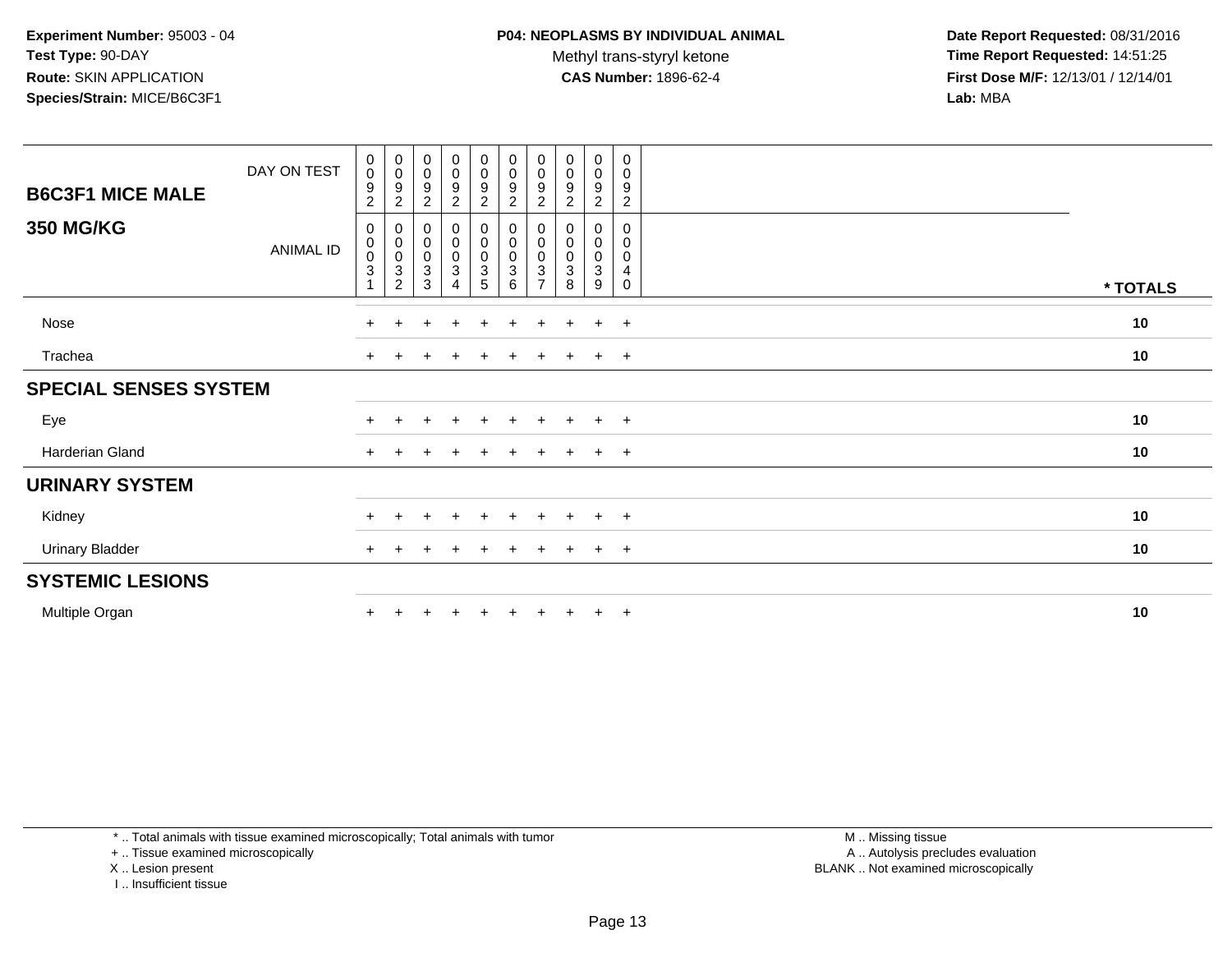**Date Report Requested:** 08/31/2016 **Time Report Requested:** 14:51:25 **First Dose M/F:** 12/13/01 / 12/14/01<br>**Lab:** MBA **Lab:** MBA

| <b>B6C3F1 MICE MALE</b>   | DAY ON TEST      | $\begin{smallmatrix} 0\\0 \end{smallmatrix}$<br>$\frac{2}{1}$ | $\begin{smallmatrix} 0\\0 \end{smallmatrix}$<br>$\frac{2}{1}$ | $\begin{matrix} 0 \\ 0 \\ 2 \\ 1 \end{matrix}$                  | $\begin{array}{c} 0 \\ 0 \\ 2 \\ 1 \end{array}$                                   | $\begin{smallmatrix} 0\\0 \end{smallmatrix}$<br>$\frac{2}{1}$                | $\pmb{0}$<br>$\pmb{0}$<br>$\sqrt{2}$<br>$\mathbf{1}$ | $\mathsf 0$<br>$\mathbf 0$<br>$\overline{2}$<br>$\overline{1}$                | $\begin{array}{c} 0 \\ 0 \\ 2 \\ 1 \end{array}$            | $\begin{smallmatrix}0\0\0\end{smallmatrix}$<br>$\frac{2}{1}$   | $\pmb{0}$<br>$\mathbf 0$<br>$\overline{c}$<br>$\mathbf{1}$   |          |
|---------------------------|------------------|---------------------------------------------------------------|---------------------------------------------------------------|-----------------------------------------------------------------|-----------------------------------------------------------------------------------|------------------------------------------------------------------------------|------------------------------------------------------|-------------------------------------------------------------------------------|------------------------------------------------------------|----------------------------------------------------------------|--------------------------------------------------------------|----------|
| <b>700 MG/KG</b>          | <b>ANIMAL ID</b> | $\mathbf 0$<br>$\mathbf 0$<br>$\mathbf 0$<br>4                | $\boldsymbol{0}$<br>$_{\rm 0}^{\rm 0}$<br>$\frac{4}{2}$       | $\mathbf 0$<br>$\overline{0}$<br>$\overline{4}$<br>$\mathbf{3}$ | $\begin{smallmatrix}0\\0\\0\end{smallmatrix}$<br>$\overline{4}$<br>$\overline{4}$ | $\boldsymbol{0}$<br>$\pmb{0}$<br>$\mathbf 0$<br>$\overline{4}$<br>$\sqrt{5}$ | 0<br>$\mathbf 0$<br>$\mathbf 0$<br>4<br>6            | $\mathbf 0$<br>$\mathbf 0$<br>$\mathbf 0$<br>$\overline{4}$<br>$\overline{7}$ | 0<br>$\begin{smallmatrix}0\0\0\end{smallmatrix}$<br>4<br>8 | $\mathbf 0$<br>$\pmb{0}$<br>$\mathbf 0$<br>$\overline{4}$<br>9 | 0<br>$\mathbf 0$<br>$\mathbf 0$<br>$\sqrt{5}$<br>$\mathbf 0$ | * TOTALS |
| <b>ALIMENTARY SYSTEM</b>  |                  |                                                               |                                                               |                                                                 |                                                                                   |                                                                              |                                                      |                                                                               |                                                            |                                                                |                                                              |          |
| Esophagus                 |                  | $\ddot{}$                                                     |                                                               |                                                                 |                                                                                   |                                                                              |                                                      |                                                                               |                                                            | $\div$                                                         | $\overline{+}$                                               | 10       |
| Gallbladder               |                  | $\pm$                                                         |                                                               |                                                                 |                                                                                   |                                                                              |                                                      |                                                                               |                                                            |                                                                | $\overline{+}$                                               | 10       |
| Intestine Large, Cecum    |                  | $\pm$                                                         |                                                               |                                                                 |                                                                                   |                                                                              |                                                      |                                                                               |                                                            |                                                                | $\overline{+}$                                               | 10       |
| Intestine Large, Colon    |                  | ÷                                                             |                                                               |                                                                 |                                                                                   |                                                                              |                                                      |                                                                               |                                                            |                                                                | $\ddot{}$                                                    | $10$     |
| Intestine Large, Rectum   |                  |                                                               |                                                               |                                                                 |                                                                                   |                                                                              |                                                      |                                                                               |                                                            |                                                                | $\overline{+}$                                               | 10       |
| Intestine Small, Duodenum |                  | $\ddot{}$                                                     |                                                               |                                                                 |                                                                                   |                                                                              |                                                      |                                                                               |                                                            | $\ddot{}$                                                      | $+$                                                          | 10       |
| Intestine Small, Ileum    |                  |                                                               |                                                               |                                                                 |                                                                                   |                                                                              |                                                      |                                                                               |                                                            | $\pm$                                                          | $+$                                                          | 10       |
| Intestine Small, Jejunum  |                  | $\ddot{}$                                                     |                                                               |                                                                 |                                                                                   |                                                                              |                                                      |                                                                               |                                                            | $\ddot{}$                                                      | $+$                                                          | 10       |
| Liver                     |                  | $\ddot{}$                                                     |                                                               |                                                                 |                                                                                   |                                                                              |                                                      |                                                                               |                                                            | $\pm$                                                          | $\overline{+}$                                               | 10       |
| Pancreas                  |                  | $+$                                                           |                                                               |                                                                 |                                                                                   |                                                                              |                                                      |                                                                               |                                                            | $\ddot{}$                                                      | $\overline{+}$                                               | 10       |
| Salivary Glands           |                  | $\ddot{}$                                                     |                                                               |                                                                 |                                                                                   |                                                                              |                                                      |                                                                               |                                                            | $\pm$                                                          | $\overline{+}$                                               | 10       |
| Stomach, Forestomach      |                  | $\div$                                                        |                                                               |                                                                 |                                                                                   |                                                                              |                                                      |                                                                               |                                                            |                                                                | $\ddot{}$                                                    | 10       |
| Stomach, Glandular        |                  | ÷                                                             |                                                               |                                                                 |                                                                                   |                                                                              |                                                      |                                                                               |                                                            |                                                                | $\ddot{}$                                                    | 10       |
| Tongue                    |                  | $\ddot{}$                                                     |                                                               |                                                                 |                                                                                   |                                                                              |                                                      |                                                                               |                                                            |                                                                | $\overline{+}$                                               | 10       |

### **CARDIOVASCULAR SYSTEM**

\* .. Total animals with tissue examined microscopically; Total animals with tumor

+ .. Tissue examined microscopically

X .. Lesion present

I .. Insufficient tissue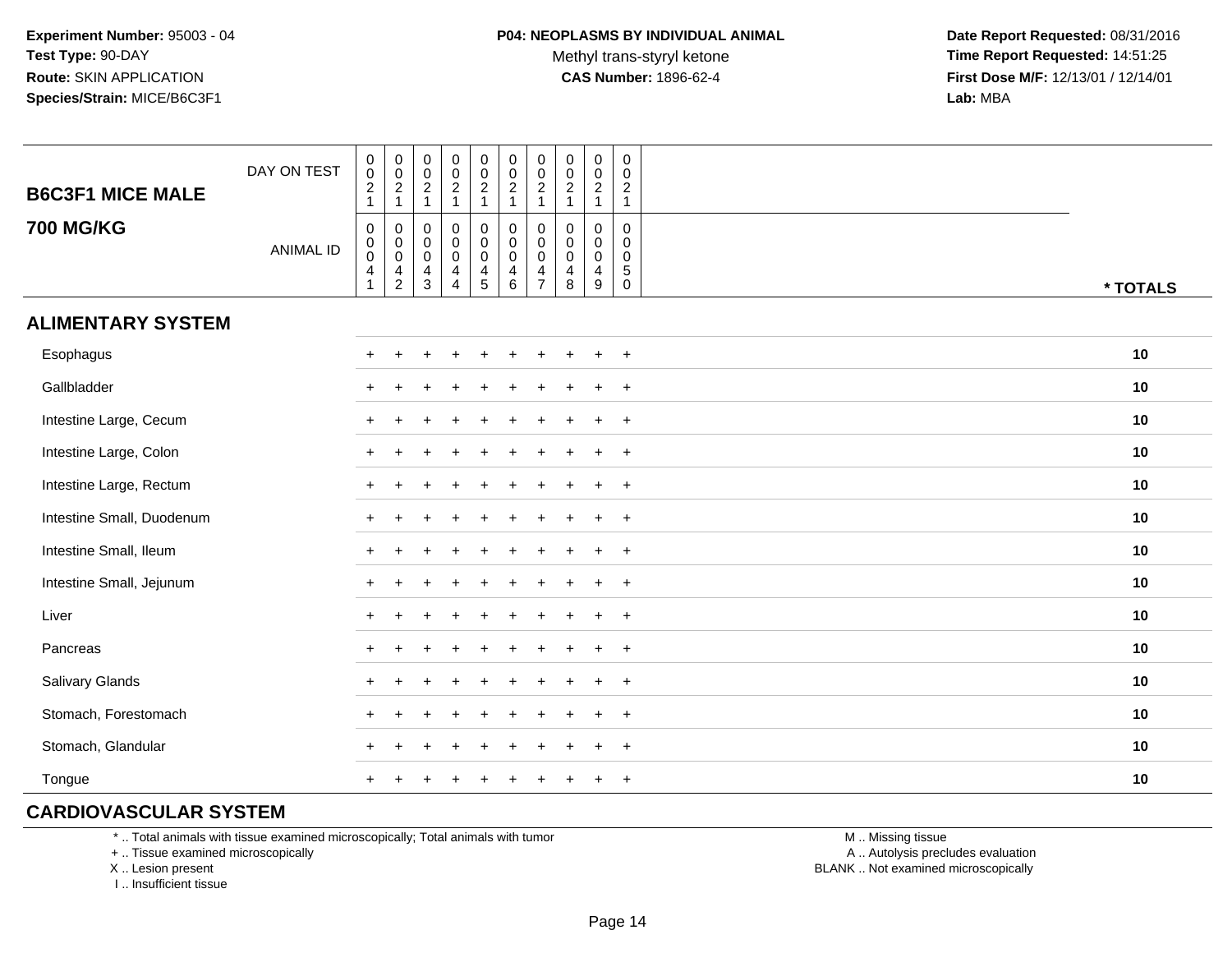Methyl trans-styryl ketone<br>CAS Number: 1896-62-4

| <b>B6C3F1 MICE MALE</b>                                                          | DAY ON TEST                                                                     | $\pmb{0}$<br>$\pmb{0}$<br>$\boldsymbol{2}$<br>$\mathbf{1}$                | $\pmb{0}$<br>$\pmb{0}$<br>$\overline{2}$<br>$\mathbf{1}$ | $\pmb{0}$<br>$\mathbf 0$<br>$\overline{c}$<br>$\mathbf{1}$ | $\pmb{0}$<br>$\begin{smallmatrix} 0\\2 \end{smallmatrix}$<br>$\mathbf{1}$ | $\pmb{0}$<br>$\pmb{0}$<br>$\overline{2}$<br>$\mathbf{1}$ | $\pmb{0}$<br>$\pmb{0}$<br>$\sqrt{2}$<br>$\mathbf{1}$                       | $\pmb{0}$<br>$\mathbf 0$<br>$\overline{2}$<br>$\mathbf{1}$               | $\pmb{0}$<br>$\pmb{0}$<br>$\overline{c}$<br>$\mathbf{1}$ | $\pmb{0}$<br>$\mathbf 0$<br>$\overline{2}$<br>$\mathbf{1}$                      | $\pmb{0}$<br>$\mathbf 0$<br>$\overline{2}$<br>$\mathbf{1}$       |                                                                                               |                |
|----------------------------------------------------------------------------------|---------------------------------------------------------------------------------|---------------------------------------------------------------------------|----------------------------------------------------------|------------------------------------------------------------|---------------------------------------------------------------------------|----------------------------------------------------------|----------------------------------------------------------------------------|--------------------------------------------------------------------------|----------------------------------------------------------|---------------------------------------------------------------------------------|------------------------------------------------------------------|-----------------------------------------------------------------------------------------------|----------------|
| <b>700 MG/KG</b>                                                                 | <b>ANIMAL ID</b>                                                                | $\pmb{0}$<br>$\mathbf 0$<br>$\mathbf 0$<br>$\overline{4}$<br>$\mathbf{1}$ | 0<br>$\mathbf 0$<br>$\pmb{0}$<br>4<br>$\overline{c}$     | $\mathbf 0$<br>$\mathbf 0$<br>$\pmb{0}$<br>4<br>3          | 0<br>0<br>$\pmb{0}$<br>4<br>$\overline{4}$                                | 0<br>$\mathbf 0$<br>$\mathbf 0$<br>$\frac{4}{5}$         | $\pmb{0}$<br>$\mathbf 0$<br>$\pmb{0}$<br>$\overline{4}$<br>$6\phantom{1}6$ | $\mathbf 0$<br>$\Omega$<br>$\pmb{0}$<br>$\overline{4}$<br>$\overline{7}$ | $\mathbf 0$<br>$\Omega$<br>$\mathsf{O}\xspace$<br>4<br>8 | $\mathbf 0$<br>$\mathbf 0$<br>$\mathbf 0$<br>$\overline{4}$<br>$\boldsymbol{9}$ | 0<br>$\Omega$<br>$\mathbf 0$<br>$\overline{5}$<br>$\overline{0}$ |                                                                                               | * TOTALS       |
| <b>Blood Vessel</b>                                                              |                                                                                 |                                                                           |                                                          |                                                            |                                                                           |                                                          |                                                                            |                                                                          |                                                          |                                                                                 | $+$                                                              |                                                                                               | 10             |
| Heart                                                                            |                                                                                 |                                                                           |                                                          |                                                            |                                                                           |                                                          |                                                                            |                                                                          |                                                          | ÷                                                                               | $+$                                                              |                                                                                               | 10             |
| <b>ENDOCRINE SYSTEM</b>                                                          |                                                                                 |                                                                           |                                                          |                                                            |                                                                           |                                                          |                                                                            |                                                                          |                                                          |                                                                                 |                                                                  |                                                                                               |                |
| <b>Adrenal Cortex</b>                                                            |                                                                                 |                                                                           |                                                          |                                                            |                                                                           |                                                          |                                                                            |                                                                          |                                                          |                                                                                 | $+$                                                              |                                                                                               | 10             |
| Adrenal Medulla                                                                  |                                                                                 |                                                                           |                                                          |                                                            |                                                                           |                                                          |                                                                            |                                                                          |                                                          | $\ddot{}$                                                                       | $+$                                                              |                                                                                               | 10             |
| Islets, Pancreatic                                                               |                                                                                 |                                                                           |                                                          |                                                            |                                                                           |                                                          |                                                                            |                                                                          |                                                          |                                                                                 | $\overline{+}$                                                   |                                                                                               | 10             |
| Parathyroid Gland                                                                |                                                                                 |                                                                           |                                                          |                                                            |                                                                           |                                                          | м                                                                          |                                                                          |                                                          | $\ddot{}$                                                                       | $\ddot{}$                                                        |                                                                                               | 9              |
| <b>Pituitary Gland</b>                                                           |                                                                                 |                                                                           | $\ddot{}$                                                |                                                            |                                                                           | ÷                                                        |                                                                            |                                                                          |                                                          | $\div$                                                                          | $+$                                                              |                                                                                               | $\overline{7}$ |
| <b>Thyroid Gland</b>                                                             |                                                                                 | $\pm$                                                                     | ÷                                                        |                                                            |                                                                           |                                                          |                                                                            | ÷                                                                        |                                                          | $\ddot{}$                                                                       | $+$                                                              |                                                                                               | 10             |
| <b>GENERAL BODY SYSTEM</b>                                                       |                                                                                 |                                                                           |                                                          |                                                            |                                                                           |                                                          |                                                                            |                                                                          |                                                          |                                                                                 |                                                                  |                                                                                               |                |
| <b>NONE</b>                                                                      |                                                                                 |                                                                           |                                                          |                                                            |                                                                           |                                                          |                                                                            |                                                                          |                                                          |                                                                                 |                                                                  |                                                                                               |                |
| <b>GENITAL SYSTEM</b>                                                            |                                                                                 |                                                                           |                                                          |                                                            |                                                                           |                                                          |                                                                            |                                                                          |                                                          |                                                                                 |                                                                  |                                                                                               |                |
| Epididymis                                                                       |                                                                                 |                                                                           | ÷                                                        |                                                            | $\ddot{}$                                                                 | $\ddot{}$                                                |                                                                            |                                                                          |                                                          | $\ddot{}$                                                                       | $+$                                                              |                                                                                               | 10             |
| <b>Preputial Gland</b>                                                           |                                                                                 |                                                                           |                                                          |                                                            |                                                                           |                                                          |                                                                            |                                                                          |                                                          |                                                                                 | $\ddot{}$                                                        |                                                                                               | 10             |
| Prostate                                                                         |                                                                                 |                                                                           |                                                          |                                                            |                                                                           |                                                          |                                                                            |                                                                          |                                                          |                                                                                 | $\ddot{}$                                                        |                                                                                               | 10             |
| Seminal Vesicle                                                                  |                                                                                 |                                                                           |                                                          |                                                            |                                                                           |                                                          |                                                                            |                                                                          |                                                          |                                                                                 | $+$                                                              |                                                                                               | 10             |
| +  Tissue examined microscopically<br>X  Lesion present<br>I Insufficient tissue | *  Total animals with tissue examined microscopically; Total animals with tumor |                                                                           |                                                          |                                                            |                                                                           |                                                          |                                                                            |                                                                          |                                                          |                                                                                 |                                                                  | M  Missing tissue<br>A  Autolysis precludes evaluation<br>BLANK  Not examined microscopically |                |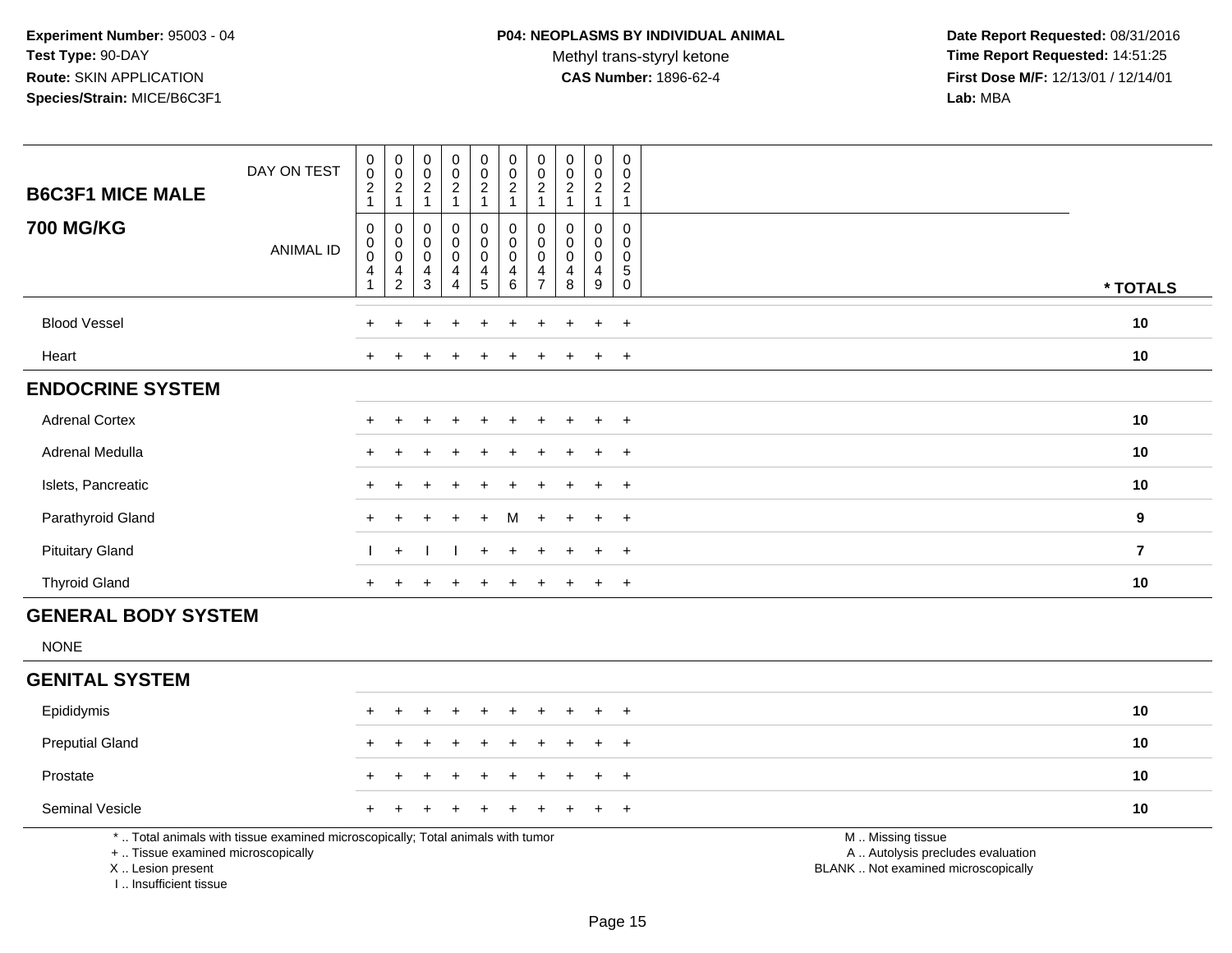| <b>B6C3F1 MICE MALE</b>                                                            | DAY ON TEST                                                                     | $\mathbf 0$<br>$\pmb{0}$<br>$\overline{c}$<br>$\mathbf{1}$ | $\boldsymbol{0}$<br>$\pmb{0}$<br>$\overline{c}$<br>$\mathbf{1}$ | $\pmb{0}$<br>$\mathbf 0$<br>$\frac{2}{1}$                                        | $\pmb{0}$<br>$\frac{0}{2}$<br>$\mathbf{1}$                                         | $\pmb{0}$<br>$\pmb{0}$<br>$\boldsymbol{2}$<br>$\overline{1}$ | $\pmb{0}$<br>$\mathbf 0$<br>$\begin{array}{c} 2 \\ 1 \end{array}$             | $\pmb{0}$<br>$\mathbf 0$<br>$\overline{2}$<br>$\mathbf{1}$          | $\pmb{0}$<br>$\mathbf 0$<br>$\boldsymbol{2}$<br>$\mathbf{1}$ | $\pmb{0}$<br>$\pmb{0}$<br>$\overline{c}$<br>$\mathbf{1}$                                | $\pmb{0}$<br>$\mathbf 0$<br>$\boldsymbol{2}$<br>$\mathbf{1}$           |                                                                                               |          |
|------------------------------------------------------------------------------------|---------------------------------------------------------------------------------|------------------------------------------------------------|-----------------------------------------------------------------|----------------------------------------------------------------------------------|------------------------------------------------------------------------------------|--------------------------------------------------------------|-------------------------------------------------------------------------------|---------------------------------------------------------------------|--------------------------------------------------------------|-----------------------------------------------------------------------------------------|------------------------------------------------------------------------|-----------------------------------------------------------------------------------------------|----------|
| <b>700 MG/KG</b>                                                                   | <b>ANIMAL ID</b>                                                                | $\mathbf 0$<br>0<br>$\mathbf 0$<br>4<br>$\mathbf{1}$       | 0<br>$\pmb{0}$<br>$\pmb{0}$<br>$\frac{4}{2}$                    | 0<br>$\pmb{0}$<br>$\mathsf{O}\xspace$<br>$\overline{\mathbf{4}}$<br>$\mathbf{3}$ | $\mathbf 0$<br>$\pmb{0}$<br>$\pmb{0}$<br>$\overline{\mathbf{4}}$<br>$\overline{4}$ | 0<br>$\mathbf 0$<br>$\mathbf 0$<br>4<br>$\sqrt{5}$           | $\mathbf 0$<br>$\pmb{0}$<br>$\mathbf 0$<br>$\overline{\mathbf{4}}$<br>$\,6\,$ | 0<br>$\mathbf 0$<br>$\mathbf 0$<br>$\overline{4}$<br>$\overline{7}$ | 0<br>$\Omega$<br>$\mathbf 0$<br>$\overline{4}$<br>8          | $\mathbf 0$<br>$\mathbf 0$<br>$\mathsf{O}\xspace$<br>$\overline{4}$<br>$\boldsymbol{9}$ | $\mathbf 0$<br>$\mathbf 0$<br>$\mathbf 0$<br>$\sqrt{5}$<br>$\mathbf 0$ |                                                                                               | * TOTALS |
| <b>Testes</b>                                                                      |                                                                                 | $\ddot{}$                                                  | $\ddot{}$                                                       |                                                                                  |                                                                                    | $\ddot{}$                                                    | $\ddot{}$                                                                     | $\ddot{}$                                                           | $\pm$                                                        | $\ddot{}$                                                                               | $+$                                                                    |                                                                                               | 10       |
| <b>HEMATOPOIETIC SYSTEM</b>                                                        |                                                                                 |                                                            |                                                                 |                                                                                  |                                                                                    |                                                              |                                                                               |                                                                     |                                                              |                                                                                         |                                                                        |                                                                                               |          |
|                                                                                    |                                                                                 |                                                            |                                                                 |                                                                                  |                                                                                    |                                                              |                                                                               |                                                                     |                                                              |                                                                                         |                                                                        |                                                                                               |          |
| <b>Bone Marrow</b>                                                                 |                                                                                 |                                                            |                                                                 |                                                                                  |                                                                                    |                                                              |                                                                               |                                                                     |                                                              | $\ddot{}$                                                                               | $+$                                                                    |                                                                                               | 10       |
| Lymph Node, Mandibular                                                             |                                                                                 |                                                            |                                                                 |                                                                                  |                                                                                    |                                                              |                                                                               |                                                                     |                                                              | $\div$                                                                                  | $^{+}$                                                                 |                                                                                               | 10       |
| Lymph Node, Mesenteric                                                             |                                                                                 |                                                            |                                                                 |                                                                                  |                                                                                    |                                                              |                                                                               |                                                                     |                                                              | $\ddot{}$                                                                               | $+$                                                                    |                                                                                               | 10       |
| Spleen                                                                             |                                                                                 |                                                            |                                                                 |                                                                                  |                                                                                    |                                                              |                                                                               |                                                                     |                                                              |                                                                                         | $\overline{+}$                                                         |                                                                                               | 10       |
| Thymus                                                                             |                                                                                 |                                                            |                                                                 |                                                                                  |                                                                                    |                                                              |                                                                               |                                                                     |                                                              | $\ddot{}$                                                                               | $+$                                                                    |                                                                                               | 10       |
| <b>INTEGUMENTARY SYSTEM</b>                                                        |                                                                                 |                                                            |                                                                 |                                                                                  |                                                                                    |                                                              |                                                                               |                                                                     |                                                              |                                                                                         |                                                                        |                                                                                               |          |
| Mammary Gland                                                                      |                                                                                 | М                                                          | M                                                               | M                                                                                | м                                                                                  | M                                                            | М                                                                             | M                                                                   | M                                                            | M M                                                                                     |                                                                        |                                                                                               | $\bf{0}$ |
| Skin                                                                               |                                                                                 |                                                            |                                                                 |                                                                                  |                                                                                    |                                                              |                                                                               |                                                                     |                                                              | $\ddot{}$                                                                               | $+$                                                                    |                                                                                               | 10       |
| <b>MUSCULOSKELETAL SYSTEM</b>                                                      |                                                                                 |                                                            |                                                                 |                                                                                  |                                                                                    |                                                              |                                                                               |                                                                     |                                                              |                                                                                         |                                                                        |                                                                                               |          |
| Bone                                                                               |                                                                                 | $+$                                                        | $\pm$                                                           | $\ddot{}$                                                                        | $\ddot{}$                                                                          | $+$                                                          | $\overline{+}$                                                                | $\ddot{}$                                                           | $+$                                                          | $+$                                                                                     | $+$                                                                    |                                                                                               | 10       |
| <b>NERVOUS SYSTEM</b>                                                              |                                                                                 |                                                            |                                                                 |                                                                                  |                                                                                    |                                                              |                                                                               |                                                                     |                                                              |                                                                                         |                                                                        |                                                                                               |          |
| <b>Brain</b>                                                                       |                                                                                 | $+$                                                        | $\ddot{}$                                                       |                                                                                  | $\overline{1}$                                                                     | $\ddot{}$                                                    | $\ddot{}$                                                                     | $\ddot{}$                                                           | $\pm$                                                        | $\ddot{}$                                                                               | $+$                                                                    |                                                                                               | 10       |
| <b>RESPIRATORY SYSTEM</b>                                                          |                                                                                 |                                                            |                                                                 |                                                                                  |                                                                                    |                                                              |                                                                               |                                                                     |                                                              |                                                                                         |                                                                        |                                                                                               |          |
| Lung                                                                               |                                                                                 |                                                            |                                                                 |                                                                                  |                                                                                    |                                                              |                                                                               |                                                                     |                                                              |                                                                                         | $\ddot{}$                                                              |                                                                                               | 10       |
| +  Tissue examined microscopically<br>X  Lesion present<br>I., Insufficient tissue | *  Total animals with tissue examined microscopically; Total animals with tumor |                                                            |                                                                 |                                                                                  |                                                                                    |                                                              |                                                                               |                                                                     |                                                              |                                                                                         |                                                                        | M  Missing tissue<br>A  Autolysis precludes evaluation<br>BLANK  Not examined microscopically |          |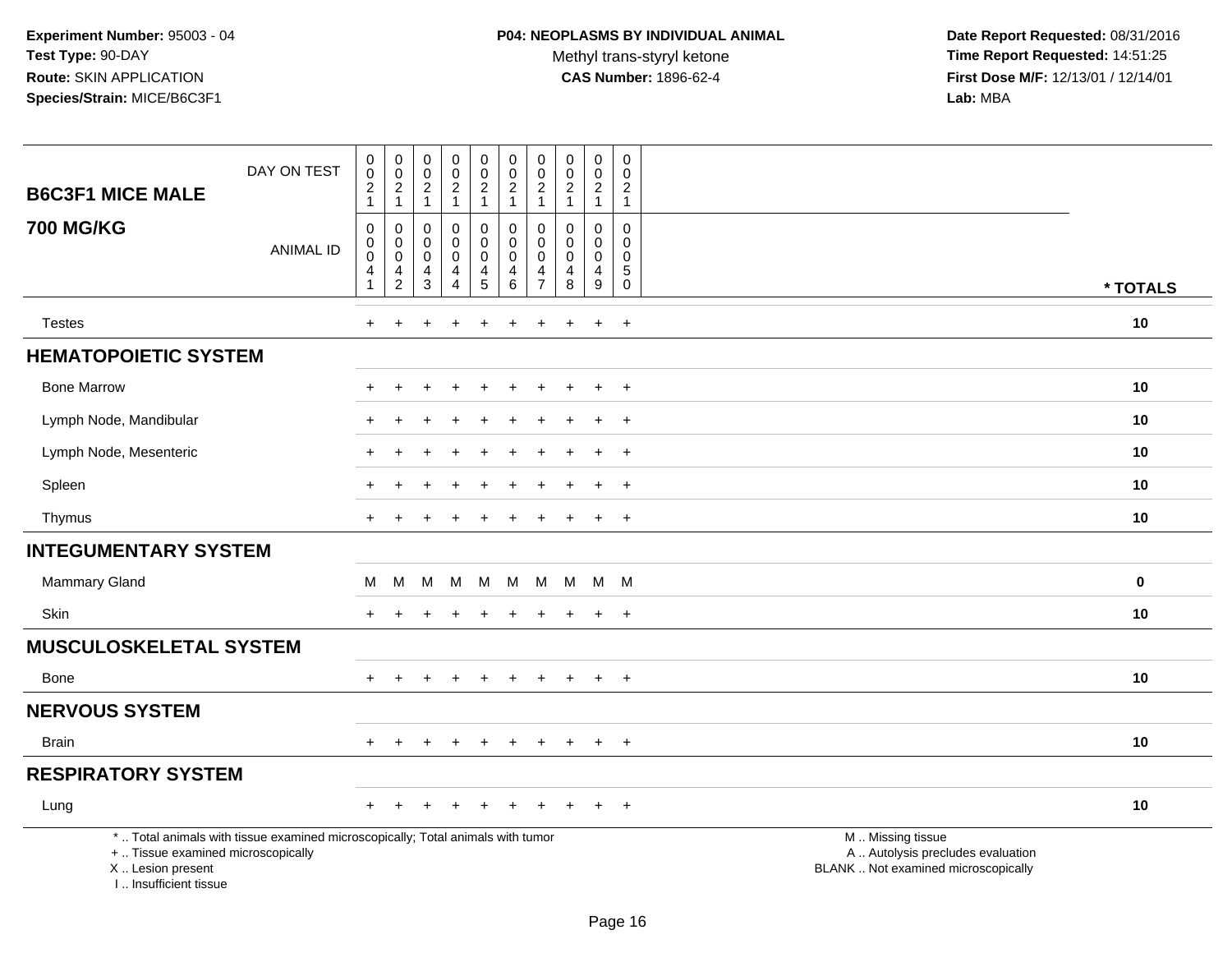**Date Report Requested:** 08/31/2016 **Time Report Requested:** 14:51:25 **First Dose M/F:** 12/13/01 / 12/14/01<br>**Lab:** MBA **Lab:** MBA

| <b>B6C3F1 MICE MALE</b>      | DAY ON TEST      | 0<br>$\mathbf 0$<br>$\overline{c}$            | $\overline{0}$<br>$\mathbf 0$<br>$\sqrt{2}$<br>$\mathbf{1}$                                 | $\pmb{0}$<br>$\pmb{0}$<br>$\boldsymbol{2}$<br>$\mathbf{1}$ | $\begin{smallmatrix}0\0\0\end{smallmatrix}$<br>$\overline{2}$                            | $_0^0$<br>$\overline{c}$ | $\begin{matrix} 0 \\ 0 \\ 2 \end{matrix}$                                    | $\begin{smallmatrix} 0\\0 \end{smallmatrix}$<br>$\overline{c}$<br>$\overline{ }$ | $\mathbf 0$<br>$\pmb{0}$<br>$\overline{c}$ | $\mathbf 0$<br>$\mathsf{O}\xspace$<br>$\overline{c}$ | 0<br>0<br>$\overline{c}$        |          |
|------------------------------|------------------|-----------------------------------------------|---------------------------------------------------------------------------------------------|------------------------------------------------------------|------------------------------------------------------------------------------------------|--------------------------|------------------------------------------------------------------------------|----------------------------------------------------------------------------------|--------------------------------------------|------------------------------------------------------|---------------------------------|----------|
| <b>700 MG/KG</b>             | <b>ANIMAL ID</b> | 0<br>$\pmb{0}$<br>$\pmb{0}$<br>$\overline{4}$ | $\begin{smallmatrix}0\\0\end{smallmatrix}$<br>$\pmb{0}$<br>$\overline{4}$<br>$\overline{c}$ | $\pmb{0}$<br>$\mathbf 0$<br>$\pmb{0}$<br>4<br>3            | $\begin{smallmatrix}0\0\0\end{smallmatrix}$<br>$\pmb{0}$<br>$\overline{\mathbf{4}}$<br>4 | 0<br>0<br>0<br>4<br>5    | $_{\rm 0}^{\rm 0}$<br>$\pmb{0}$<br>$\overline{\mathbf{4}}$<br>$6\phantom{1}$ | 0<br>$\pmb{0}$<br>$\mathbf 0$<br>4<br>$\overline{7}$                             | 0<br>$\pmb{0}$<br>$\pmb{0}$<br>4<br>8      | 0<br>$\pmb{0}$<br>$\mathbf 0$<br>4<br>9              | 0<br>0<br>0<br>5<br>$\mathbf 0$ | * TOTALS |
| Nose                         |                  | $+$                                           | $\pm$                                                                                       | $\div$                                                     | $\pm$                                                                                    | $+$                      | $\pm$                                                                        | $\pm$                                                                            | $\pm$                                      | $+$                                                  | $+$                             | 10       |
| Trachea                      |                  |                                               |                                                                                             |                                                            | $\div$                                                                                   | $\pm$                    |                                                                              |                                                                                  |                                            | $\pm$                                                | $+$                             | 10       |
| <b>SPECIAL SENSES SYSTEM</b> |                  |                                               |                                                                                             |                                                            |                                                                                          |                          |                                                                              |                                                                                  |                                            |                                                      |                                 |          |
| Eye                          |                  |                                               |                                                                                             |                                                            | $\ddot{}$                                                                                | $\ddot{}$                | $+$                                                                          | $\pm$                                                                            | $+$                                        | $+$                                                  | $+$                             | 10       |
| Harderian Gland              |                  | $+$                                           |                                                                                             |                                                            | $\div$                                                                                   | $\ddot{}$                | $\div$                                                                       | $\pm$                                                                            |                                            | $+$                                                  | $+$                             | 10       |
| <b>URINARY SYSTEM</b>        |                  |                                               |                                                                                             |                                                            |                                                                                          |                          |                                                                              |                                                                                  |                                            |                                                      |                                 |          |
| Kidney                       |                  |                                               |                                                                                             |                                                            | $\div$                                                                                   | $\pm$                    | $\div$                                                                       | $\div$                                                                           |                                            | $\ddot{}$                                            | $+$                             | 10       |
| <b>Urinary Bladder</b>       |                  |                                               |                                                                                             |                                                            |                                                                                          | $\pm$                    |                                                                              |                                                                                  |                                            | $\pm$                                                | $+$                             | 10       |
| <b>SYSTEMIC LESIONS</b>      |                  |                                               |                                                                                             |                                                            |                                                                                          |                          |                                                                              |                                                                                  |                                            |                                                      |                                 |          |
| Multiple Organ               |                  |                                               |                                                                                             |                                                            |                                                                                          |                          |                                                                              |                                                                                  |                                            | $+$                                                  | $+$                             | 10       |

\* .. Total animals with tissue examined microscopically; Total animals with tumor

+ .. Tissue examined microscopically

X .. Lesion present

I .. Insufficient tissue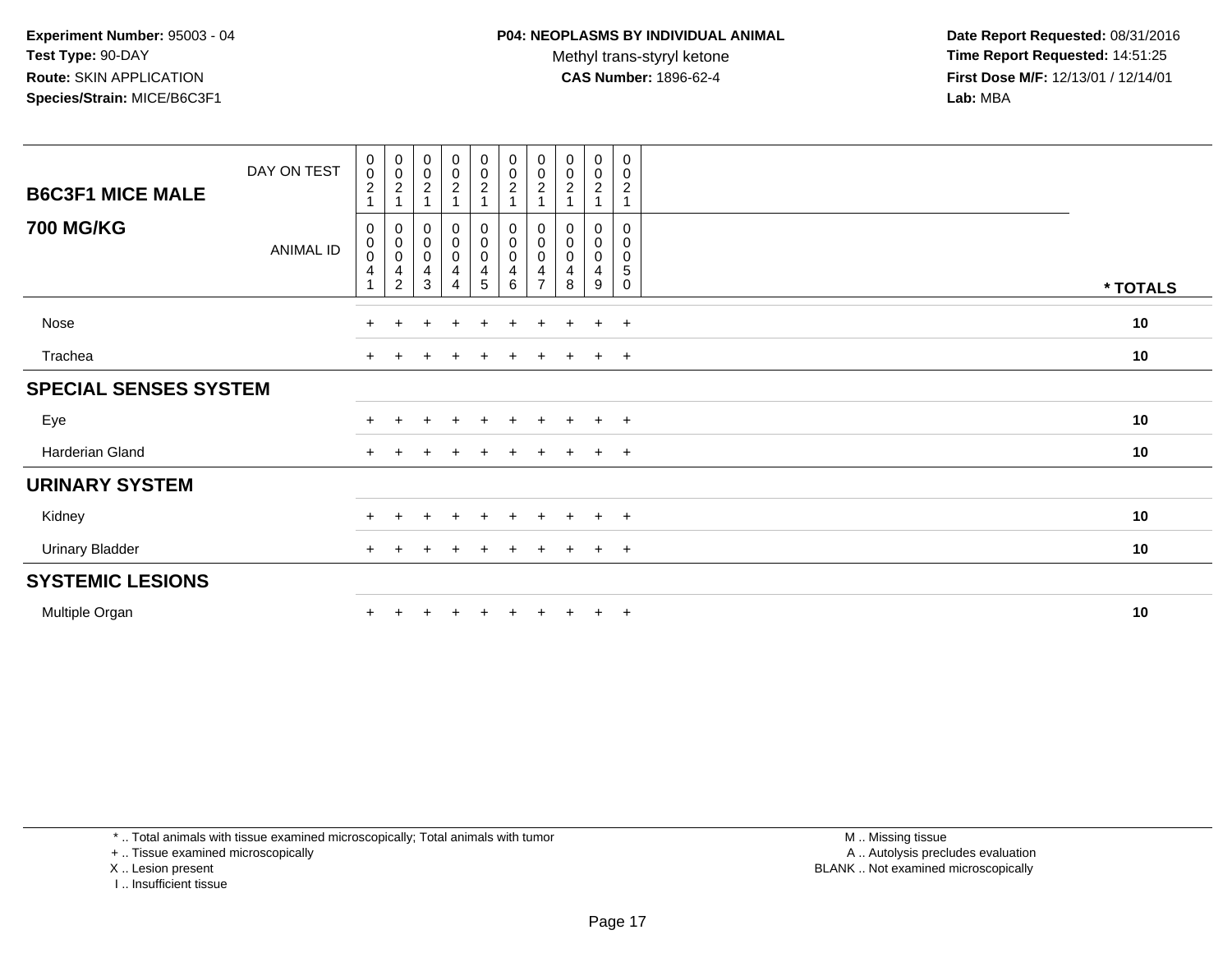**Date Report Requested:** 08/31/2016 **Time Report Requested:** 14:51:25 **First Dose M/F:** 12/13/01 / 12/14/01<br>**Lab:** MBA **Lab:** MBA

| <b>B6C3F1 MICE MALE</b>   | DAY ON TEST      | $\begin{smallmatrix} 0\\0 \end{smallmatrix}$<br>$\frac{2}{1}$ | $\begin{smallmatrix} 0\\0 \end{smallmatrix}$<br>$\frac{2}{1}$ | $\begin{matrix} 0 \\ 0 \\ 2 \\ 1 \end{matrix}$      | $\begin{array}{c} 0 \\ 0 \\ 2 \\ 1 \end{array}$                        | $\begin{smallmatrix} 0\\0 \end{smallmatrix}$<br>$\frac{2}{1}$                    | $\pmb{0}$<br>$\pmb{0}$<br>$\sqrt{2}$<br>$\mathbf{1}$ | $\mathsf 0$<br>$\mathbf 0$<br>$\sqrt{2}$<br>$\mathbf{1}$         | $\begin{smallmatrix} 0\\0 \end{smallmatrix}$<br>$\frac{2}{1}$           | $\pmb{0}$<br>$\mathbf 0$<br>$\frac{2}{1}$                    | $\pmb{0}$<br>$\mathbf 0$<br>0<br>6                  |          |
|---------------------------|------------------|---------------------------------------------------------------|---------------------------------------------------------------|-----------------------------------------------------|------------------------------------------------------------------------|----------------------------------------------------------------------------------|------------------------------------------------------|------------------------------------------------------------------|-------------------------------------------------------------------------|--------------------------------------------------------------|-----------------------------------------------------|----------|
| <b>1400 MG/KG</b>         | <b>ANIMAL ID</b> | $\mathbf 0$<br>$\mathbf 0$<br>$\mathbf 0$<br>5                | 0<br>$_{\rm 0}^{\rm 0}$<br>$\frac{5}{2}$                      | $\mathbf 0$<br>$\overline{0}$<br>0<br>$\frac{5}{3}$ | $\mathbf 0$<br>$\overline{0}$<br>0<br>$\overline{5}$<br>$\overline{4}$ | $\pmb{0}$<br>$\mathsf 0$<br>$\mathbf 0$<br>$\begin{array}{c} 5 \\ 5 \end{array}$ | 0<br>$\mathbf 0$<br>$\mathbf 0$<br>5<br>6            | $\mathbf 0$<br>$\mathbf 0$<br>$\mathbf 0$<br>5<br>$\overline{7}$ | 0<br>$\begin{smallmatrix}0\0\0\end{smallmatrix}$<br>$\overline{5}$<br>8 | $\mathbf 0$<br>$\mathbf 0$<br>$\mathbf 0$<br>$\sqrt{5}$<br>9 | 0<br>$\mathbf 0$<br>$\mathbf 0$<br>6<br>$\mathbf 0$ | * TOTALS |
| <b>ALIMENTARY SYSTEM</b>  |                  |                                                               |                                                               |                                                     |                                                                        |                                                                                  |                                                      |                                                                  |                                                                         |                                                              |                                                     |          |
| Esophagus                 |                  | $\ddot{}$                                                     |                                                               |                                                     |                                                                        |                                                                                  |                                                      |                                                                  |                                                                         |                                                              | $\overline{+}$                                      | 10       |
| Gallbladder               |                  | $\div$                                                        |                                                               |                                                     |                                                                        |                                                                                  |                                                      |                                                                  |                                                                         |                                                              | A                                                   | 9        |
| Intestine Large, Cecum    |                  | ÷                                                             |                                                               |                                                     |                                                                        |                                                                                  |                                                      |                                                                  |                                                                         |                                                              | $\overline{A}$                                      | 9        |
| Intestine Large, Colon    |                  | ÷                                                             |                                                               |                                                     |                                                                        |                                                                                  |                                                      |                                                                  |                                                                         |                                                              | $\ddot{}$                                           | $10$     |
| Intestine Large, Rectum   |                  |                                                               |                                                               |                                                     |                                                                        |                                                                                  |                                                      |                                                                  |                                                                         | $\ddot{}$                                                    | A                                                   | 9        |
| Intestine Small, Duodenum |                  | ÷.                                                            |                                                               |                                                     |                                                                        |                                                                                  |                                                      |                                                                  |                                                                         | $+$                                                          | A                                                   | 9        |
| Intestine Small, Ileum    |                  |                                                               |                                                               |                                                     |                                                                        |                                                                                  |                                                      |                                                                  |                                                                         | A                                                            | A                                                   | 8        |
| Intestine Small, Jejunum  |                  | $\ddot{}$                                                     |                                                               |                                                     |                                                                        |                                                                                  |                                                      |                                                                  | $\ddot{}$                                                               | $+$                                                          | A                                                   | 8        |
| Liver                     |                  | $\ddot{}$                                                     |                                                               |                                                     |                                                                        |                                                                                  |                                                      |                                                                  |                                                                         |                                                              | $\overline{+}$                                      | 10       |
| Pancreas                  |                  | $+$                                                           |                                                               |                                                     |                                                                        |                                                                                  |                                                      |                                                                  |                                                                         |                                                              | $\overline{+}$                                      | 10       |
| Salivary Glands           |                  | $\ddot{}$                                                     |                                                               |                                                     |                                                                        |                                                                                  |                                                      |                                                                  |                                                                         |                                                              | $\overline{+}$                                      | $10$     |
| Stomach, Forestomach      |                  | ÷                                                             |                                                               |                                                     |                                                                        |                                                                                  |                                                      |                                                                  |                                                                         |                                                              | A                                                   | 9        |
| Stomach, Glandular        |                  | ÷                                                             |                                                               |                                                     |                                                                        |                                                                                  |                                                      |                                                                  |                                                                         | $\div$                                                       | A                                                   | 9        |
| Tongue                    |                  |                                                               |                                                               |                                                     |                                                                        |                                                                                  |                                                      |                                                                  |                                                                         |                                                              | $\overline{+}$                                      | 10       |

### **CARDIOVASCULAR SYSTEM**

\* .. Total animals with tissue examined microscopically; Total animals with tumor

+ .. Tissue examined microscopically

X .. Lesion present

I .. Insufficient tissue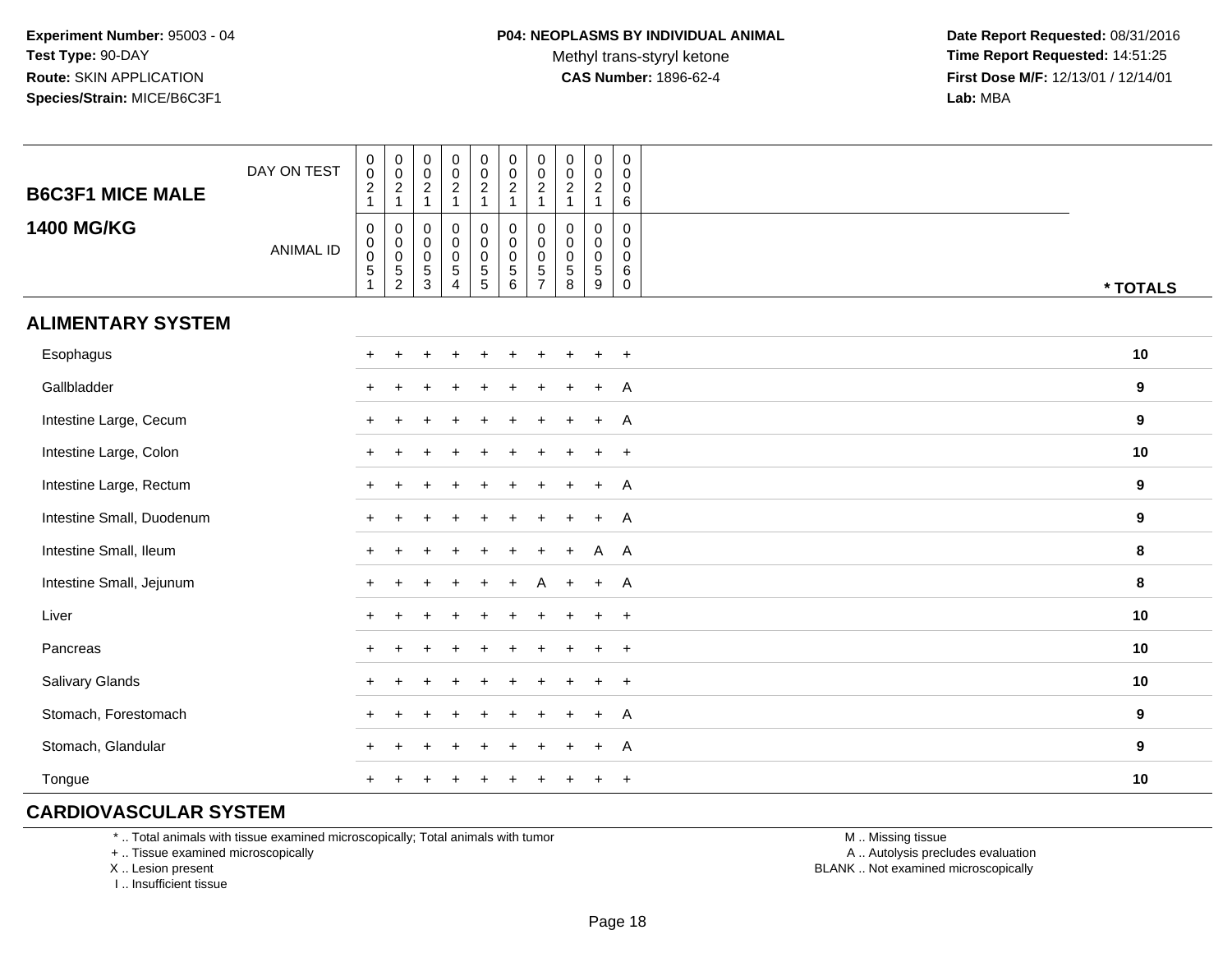Methyl trans-styryl ketone<br>CAS Number: 1896-62-4

| <b>B6C3F1 MICE MALE</b>                                                          | DAY ON TEST                                                                     | $\pmb{0}$<br>$\ddot{\mathbf{0}}$<br>$\overline{c}$<br>1    | $\begin{array}{c} 0 \\ 0 \\ 2 \\ 1 \end{array}$           | 0<br>$\mathbf 0$<br>$\overline{2}$<br>$\mathbf{1}$ | $\pmb{0}$<br>$\pmb{0}$<br>$\boldsymbol{2}$<br>$\mathbf{1}$   | $\pmb{0}$<br>$\pmb{0}$<br>$\overline{c}$<br>$\mathbf{1}$ | $\pmb{0}$<br>$\ddot{\mathbf{0}}$<br>$\boldsymbol{2}$<br>$\mathbf{1}$ | $\pmb{0}$<br>$\ddot{\mathbf{0}}$<br>$\overline{c}$<br>$\mathbf{1}$   | $\mathbf 0$<br>$\mathbf 0$<br>$\overline{2}$<br>$\mathbf{1}$ | $\mathbf 0$<br>$\overline{0}$<br>$\overline{2}$<br>$\mathbf{1}$ | 0<br>$\mathbf 0$<br>$\mathbf 0$<br>$\,6\,$ |                                                                                               |                |
|----------------------------------------------------------------------------------|---------------------------------------------------------------------------------|------------------------------------------------------------|-----------------------------------------------------------|----------------------------------------------------|--------------------------------------------------------------|----------------------------------------------------------|----------------------------------------------------------------------|----------------------------------------------------------------------|--------------------------------------------------------------|-----------------------------------------------------------------|--------------------------------------------|-----------------------------------------------------------------------------------------------|----------------|
| <b>1400 MG/KG</b>                                                                | <b>ANIMAL ID</b>                                                                | $\,0\,$<br>$\pmb{0}$<br>$\ddot{\mathbf{0}}$<br>$\,$ 5 $\,$ | $\pmb{0}$<br>$\pmb{0}$<br>$\overline{0}$<br>$\frac{5}{2}$ | 0<br>0<br>0<br>$\sqrt{5}$<br>3                     | $\mathbf 0$<br>$\mathbf 0$<br>$\mathbf 0$<br>$\sqrt{5}$<br>4 | 0<br>$\pmb{0}$<br>$\pmb{0}$<br>$\frac{5}{5}$             | 0<br>$\pmb{0}$<br>$\pmb{0}$<br>5<br>6                                | $\pmb{0}$<br>$\pmb{0}$<br>$\pmb{0}$<br>$\,$ 5 $\,$<br>$\overline{7}$ | $\mathbf{0}$<br>$\mathbf 0$<br>0<br>$\,$ 5 $\,$<br>8         | $\mathbf 0$<br>$\mathbf 0$<br>$\mathbf 0$<br>$\sqrt{5}$<br>9    | 0<br>0<br>0<br>$\,6\,$<br>$\mathbf 0$      |                                                                                               | * TOTALS       |
| <b>Blood Vessel</b>                                                              |                                                                                 |                                                            |                                                           |                                                    |                                                              |                                                          |                                                                      |                                                                      |                                                              |                                                                 | $+$                                        |                                                                                               | 10             |
| Heart                                                                            |                                                                                 |                                                            |                                                           |                                                    |                                                              |                                                          |                                                                      |                                                                      |                                                              |                                                                 | $+$                                        |                                                                                               | 10             |
| <b>ENDOCRINE SYSTEM</b>                                                          |                                                                                 |                                                            |                                                           |                                                    |                                                              |                                                          |                                                                      |                                                                      |                                                              |                                                                 |                                            |                                                                                               |                |
| <b>Adrenal Cortex</b>                                                            |                                                                                 |                                                            |                                                           |                                                    |                                                              |                                                          |                                                                      |                                                                      |                                                              |                                                                 | $+$                                        |                                                                                               | 10             |
| Adrenal Medulla                                                                  |                                                                                 |                                                            |                                                           |                                                    |                                                              |                                                          |                                                                      |                                                                      |                                                              | $\ddot{}$                                                       | $+$                                        |                                                                                               | 10             |
| Islets, Pancreatic                                                               |                                                                                 |                                                            |                                                           |                                                    |                                                              |                                                          |                                                                      |                                                                      |                                                              |                                                                 | $+$                                        |                                                                                               | 10             |
| Parathyroid Gland                                                                |                                                                                 | $+$                                                        | М                                                         | $+$                                                | M                                                            | M                                                        | $+$                                                                  |                                                                      |                                                              |                                                                 | $+$                                        |                                                                                               | $\overline{7}$ |
| <b>Pituitary Gland</b>                                                           |                                                                                 |                                                            | $+$                                                       |                                                    |                                                              | $\ddot{}$                                                | $\ddot{}$                                                            |                                                                      |                                                              | $+$                                                             | $+$                                        |                                                                                               | $\overline{7}$ |
| <b>Thyroid Gland</b>                                                             |                                                                                 | $+$                                                        | $\div$                                                    |                                                    |                                                              | $\ddot{}$                                                | $\ddot{}$                                                            | $\ddot{}$                                                            |                                                              | $\pm$                                                           | $+$                                        |                                                                                               | 10             |
| <b>GENERAL BODY SYSTEM</b>                                                       |                                                                                 |                                                            |                                                           |                                                    |                                                              |                                                          |                                                                      |                                                                      |                                                              |                                                                 |                                            |                                                                                               |                |
| <b>NONE</b>                                                                      |                                                                                 |                                                            |                                                           |                                                    |                                                              |                                                          |                                                                      |                                                                      |                                                              |                                                                 |                                            |                                                                                               |                |
| <b>GENITAL SYSTEM</b>                                                            |                                                                                 |                                                            |                                                           |                                                    |                                                              |                                                          |                                                                      |                                                                      |                                                              |                                                                 |                                            |                                                                                               |                |
| Epididymis                                                                       |                                                                                 | $+$                                                        | ÷                                                         | +                                                  |                                                              | ÷                                                        |                                                                      | $\ddot{}$                                                            | ÷                                                            | $\pm$                                                           | $+$                                        |                                                                                               | 10             |
| <b>Preputial Gland</b>                                                           |                                                                                 |                                                            |                                                           |                                                    |                                                              |                                                          |                                                                      |                                                                      |                                                              |                                                                 | A                                          |                                                                                               | 9              |
| Prostate                                                                         |                                                                                 |                                                            |                                                           |                                                    |                                                              |                                                          |                                                                      |                                                                      |                                                              |                                                                 | $\overline{+}$                             |                                                                                               | 10             |
| Seminal Vesicle                                                                  |                                                                                 |                                                            |                                                           |                                                    |                                                              |                                                          |                                                                      |                                                                      |                                                              | +                                                               | A                                          |                                                                                               | 9              |
| +  Tissue examined microscopically<br>X  Lesion present<br>I Insufficient tissue | *  Total animals with tissue examined microscopically; Total animals with tumor |                                                            |                                                           |                                                    |                                                              |                                                          |                                                                      |                                                                      |                                                              |                                                                 |                                            | M  Missing tissue<br>A  Autolysis precludes evaluation<br>BLANK  Not examined microscopically |                |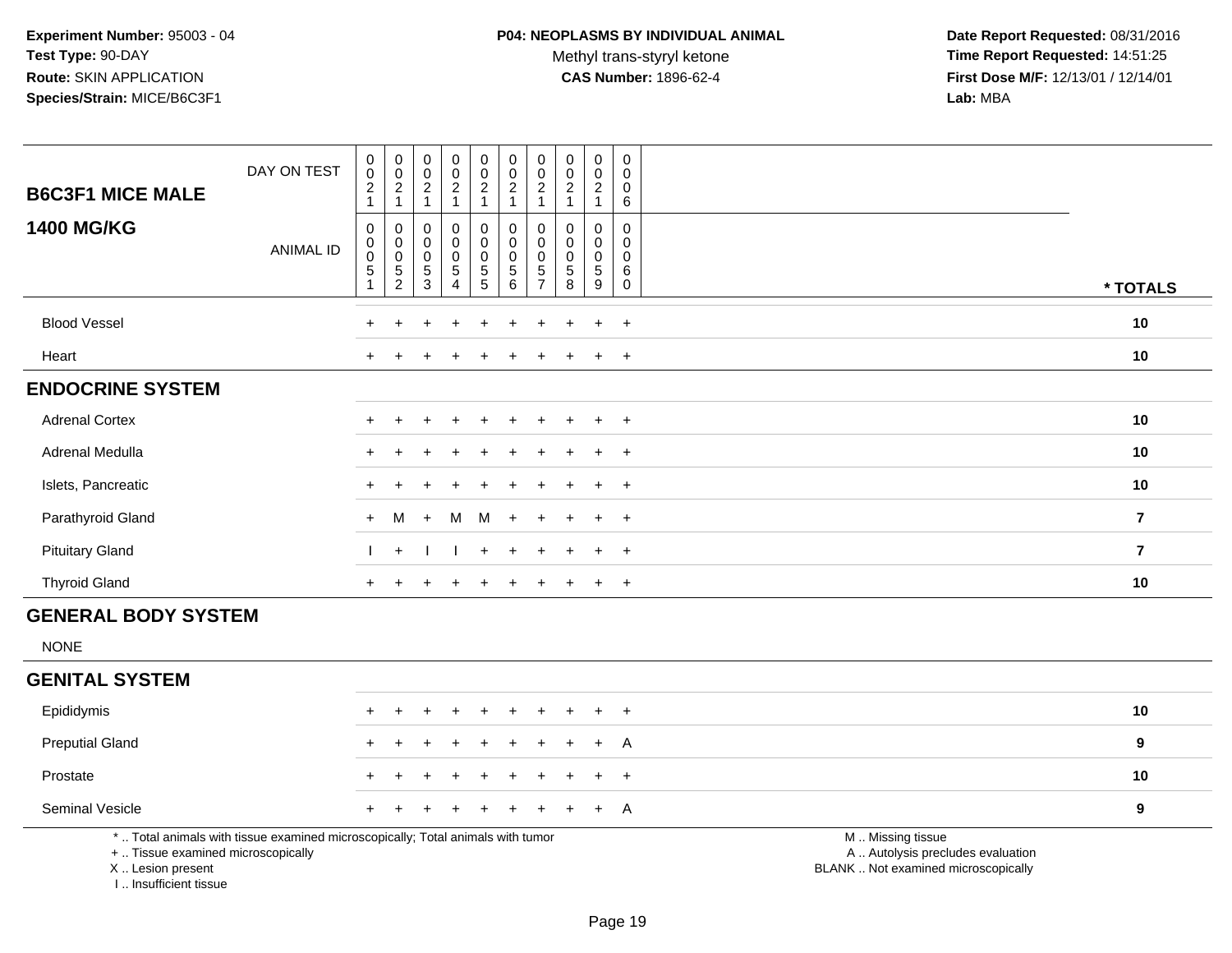Methyl trans-styryl ketone<br>CAS Number: 1896-62-4

| <b>B6C3F1 MICE MALE</b>                                                          | DAY ON TEST                                                                     | $\pmb{0}$<br>$\mathbf 0$<br>$\boldsymbol{2}$<br>$\mathbf{1}$ | $\pmb{0}$<br>$\mathbf 0$<br>$\overline{c}$<br>$\mathbf{1}$ | $\pmb{0}$<br>$\pmb{0}$<br>$\boldsymbol{2}$<br>$\mathbf{1}$ | $\pmb{0}$<br>$\mathbf 0$<br>$\overline{2}$<br>$\mathbf{1}$ | $\pmb{0}$<br>$\mathsf{O}\xspace$<br>$\overline{2}$<br>$\mathbf{1}$ | $\pmb{0}$<br>$\pmb{0}$<br>$\boldsymbol{2}$<br>$\mathbf{1}$ | 0<br>0<br>$\overline{c}$<br>$\mathbf{1}$             | $\pmb{0}$<br>$\mathbf 0$<br>$\overline{c}$<br>$\overline{1}$ | $\pmb{0}$<br>$\pmb{0}$<br>$\overline{2}$<br>$\mathbf{1}$ | $\mathsf 0$<br>$\mathbf 0$<br>0<br>$\,6\,$        |                                                                                               |              |
|----------------------------------------------------------------------------------|---------------------------------------------------------------------------------|--------------------------------------------------------------|------------------------------------------------------------|------------------------------------------------------------|------------------------------------------------------------|--------------------------------------------------------------------|------------------------------------------------------------|------------------------------------------------------|--------------------------------------------------------------|----------------------------------------------------------|---------------------------------------------------|-----------------------------------------------------------------------------------------------|--------------|
| <b>1400 MG/KG</b>                                                                | <b>ANIMAL ID</b>                                                                | $\mathbf 0$<br>$\pmb{0}$<br>$\pmb{0}$<br>$\mathbf 5$         | $\mathbf 0$<br>$\mathbf 0$<br>$\mathsf 0$<br>$\sqrt{5}$    | $\mathbf 0$<br>$\mathbf 0$<br>$\mathbf 0$<br>5             | 0<br>$\pmb{0}$<br>$\mathbf 0$<br>$\overline{5}$            | 0<br>$\mathsf{O}\xspace$<br>$\mathbf 0$<br>$\frac{5}{5}$           | $\mathbf 0$<br>$\pmb{0}$<br>$\mathbf 0$<br>$\,$ 5 $\,$     | $\Omega$<br>$\mathbf 0$<br>$\mathbf 0$<br>$\sqrt{5}$ | $\Omega$<br>$\mathbf 0$<br>$\mathbf 0$<br>$\sqrt{5}$         | $\mathbf 0$<br>0<br>$\mathbf 0$<br>$\overline{5}$        | $\Omega$<br>$\mathbf 0$<br>$\mathbf 0$<br>$\,6\,$ |                                                                                               |              |
|                                                                                  |                                                                                 | 1                                                            | $\overline{c}$                                             | 3                                                          | $\overline{\mathbf{4}}$                                    |                                                                    | $\,6\,$                                                    | $\overline{7}$                                       | 8                                                            | 9                                                        | $\mathbf 0$                                       |                                                                                               | * TOTALS     |
| <b>Testes</b>                                                                    |                                                                                 | $+$                                                          |                                                            |                                                            |                                                            |                                                                    |                                                            | ÷                                                    |                                                              | $\ddot{}$                                                | $+$                                               |                                                                                               | 10           |
| <b>HEMATOPOIETIC SYSTEM</b>                                                      |                                                                                 |                                                              |                                                            |                                                            |                                                            |                                                                    |                                                            |                                                      |                                                              |                                                          |                                                   |                                                                                               |              |
| <b>Bone Marrow</b>                                                               |                                                                                 |                                                              |                                                            |                                                            |                                                            |                                                                    |                                                            |                                                      |                                                              |                                                          | $\ddot{}$                                         |                                                                                               | 10           |
| Lymph Node, Mandibular                                                           |                                                                                 |                                                              |                                                            |                                                            |                                                            |                                                                    |                                                            |                                                      |                                                              |                                                          | $\overline{1}$                                    |                                                                                               | 10           |
| Lymph Node, Mesenteric                                                           |                                                                                 |                                                              |                                                            |                                                            |                                                            |                                                                    |                                                            |                                                      |                                                              | $\ddot{}$                                                | $+$                                               |                                                                                               | 10           |
| Spleen                                                                           |                                                                                 |                                                              |                                                            |                                                            |                                                            |                                                                    |                                                            |                                                      |                                                              | $\ddot{}$                                                | A                                                 |                                                                                               | 9            |
| Thymus                                                                           |                                                                                 |                                                              |                                                            |                                                            |                                                            |                                                                    |                                                            |                                                      |                                                              | $+$                                                      | A                                                 |                                                                                               | 9            |
| <b>INTEGUMENTARY SYSTEM</b>                                                      |                                                                                 |                                                              |                                                            |                                                            |                                                            |                                                                    |                                                            |                                                      |                                                              |                                                          |                                                   |                                                                                               |              |
| <b>Mammary Gland</b>                                                             |                                                                                 | м                                                            | м                                                          | М                                                          | M                                                          | M                                                                  |                                                            | M M                                                  |                                                              | M M M                                                    |                                                   |                                                                                               | $\bf{0}$     |
| Skin                                                                             |                                                                                 | $\ddot{}$                                                    |                                                            |                                                            |                                                            |                                                                    |                                                            |                                                      |                                                              | $\ddot{}$                                                | $+$                                               |                                                                                               | 10           |
| <b>MUSCULOSKELETAL SYSTEM</b>                                                    |                                                                                 |                                                              |                                                            |                                                            |                                                            |                                                                    |                                                            |                                                      |                                                              |                                                          |                                                   |                                                                                               |              |
| Bone                                                                             |                                                                                 | $\ddot{}$                                                    | $\ddot{}$                                                  |                                                            |                                                            |                                                                    |                                                            |                                                      |                                                              | $\ddot{}$                                                | $+$                                               |                                                                                               | 10           |
| <b>Skeletal Muscle</b>                                                           |                                                                                 |                                                              |                                                            |                                                            |                                                            |                                                                    | $+$                                                        |                                                      |                                                              |                                                          |                                                   |                                                                                               | $\mathbf{1}$ |
| <b>NERVOUS SYSTEM</b>                                                            |                                                                                 |                                                              |                                                            |                                                            |                                                            |                                                                    |                                                            |                                                      |                                                              |                                                          |                                                   |                                                                                               |              |
| <b>Brain</b>                                                                     |                                                                                 |                                                              |                                                            |                                                            |                                                            |                                                                    |                                                            |                                                      |                                                              | $\ddot{}$                                                | $+$                                               |                                                                                               | 10           |
| <b>RESPIRATORY SYSTEM</b>                                                        |                                                                                 |                                                              |                                                            |                                                            |                                                            |                                                                    |                                                            |                                                      |                                                              |                                                          |                                                   |                                                                                               |              |
| +  Tissue examined microscopically<br>X  Lesion present<br>I Insufficient tissue | *  Total animals with tissue examined microscopically; Total animals with tumor |                                                              |                                                            |                                                            |                                                            |                                                                    |                                                            |                                                      |                                                              |                                                          |                                                   | M  Missing tissue<br>A  Autolysis precludes evaluation<br>BLANK  Not examined microscopically |              |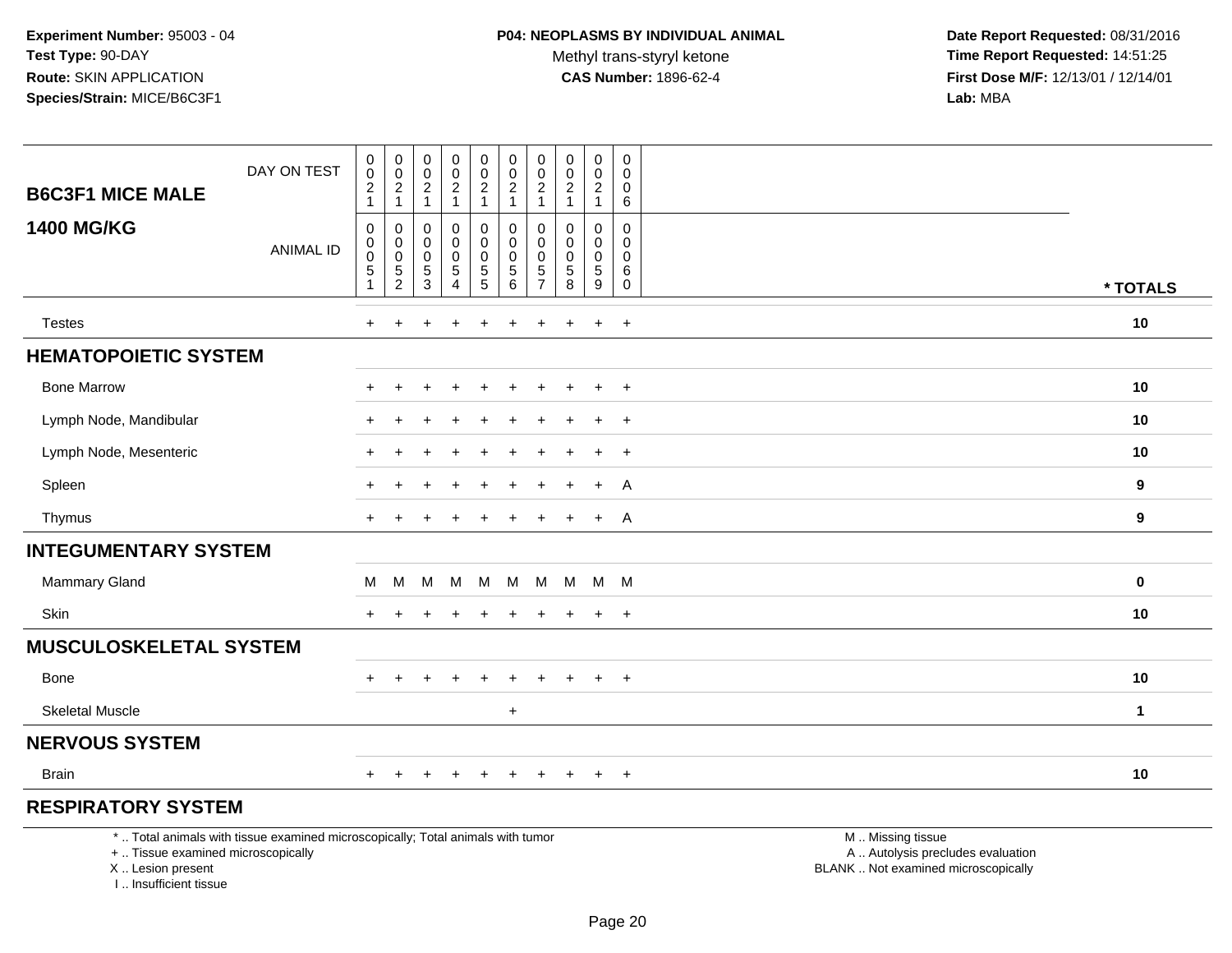Methyl trans-styryl ketone<br>CAS Number: 1896-62-4

 **Date Report Requested:** 08/31/2016 **Time Report Requested:** 14:51:25 **First Dose M/F:** 12/13/01 / 12/14/01<br>**Lab:** MBA **Lab:** MBA

| <b>B6C3F1 MICE MALE</b><br><b>1400 MG/KG</b> | DAY ON TEST<br>ANIMAL ID | 0<br>$\boldsymbol{0}$<br>$\overline{c}$<br>0<br>0<br>0<br>5 | $_{\rm 0}^{\rm 0}$<br>$\overline{c}$<br>0<br>$\pmb{0}$<br>0<br>$\,$ 5 $\,$<br>$\overline{2}$ | $\begin{smallmatrix} 0\\0\\2 \end{smallmatrix}$<br>$\mathbf 0$<br>$\pmb{0}$<br>$\pmb{0}$<br>$\sqrt{5}$<br>3 | $\begin{array}{c} 0 \\ 0 \\ 2 \\ 1 \end{array}$<br>$\begin{smallmatrix} 0\\0 \end{smallmatrix}$<br>$\pmb{0}$<br>$\mathbf 5$<br>4 | $\begin{smallmatrix} 0\\0\\2 \end{smallmatrix}$<br>$\overline{1}$<br>$\pmb{0}$<br>$\pmb{0}$<br>$\pmb{0}$<br>$\,$ 5 $\,$<br>5 | $_{\rm 0}^{\rm 0}$<br>$\overline{c}$<br>$\boldsymbol{0}$<br>$\pmb{0}$<br>$\pmb{0}$<br>5<br>6 | $\begin{smallmatrix} 0\\0 \end{smallmatrix}$<br>$\overline{c}$<br>0<br>0<br>0<br>5 | $\begin{smallmatrix} 0\\0 \end{smallmatrix}$<br>$\boldsymbol{2}$<br>$\mathbf 0$<br>0<br>0<br>5<br>8 | 0<br>$\mathbf 0$<br>$\overline{c}$<br>0<br>0<br>$\mathbf 0$<br>5<br>9 | 0<br>$\mathbf 0$<br>$\mathbf 0$<br>6<br>$\mathbf 0$<br>0<br>0<br>6<br>$\mathbf 0$ | * TOTALS |
|----------------------------------------------|--------------------------|-------------------------------------------------------------|----------------------------------------------------------------------------------------------|-------------------------------------------------------------------------------------------------------------|----------------------------------------------------------------------------------------------------------------------------------|------------------------------------------------------------------------------------------------------------------------------|----------------------------------------------------------------------------------------------|------------------------------------------------------------------------------------|-----------------------------------------------------------------------------------------------------|-----------------------------------------------------------------------|-----------------------------------------------------------------------------------|----------|
| Lung                                         |                          | $+$                                                         | $\pm$                                                                                        |                                                                                                             | $\pm$                                                                                                                            | $\pm$                                                                                                                        | $\ddot{}$                                                                                    | $+$                                                                                | $\div$                                                                                              | $\pm$                                                                 | $+$                                                                               | 10       |
| Nose                                         |                          | $+$                                                         | +                                                                                            | $\div$                                                                                                      | $\overline{+}$                                                                                                                   | $\ddot{}$                                                                                                                    | $+$                                                                                          | $+$                                                                                | $\pm$                                                                                               | $\ddot{}$                                                             | $+$                                                                               | 10       |
| Trachea                                      |                          | $\ddot{}$                                                   |                                                                                              |                                                                                                             |                                                                                                                                  |                                                                                                                              |                                                                                              |                                                                                    |                                                                                                     | $\ddot{}$                                                             | $+$                                                                               | 10       |
| <b>SPECIAL SENSES SYSTEM</b>                 |                          |                                                             |                                                                                              |                                                                                                             |                                                                                                                                  |                                                                                                                              |                                                                                              |                                                                                    |                                                                                                     |                                                                       |                                                                                   |          |
| Eye                                          |                          | $+$                                                         | $+$                                                                                          | $\pm$                                                                                                       | $+$                                                                                                                              | $+$                                                                                                                          | $+$                                                                                          | $+$                                                                                | $+$                                                                                                 | $+$                                                                   | $+$                                                                               | 10       |
| Harderian Gland                              |                          | $\ddot{}$                                                   |                                                                                              |                                                                                                             |                                                                                                                                  |                                                                                                                              | $\div$                                                                                       | ÷                                                                                  |                                                                                                     | $\ddot{}$                                                             | $+$                                                                               | 10       |
| <b>URINARY SYSTEM</b>                        |                          |                                                             |                                                                                              |                                                                                                             |                                                                                                                                  |                                                                                                                              |                                                                                              |                                                                                    |                                                                                                     |                                                                       |                                                                                   |          |
| Kidney                                       |                          | $+$                                                         | $+$                                                                                          | $\ddot{}$                                                                                                   | $+$                                                                                                                              | $+$                                                                                                                          | $+$                                                                                          | $+$                                                                                | $+$                                                                                                 | $+$                                                                   | <sup>A</sup>                                                                      | 9        |
| <b>Urinary Bladder</b>                       |                          | $+$                                                         |                                                                                              |                                                                                                             |                                                                                                                                  |                                                                                                                              | $\ddot{}$                                                                                    | $\ddot{}$                                                                          | $+$                                                                                                 | $+$                                                                   | <sup>A</sup>                                                                      | 9        |
| <b>SYSTEMIC LESIONS</b>                      |                          |                                                             |                                                                                              |                                                                                                             |                                                                                                                                  |                                                                                                                              |                                                                                              |                                                                                    |                                                                                                     |                                                                       |                                                                                   |          |
| Multiple Organ                               |                          |                                                             |                                                                                              |                                                                                                             |                                                                                                                                  |                                                                                                                              |                                                                                              |                                                                                    |                                                                                                     | $\ddot{}$                                                             | $+$                                                                               | 10       |

\*\*\* END OF MALE DATA \*\*\*

\* .. Total animals with tissue examined microscopically; Total animals with tumor

+ .. Tissue examined microscopically

X .. Lesion present

I .. Insufficient tissue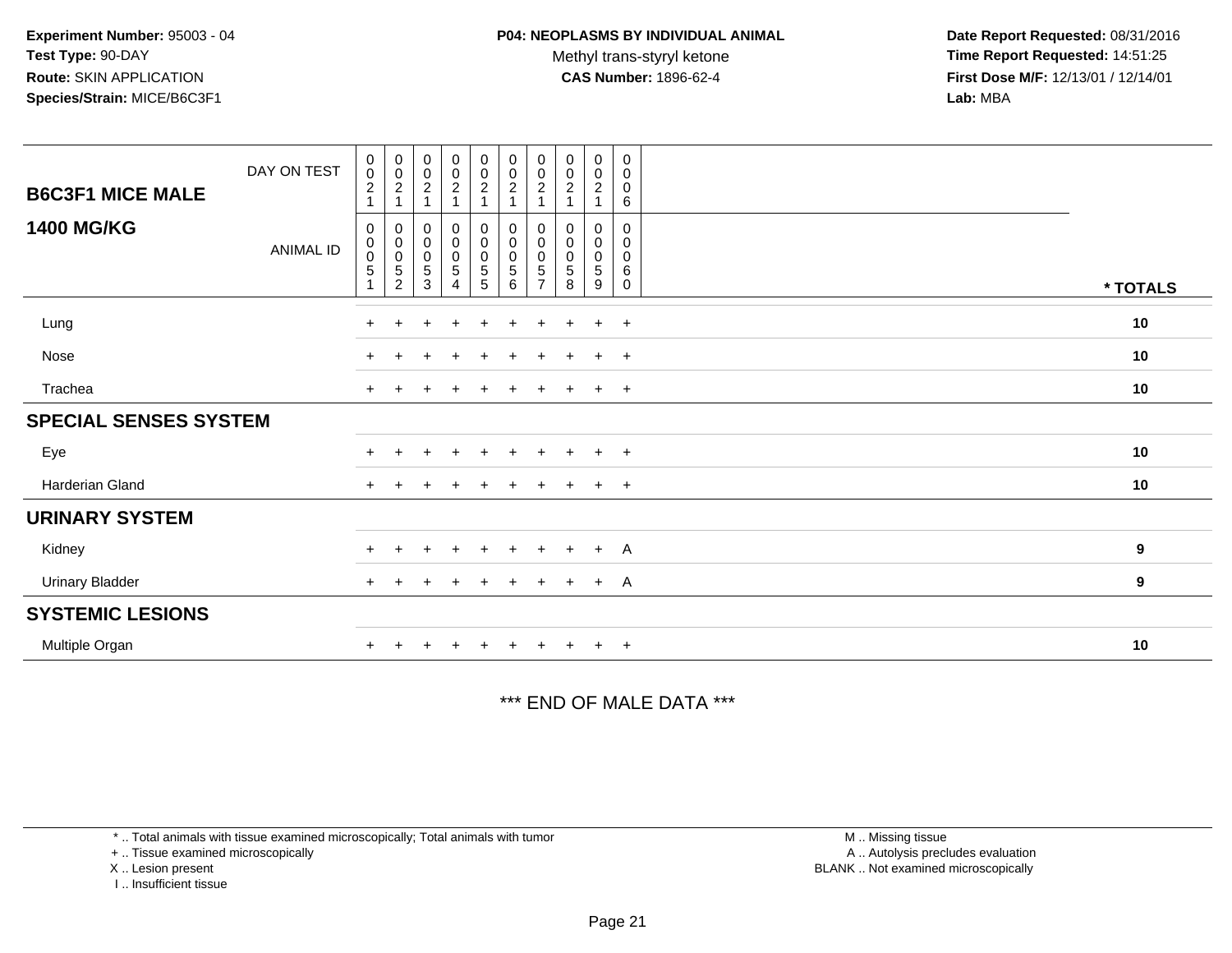Methyl trans-styryl ketone<br>CAS Number: 1896-62-4

 **Date Report Requested:** 08/31/2016 **Time Report Requested:** 14:51:25 **First Dose M/F:** 12/13/01 / 12/14/01<br>**Lab:** MBA **Lab:** MBA

| <b>B6C3F1 MICE FEMALE</b> | DAY ON TEST      | $\begin{smallmatrix} 0\\0 \end{smallmatrix}$<br>$\overline{9}$<br>$\sqrt{2}$ | $\begin{array}{c} 0 \\ 0 \\ 9 \\ 2 \end{array}$    | $\pmb{0}$<br>$\pmb{0}$<br>$\boldsymbol{9}$<br>$\overline{2}$ | $\pmb{0}$<br>$\pmb{0}$<br>$\overline{9}$<br>$\overline{2}$ | $\pmb{0}$<br>$\mathbf 0$<br>$\overline{9}$<br>$\overline{a}$ | $\pmb{0}$<br>$\mathbf 0$<br>$\boldsymbol{9}$<br>$\overline{2}$ | $\pmb{0}$<br>$\pmb{0}$<br>9<br>$\overline{2}$ | $\pmb{0}$<br>$\pmb{0}$<br>$\boldsymbol{9}$<br>$\overline{2}$ | $\pmb{0}$<br>$\pmb{0}$<br>$\overline{9}$<br>$\overline{2}$     | $\pmb{0}$<br>$\mathbf 0$<br>$9\,$<br>$\overline{2}$                     |                |
|---------------------------|------------------|------------------------------------------------------------------------------|----------------------------------------------------|--------------------------------------------------------------|------------------------------------------------------------|--------------------------------------------------------------|----------------------------------------------------------------|-----------------------------------------------|--------------------------------------------------------------|----------------------------------------------------------------|-------------------------------------------------------------------------|----------------|
| <b>VEHICLE CONTROL</b>    | <b>ANIMAL ID</b> | $\pmb{0}$<br>$\pmb{0}$<br>$\frac{0}{6}$                                      | $\mathbf 0$<br>$_{\rm 0}^{\rm 0}$<br>$\frac{6}{2}$ | 0<br>$\pmb{0}$<br>$\mathbf 0$<br>$\,6\,$<br>$\mathbf{3}$     | 0<br>$\pmb{0}$<br>$\mathbf 0$<br>$\,6\,$<br>4              | $\pmb{0}$<br>$\mathsf 0$<br>$\mathsf{O}\xspace$<br>6<br>5    | 0<br>$\mathbf 0$<br>$\mathbf 0$<br>$\,6\,$<br>6                | 0<br>0<br>$\mathsf 0$<br>6<br>$\overline{7}$  | 0<br>0<br>$\mathsf{O}\xspace$<br>$\,6\,$<br>8                | 0<br>$\mathbf 0$<br>$\mathsf{O}\xspace$<br>$6\phantom{a}$<br>9 | $\mathbf 0$<br>$\Omega$<br>$\mathbf 0$<br>$\overline{7}$<br>$\mathbf 0$ | * TOTALS       |
| <b>ALIMENTARY SYSTEM</b>  |                  |                                                                              |                                                    |                                                              |                                                            |                                                              |                                                                |                                               |                                                              |                                                                |                                                                         |                |
| Esophagus                 |                  | $\div$                                                                       |                                                    |                                                              |                                                            |                                                              |                                                                |                                               |                                                              |                                                                | $+$                                                                     | 10             |
| Gallbladder               |                  | $\ddot{}$                                                                    | $+$                                                | M                                                            | $\overline{+}$                                             |                                                              |                                                                |                                               |                                                              | $+$                                                            | $\blacksquare$                                                          | $\overline{7}$ |
| Intestine Large, Cecum    |                  |                                                                              |                                                    |                                                              |                                                            |                                                              |                                                                |                                               |                                                              |                                                                | $\overline{+}$                                                          | 10             |
| Intestine Large, Colon    |                  |                                                                              |                                                    |                                                              |                                                            |                                                              |                                                                |                                               |                                                              |                                                                | $\ddot{}$                                                               | 10             |
| Intestine Large, Rectum   |                  |                                                                              |                                                    |                                                              |                                                            |                                                              |                                                                |                                               |                                                              |                                                                | $+$                                                                     | 10             |
| Intestine Small, Duodenum |                  | ÷                                                                            |                                                    |                                                              |                                                            |                                                              |                                                                |                                               |                                                              | $\ddot{}$                                                      | $+$                                                                     | 10             |
| Intestine Small, Ileum    |                  |                                                                              |                                                    |                                                              |                                                            |                                                              |                                                                |                                               | $\div$                                                       | $\ddot{}$                                                      | $+$                                                                     | 10             |
| Intestine Small, Jejunum  |                  |                                                                              |                                                    |                                                              |                                                            |                                                              |                                                                |                                               |                                                              |                                                                | $+$                                                                     | 10             |
| Liver                     |                  | $+$                                                                          |                                                    |                                                              |                                                            |                                                              |                                                                |                                               |                                                              | $\div$                                                         | $+$                                                                     | 10             |
| Pancreas                  |                  | $+$                                                                          |                                                    |                                                              |                                                            |                                                              |                                                                |                                               |                                                              | $\ddot{}$                                                      | $+$                                                                     | 10             |
| <b>Salivary Glands</b>    |                  |                                                                              |                                                    |                                                              |                                                            |                                                              |                                                                |                                               |                                                              |                                                                | $\overline{+}$                                                          | 10             |
| Stomach, Forestomach      |                  |                                                                              |                                                    |                                                              |                                                            |                                                              |                                                                |                                               |                                                              |                                                                | $\ddot{}$                                                               | 10             |
| Stomach, Glandular        |                  |                                                                              |                                                    |                                                              |                                                            |                                                              |                                                                |                                               |                                                              |                                                                | $\div$                                                                  | 10             |
| Tongue                    |                  |                                                                              |                                                    |                                                              |                                                            |                                                              |                                                                |                                               | $\div$                                                       | $\div$                                                         | $+$                                                                     | 10             |

# **CARDIOVASCULAR SYSTEM**

\* .. Total animals with tissue examined microscopically; Total animals with tumor

+ .. Tissue examined microscopically

X .. Lesion present

I .. Insufficient tissue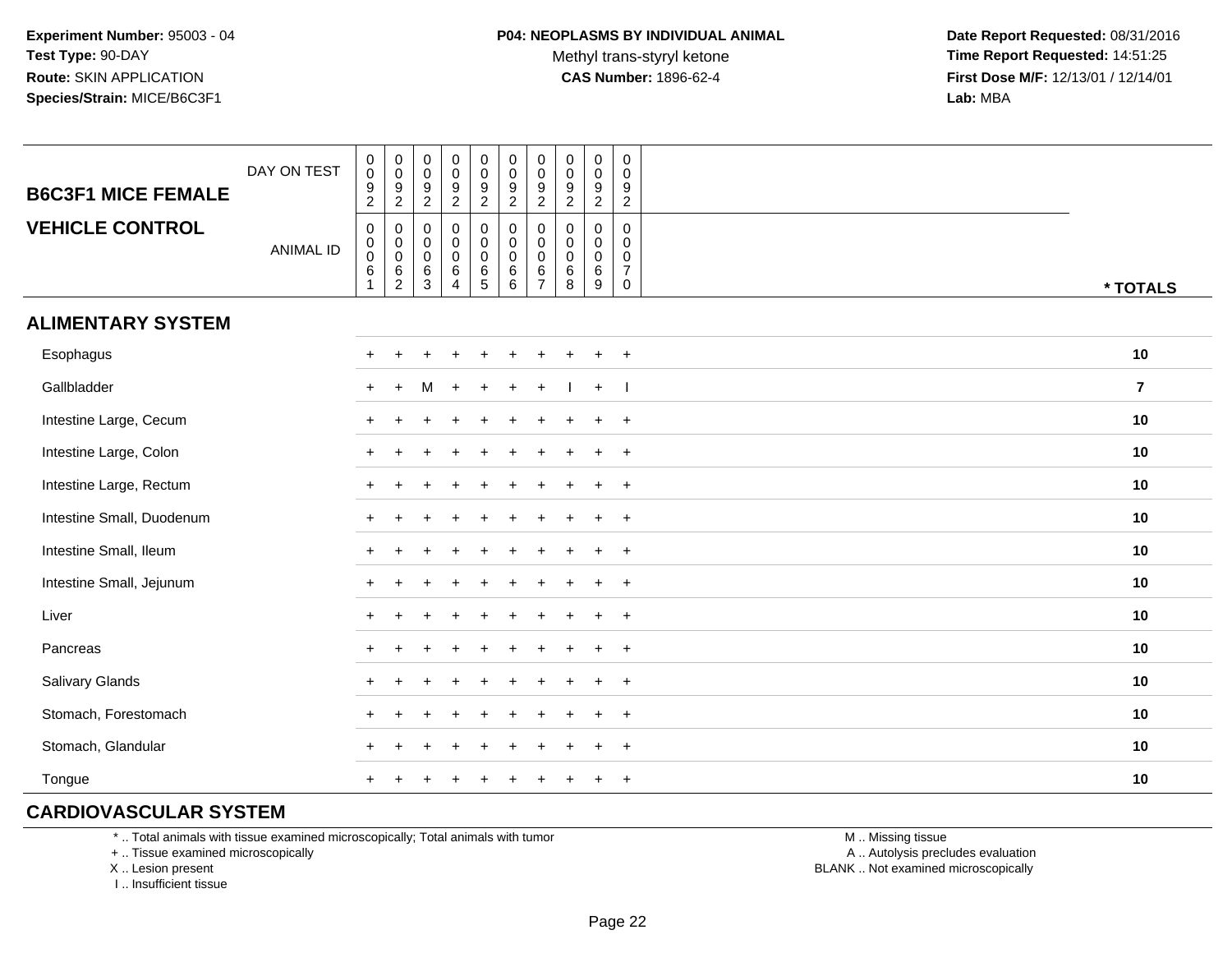Methyl trans-styryl ketone<br>CAS Number: 1896-62-4

 **Date Report Requested:** 08/31/2016 **Time Report Requested:** 14:51:25 **First Dose M/F:** 12/13/01 / 12/14/01<br>**Lab:** MBA **Lab:** MBA

|                            | DAY ON TEST      | 0<br>$\pmb{0}$                                     | $\pmb{0}$<br>$\pmb{0}$                       | 0<br>$\mathbf 0$                            | $\pmb{0}$<br>$\pmb{0}$                                                         | 0<br>$\pmb{0}$                                        | $_{\rm 0}^{\rm 0}$                                                      | $\pmb{0}$<br>$\pmb{0}$                                   | 0<br>$\mathbf 0$                      | $\pmb{0}$<br>$\pmb{0}$                              | 0<br>0                                       |          |
|----------------------------|------------------|----------------------------------------------------|----------------------------------------------|---------------------------------------------|--------------------------------------------------------------------------------|-------------------------------------------------------|-------------------------------------------------------------------------|----------------------------------------------------------|---------------------------------------|-----------------------------------------------------|----------------------------------------------|----------|
| <b>B6C3F1 MICE FEMALE</b>  |                  | $\boldsymbol{9}$<br>$\overline{c}$                 | 9<br>$\overline{c}$                          | $\frac{9}{2}$                               | $\frac{9}{2}$                                                                  | $\frac{9}{2}$                                         | $\frac{9}{2}$                                                           | 9<br>$\sqrt{2}$                                          | $\frac{9}{2}$                         | 9<br>$\overline{2}$                                 | $\frac{9}{2}$                                |          |
| <b>VEHICLE CONTROL</b>     | <b>ANIMAL ID</b> | $\mathbf 0$<br>0<br>0<br>$\,6\,$<br>$\overline{1}$ | 0<br>0<br>$\mathbf 0$<br>6<br>$\overline{c}$ | 0<br>$\pmb{0}$<br>$\pmb{0}$<br>$\,6\,$<br>3 | $\pmb{0}$<br>$\begin{smallmatrix}0\\0\end{smallmatrix}$<br>6<br>$\overline{4}$ | $\mathbf 0$<br>$\mathbf 0$<br>$\pmb{0}$<br>$6\over 5$ | $\pmb{0}$<br>$_{\rm 0}^{\rm 0}$<br>$\begin{matrix} 6 \\ 6 \end{matrix}$ | 0<br>$\mathbf 0$<br>$\pmb{0}$<br>$\,6$<br>$\overline{ }$ | 0<br>$\pmb{0}$<br>$\pmb{0}$<br>6<br>8 | 0<br>0<br>$\begin{matrix} 0 \\ 6 \end{matrix}$<br>9 | 0<br>0<br>0<br>$\overline{\mathcal{I}}$<br>0 | * TOTALS |
| <b>Blood Vessel</b>        |                  | $+$                                                |                                              |                                             | $\div$                                                                         | ÷                                                     |                                                                         |                                                          |                                       | $\overline{+}$                                      | $+$                                          | 10       |
| Heart                      |                  |                                                    |                                              |                                             |                                                                                |                                                       |                                                                         |                                                          |                                       | $\overline{+}$                                      | $+$                                          | 10       |
| <b>ENDOCRINE SYSTEM</b>    |                  |                                                    |                                              |                                             |                                                                                |                                                       |                                                                         |                                                          |                                       |                                                     |                                              |          |
| <b>Adrenal Cortex</b>      |                  |                                                    |                                              |                                             |                                                                                |                                                       |                                                                         |                                                          |                                       | $\ddot{}$                                           | $+$                                          | 10       |
| Adrenal Medulla            |                  |                                                    |                                              |                                             |                                                                                |                                                       |                                                                         |                                                          |                                       | $\ddot{}$                                           | $+$                                          | 10       |
| Islets, Pancreatic         |                  |                                                    |                                              |                                             |                                                                                |                                                       |                                                                         |                                                          |                                       | $+$                                                 | $+$                                          | 10       |
| Parathyroid Gland          |                  | $+$                                                | M                                            | $+$                                         | $+$                                                                            | M                                                     | $+$                                                                     | $+$                                                      | $\ddot{}$                             | $+$                                                 | $+$                                          | $\bf8$   |
| <b>Pituitary Gland</b>     |                  | $+$                                                |                                              |                                             | $+$                                                                            | $\ddot{}$                                             |                                                                         |                                                          |                                       | $+$                                                 | $+$                                          | 8        |
| <b>Thyroid Gland</b>       |                  | $+$                                                | $\overline{+}$                               | $\ddot{}$                                   | $\ddot{}$                                                                      | $\ddot{}$                                             | $+$                                                                     | $\ddot{}$                                                | $\pm$                                 | $+$                                                 | $+$                                          | 10       |
| <b>GENERAL BODY SYSTEM</b> |                  |                                                    |                                              |                                             |                                                                                |                                                       |                                                                         |                                                          |                                       |                                                     |                                              |          |
| <b>NONE</b>                |                  |                                                    |                                              |                                             |                                                                                |                                                       |                                                                         |                                                          |                                       |                                                     |                                              |          |
| <b>GENITAL SYSTEM</b>      |                  |                                                    |                                              |                                             |                                                                                |                                                       |                                                                         |                                                          |                                       |                                                     |                                              |          |

| <b>Clitoral Gland</b>   |  | + + + + + + + + + + |  |  |  |  | 10 |
|-------------------------|--|---------------------|--|--|--|--|----|
| Ovary                   |  | + + + + + + + + + + |  |  |  |  | 10 |
| Uterus<br>Polyp Stromal |  | + + + + + + + + + + |  |  |  |  | 10 |

\* .. Total animals with tissue examined microscopically; Total animals with tumor

+ .. Tissue examined microscopically

X .. Lesion present

I .. Insufficient tissue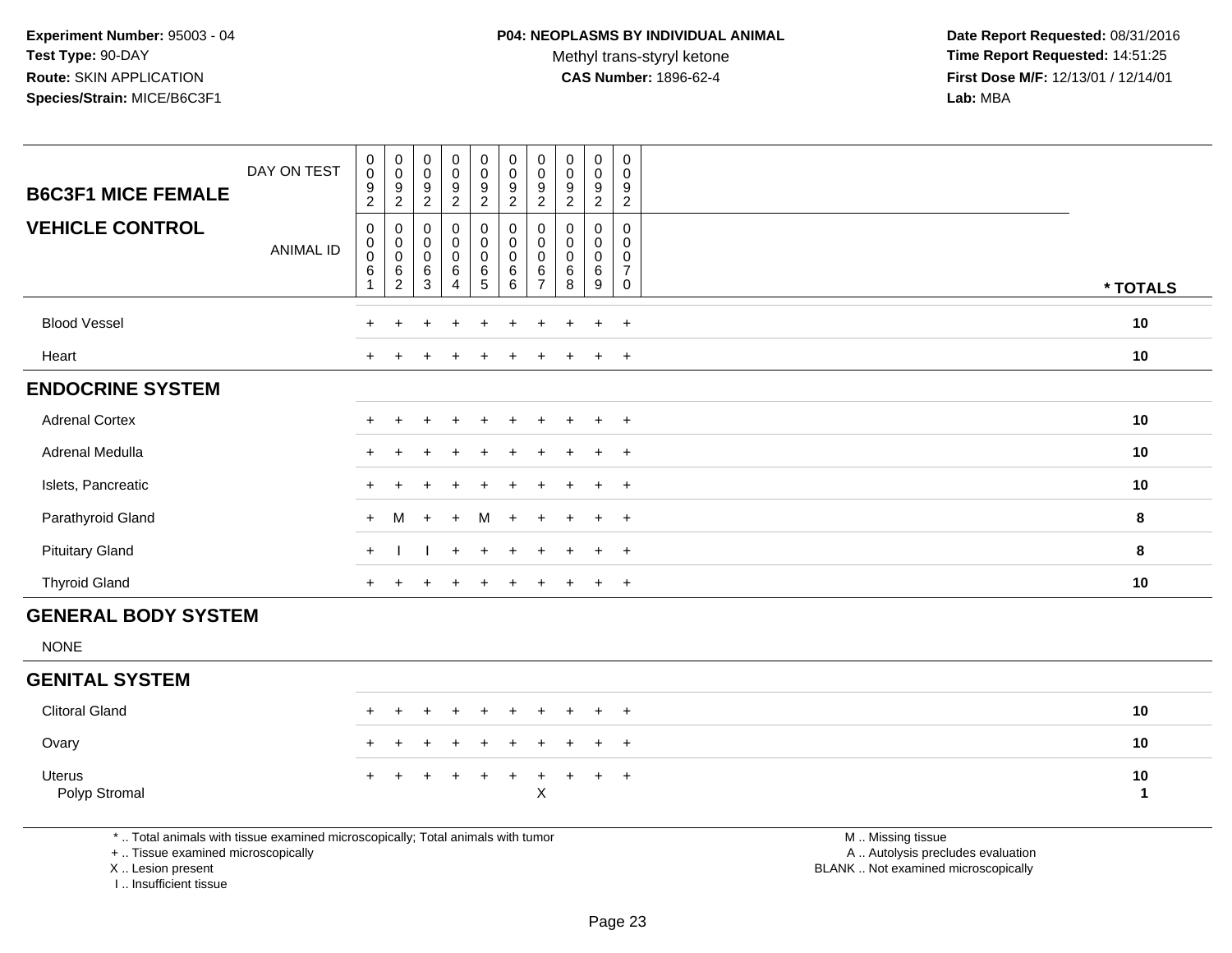| <b>B6C3F1 MICE FEMALE</b>                                                                                                                                          | DAY ON TEST      | $\boldsymbol{0}$<br>$\ddot{\mathbf{0}}$<br>$\frac{9}{2}$ | $\begin{smallmatrix} 0\\0 \end{smallmatrix}$<br>$\frac{9}{2}$             | 0<br>$\mathbf 0$<br>9<br>$\overline{2}$                   | $\pmb{0}$<br>$\pmb{0}$<br>$\frac{9}{2}$                                      | $\pmb{0}$<br>$\pmb{0}$<br>$\frac{9}{2}$                          | $\pmb{0}$<br>$\mathsf{O}\xspace$<br>9<br>$\overline{2}$ | $\pmb{0}$<br>$\mathbf 0$<br>9<br>$\overline{2}$                  | $\pmb{0}$<br>$\mathsf{O}\xspace$<br>9<br>$\overline{2}$ | $_{\rm 0}^{\rm 0}$<br>$\frac{9}{2}$                                             | 0<br>$\Omega$<br>9<br>$\overline{2}$                               |                                                                                               |
|--------------------------------------------------------------------------------------------------------------------------------------------------------------------|------------------|----------------------------------------------------------|---------------------------------------------------------------------------|-----------------------------------------------------------|------------------------------------------------------------------------------|------------------------------------------------------------------|---------------------------------------------------------|------------------------------------------------------------------|---------------------------------------------------------|---------------------------------------------------------------------------------|--------------------------------------------------------------------|-----------------------------------------------------------------------------------------------|
| <b>VEHICLE CONTROL</b>                                                                                                                                             | <b>ANIMAL ID</b> | $\pmb{0}$<br>$_{\rm 0}^{\rm 0}$<br>$\,6\,$<br>1          | $\pmb{0}$<br>$\boldsymbol{0}$<br>$\mathsf 0$<br>$\,6\,$<br>$\overline{2}$ | $\mathbf 0$<br>$\mathbf 0$<br>$\mathbf 0$<br>$\,6\,$<br>3 | $\pmb{0}$<br>$\mathbf 0$<br>$\mathbf 0$<br>$\,6\,$<br>$\boldsymbol{\Lambda}$ | $\pmb{0}$<br>$\mathbf 0$<br>$\mathbf 0$<br>$\,6\,$<br>$\sqrt{5}$ | $\pmb{0}$<br>$\mathsf 0$<br>$\mathbf 0$<br>6<br>6       | $\mathbf 0$<br>$\mathbf 0$<br>$\mathbf 0$<br>6<br>$\overline{7}$ | $\mathbf 0$<br>0<br>0<br>6<br>8                         | $\mathbf 0$<br>$\mathbf 0$<br>$\mathbf 0$<br>$6\phantom{a}$<br>$\boldsymbol{9}$ | $\Omega$<br>0<br>$\mathbf 0$<br>$\overline{7}$<br>$\boldsymbol{0}$ | * TOTALS                                                                                      |
| <b>HEMATOPOIETIC SYSTEM</b>                                                                                                                                        |                  |                                                          |                                                                           |                                                           |                                                                              |                                                                  |                                                         |                                                                  |                                                         |                                                                                 |                                                                    |                                                                                               |
| <b>Bone Marrow</b>                                                                                                                                                 |                  | $+$                                                      | $\ddot{}$                                                                 |                                                           |                                                                              | $\div$                                                           |                                                         |                                                                  |                                                         | $\div$                                                                          | $+$                                                                | 10                                                                                            |
| Lymph Node, Mandibular                                                                                                                                             |                  |                                                          |                                                                           |                                                           |                                                                              |                                                                  |                                                         |                                                                  |                                                         |                                                                                 | $\overline{ }$                                                     | 10                                                                                            |
| Lymph Node, Mesenteric                                                                                                                                             |                  |                                                          |                                                                           |                                                           |                                                                              |                                                                  |                                                         |                                                                  |                                                         |                                                                                 | $\ddot{}$                                                          | 10                                                                                            |
| Spleen                                                                                                                                                             |                  | $\pm$                                                    |                                                                           |                                                           |                                                                              |                                                                  |                                                         |                                                                  |                                                         | $\ddot{}$                                                                       | $+$                                                                | 10                                                                                            |
| Thymus                                                                                                                                                             |                  |                                                          |                                                                           |                                                           |                                                                              |                                                                  |                                                         | $\ddot{}$                                                        |                                                         | $\ddot{}$                                                                       | $+$                                                                | 10                                                                                            |
| <b>INTEGUMENTARY SYSTEM</b>                                                                                                                                        |                  |                                                          |                                                                           |                                                           |                                                                              |                                                                  |                                                         |                                                                  |                                                         |                                                                                 |                                                                    |                                                                                               |
| Mammary Gland                                                                                                                                                      |                  | $\pm$                                                    |                                                                           |                                                           |                                                                              |                                                                  |                                                         |                                                                  |                                                         |                                                                                 | $\ddot{}$                                                          | 9                                                                                             |
| Skin                                                                                                                                                               |                  | $+$                                                      | $\ddot{}$                                                                 |                                                           |                                                                              |                                                                  |                                                         |                                                                  |                                                         | $\ddot{}$                                                                       | $+$                                                                | 10                                                                                            |
| <b>MUSCULOSKELETAL SYSTEM</b>                                                                                                                                      |                  |                                                          |                                                                           |                                                           |                                                                              |                                                                  |                                                         |                                                                  |                                                         |                                                                                 |                                                                    |                                                                                               |
| <b>Bone</b>                                                                                                                                                        |                  |                                                          |                                                                           |                                                           |                                                                              |                                                                  |                                                         |                                                                  |                                                         |                                                                                 | $\overline{+}$                                                     | 10                                                                                            |
| <b>NERVOUS SYSTEM</b>                                                                                                                                              |                  |                                                          |                                                                           |                                                           |                                                                              |                                                                  |                                                         |                                                                  |                                                         |                                                                                 |                                                                    |                                                                                               |
| <b>Brain</b>                                                                                                                                                       |                  | $+$                                                      | $+$                                                                       | $\div$                                                    | $\div$                                                                       | $\pm$                                                            | $\ddot{}$                                               | $+$                                                              | $+$                                                     | $+$                                                                             | $+$                                                                | 10                                                                                            |
| <b>RESPIRATORY SYSTEM</b>                                                                                                                                          |                  |                                                          |                                                                           |                                                           |                                                                              |                                                                  |                                                         |                                                                  |                                                         |                                                                                 |                                                                    |                                                                                               |
| Lung                                                                                                                                                               |                  |                                                          |                                                                           |                                                           |                                                                              |                                                                  |                                                         |                                                                  |                                                         |                                                                                 | $\overline{+}$                                                     | 10                                                                                            |
| Nose                                                                                                                                                               |                  |                                                          |                                                                           |                                                           |                                                                              |                                                                  |                                                         |                                                                  |                                                         |                                                                                 | $\overline{+}$                                                     | 10                                                                                            |
| *  Total animals with tissue examined microscopically; Total animals with tumor<br>+  Tissue examined microscopically<br>X Lesion present<br>I Insufficient tissue |                  |                                                          |                                                                           |                                                           |                                                                              |                                                                  |                                                         |                                                                  |                                                         |                                                                                 |                                                                    | M  Missing tissue<br>A  Autolysis precludes evaluation<br>BLANK  Not examined microscopically |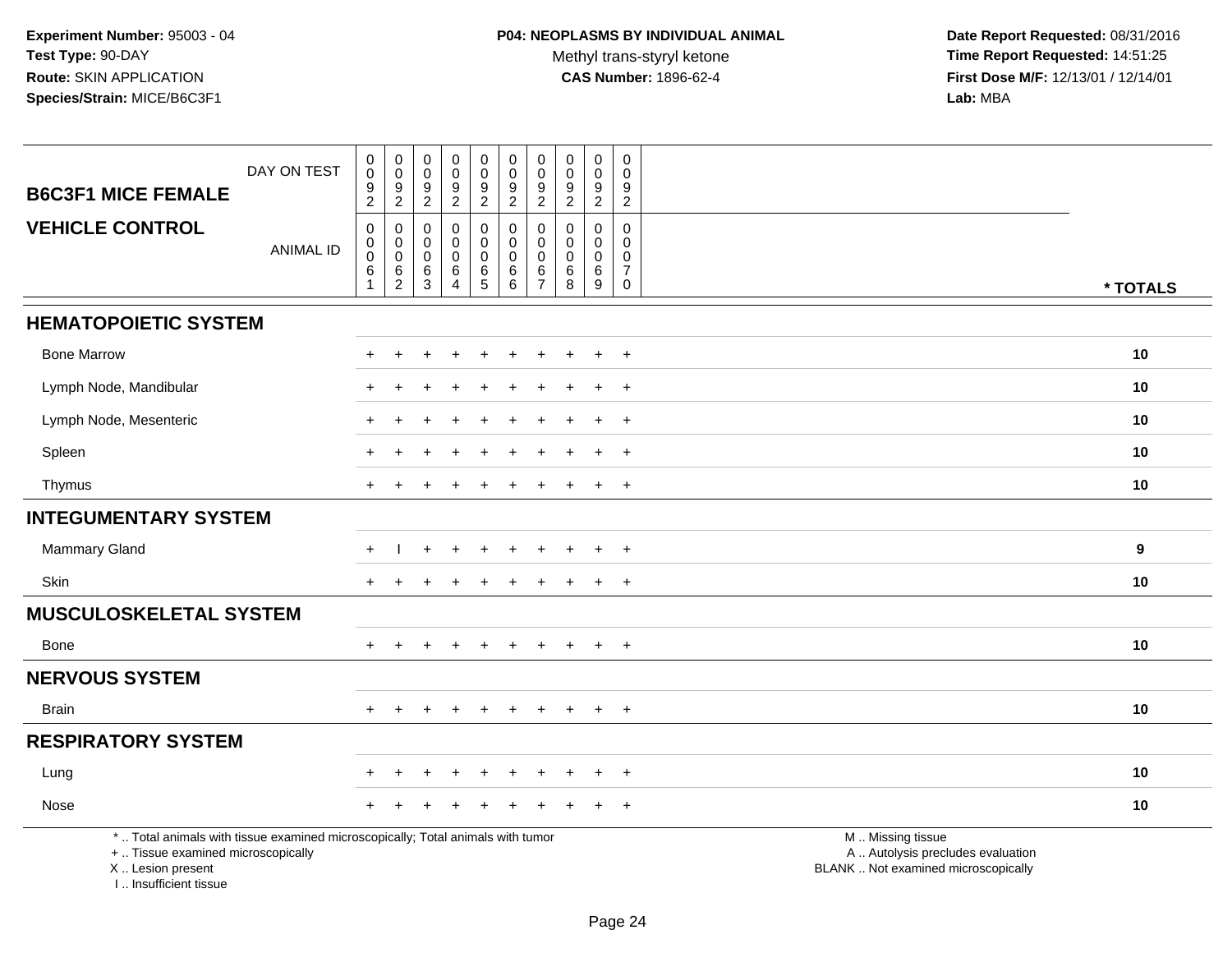Methyl trans-styryl ketone<br>CAS Number: 1896-62-4

 **Date Report Requested:** 08/31/2016 **Time Report Requested:** 14:51:25 **First Dose M/F:** 12/13/01 / 12/14/01<br>**Lab:** MBA **Lab:** MBA

|                              | DAY ON TEST      | $\boldsymbol{0}$<br>$\mathbf 0$      | $_{\rm 0}^{\rm 0}$                                       | $_{\rm 0}^{\rm 0}$                                        | $\begin{smallmatrix} 0\\0 \end{smallmatrix}$ | $\begin{smallmatrix} 0\\0 \end{smallmatrix}$ | $\begin{smallmatrix}0\0\0\end{smallmatrix}$                | $_{\rm 0}^{\rm 0}$                 | $\begin{smallmatrix}0\0\0\9\end{smallmatrix}$ | $\begin{smallmatrix}0\0\0\9\end{smallmatrix}$ | 0<br>$\mathbf 0$                           |                  |  |
|------------------------------|------------------|--------------------------------------|----------------------------------------------------------|-----------------------------------------------------------|----------------------------------------------|----------------------------------------------|------------------------------------------------------------|------------------------------------|-----------------------------------------------|-----------------------------------------------|--------------------------------------------|------------------|--|
| <b>B6C3F1 MICE FEMALE</b>    |                  | 9<br>$\overline{c}$                  | $\boldsymbol{9}$<br>$\overline{c}$                       | $\boldsymbol{9}$<br>$\overline{c}$                        | $\boldsymbol{9}$<br>$\boldsymbol{2}$         | $\boldsymbol{9}$<br>$\overline{c}$           | 9<br>$\overline{c}$                                        | $\boldsymbol{9}$<br>$\overline{c}$ | $\overline{c}$                                | $\overline{c}$                                | 9<br>$\overline{c}$                        |                  |  |
| <b>VEHICLE CONTROL</b>       | <b>ANIMAL ID</b> | 0<br>$\pmb{0}$<br>$\pmb{0}$<br>$\,6$ | 0<br>$\pmb{0}$<br>$\mathsf 0$<br>$\,6$<br>$\overline{c}$ | 0<br>$\begin{smallmatrix}0\\0\end{smallmatrix}$<br>6<br>3 | $_{\rm 0}^{\rm 0}$<br>$\pmb{0}$<br>6<br>4    | $_{\rm 0}^{\rm 0}$<br>$\pmb{0}$<br>6<br>5    | $\begin{smallmatrix}0\0\0\end{smallmatrix}$<br>0<br>6<br>6 | 0<br>0<br>6                        | 0<br>$\pmb{0}$<br>$\pmb{0}$<br>$\,6\,$<br>8   | 0<br>$\pmb{0}$<br>$\pmb{0}$<br>$\,6\,$<br>9   | 0<br>0<br>$\pmb{0}$<br>$\overline{7}$<br>0 | * TOTALS         |  |
| Trachea                      |                  | $\pm$                                |                                                          |                                                           | $\pm$                                        |                                              |                                                            |                                    |                                               | $+$                                           | $+$                                        | 10               |  |
| <b>SPECIAL SENSES SYSTEM</b> |                  |                                      |                                                          |                                                           |                                              |                                              |                                                            |                                    |                                               |                                               |                                            |                  |  |
| Eye                          |                  |                                      |                                                          |                                                           | $\pm$                                        | $+$                                          | $+$                                                        | $+$                                | $+$                                           | $+$                                           | $+$                                        | 10               |  |
| Harderian Gland              |                  | $+$                                  |                                                          |                                                           | $\div$                                       |                                              | $\ddot{}$                                                  | $+$                                | $\pm$                                         | $+$                                           | $+$                                        | 10               |  |
| <b>URINARY SYSTEM</b>        |                  |                                      |                                                          |                                                           |                                              |                                              |                                                            |                                    |                                               |                                               |                                            |                  |  |
| Kidney                       |                  |                                      | +                                                        | $\div$                                                    | $\pm$                                        | $+$                                          | $+$                                                        | $+$                                | $+$                                           | $+$                                           | $+$                                        | 10               |  |
| <b>Urinary Bladder</b>       |                  | M                                    | $+$                                                      | $\ddot{}$                                                 | $\ddot{}$                                    | $\pm$                                        | $+$                                                        | $+$                                | $+$                                           | $+$                                           | $+$                                        | $\boldsymbol{9}$ |  |
| <b>SYSTEMIC LESIONS</b>      |                  |                                      |                                                          |                                                           |                                              |                                              |                                                            |                                    |                                               |                                               |                                            |                  |  |
| Multiple Organ               |                  |                                      |                                                          |                                                           |                                              |                                              |                                                            |                                    |                                               | $\pm$                                         | $^{+}$                                     | 10               |  |

\* .. Total animals with tissue examined microscopically; Total animals with tumor

+ .. Tissue examined microscopically

X .. Lesion present

I .. Insufficient tissue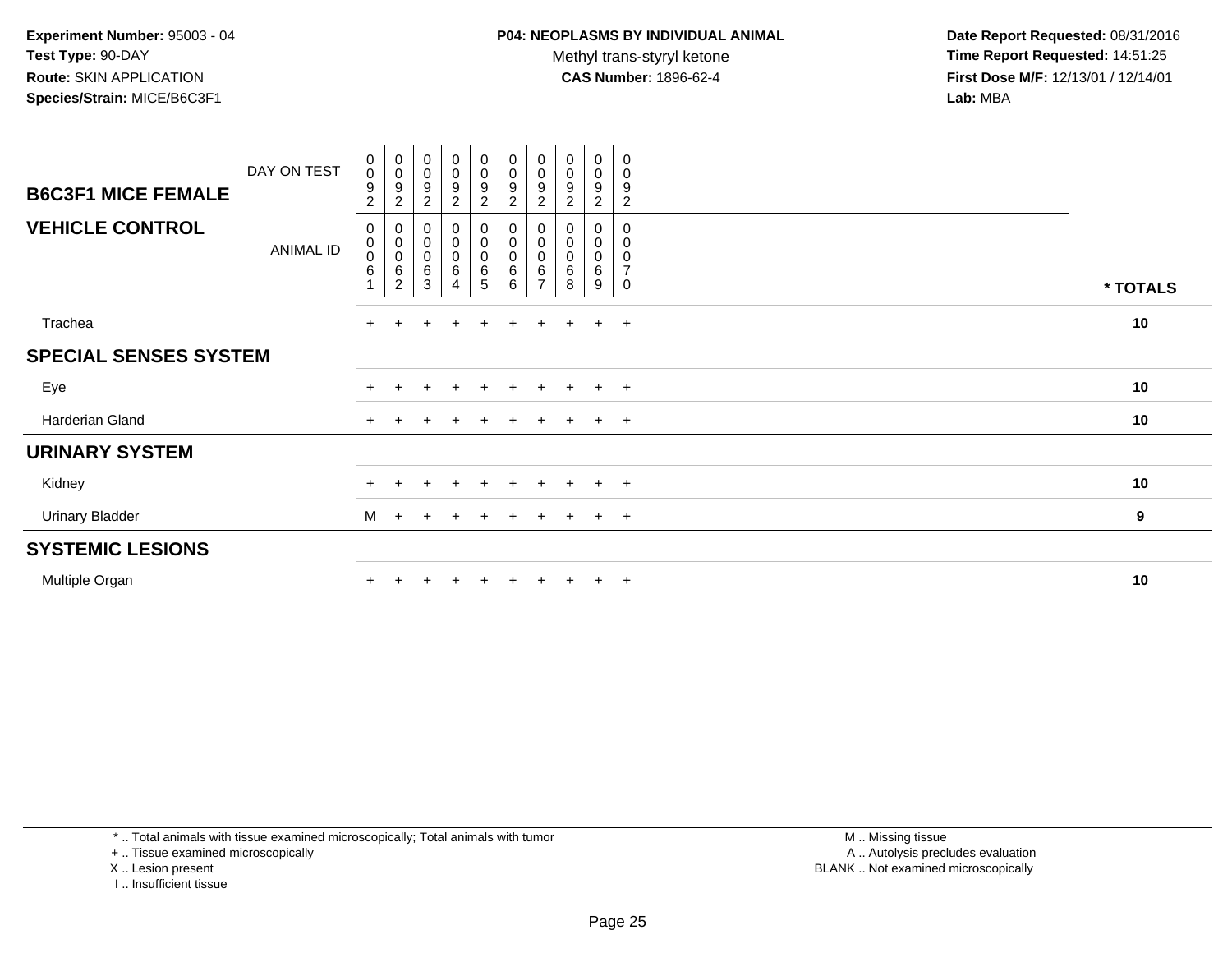| <b>B6C3F1 MICE FEMALE</b>                                                                                                                                             | DAY ON TEST      | $_0^0$<br>$\frac{9}{2}$                                               | 0<br>$\overline{0}$<br>$\frac{9}{2}$                                        | 0<br>$\ddot{\mathbf{0}}$<br>9<br>$\overline{2}$        | 0<br>$\ddot{\mathbf{0}}$<br>$\boldsymbol{9}$<br>$\overline{2}$                | 0<br>$\pmb{0}$<br>$\boldsymbol{9}$<br>$\overline{2}$                | 0<br>$\overline{0}$<br>$\boldsymbol{9}$<br>$\overline{2}$        | 0<br>$\mathbf 0$<br>9<br>$\overline{2}$                                 | $\begin{smallmatrix}0\0\0\end{smallmatrix}$<br>$\frac{9}{2}$ | 0<br>$\mathbf{0}$<br>$\boldsymbol{9}$<br>$\overline{2}$    | 0<br>$\mathbf 0$<br>9<br>$\overline{2}$                    |                                                                                               |          |
|-----------------------------------------------------------------------------------------------------------------------------------------------------------------------|------------------|-----------------------------------------------------------------------|-----------------------------------------------------------------------------|--------------------------------------------------------|-------------------------------------------------------------------------------|---------------------------------------------------------------------|------------------------------------------------------------------|-------------------------------------------------------------------------|--------------------------------------------------------------|------------------------------------------------------------|------------------------------------------------------------|-----------------------------------------------------------------------------------------------|----------|
| <b>87.5 MG/KG</b>                                                                                                                                                     | <b>ANIMAL ID</b> | $\pmb{0}$<br>$\pmb{0}$<br>$\pmb{0}$<br>$\overline{7}$<br>$\mathbf{1}$ | $\pmb{0}$<br>$\mathbf 0$<br>$\mathbf 0$<br>$\overline{7}$<br>$\overline{2}$ | $\mathbf 0$<br>$\mathbf 0$<br>0<br>$\overline{7}$<br>3 | $\mathbf 0$<br>$\mathbf 0$<br>$\mathbf 0$<br>$\overline{7}$<br>$\overline{4}$ | 0<br>$\mathbf 0$<br>$\mathbf 0$<br>$\overline{7}$<br>$\overline{5}$ | $\mathbf 0$<br>$\mathbf 0$<br>$\mathbf 0$<br>$\overline{7}$<br>6 | $\Omega$<br>$\Omega$<br>$\mathbf 0$<br>$\overline{7}$<br>$\overline{7}$ | $\mathbf 0$<br>$\mathbf 0$<br>0<br>$\overline{7}$<br>8       | $\Omega$<br>$\Omega$<br>$\mathbf 0$<br>$\overline{7}$<br>9 | $\Omega$<br>$\mathbf 0$<br>$\mathbf 0$<br>8<br>$\mathbf 0$ |                                                                                               | * TOTALS |
| <b>ALIMENTARY SYSTEM</b>                                                                                                                                              |                  |                                                                       |                                                                             |                                                        |                                                                               |                                                                     |                                                                  |                                                                         |                                                              |                                                            |                                                            |                                                                                               |          |
| Stomach, Glandular                                                                                                                                                    |                  | $+$                                                                   | $+$                                                                         | ÷                                                      |                                                                               | $+$                                                                 | $\div$                                                           | $\pm$                                                                   | $+$                                                          | $+$                                                        | $+$                                                        |                                                                                               | 10       |
| <b>CARDIOVASCULAR SYSTEM</b>                                                                                                                                          |                  |                                                                       |                                                                             |                                                        |                                                                               |                                                                     |                                                                  |                                                                         |                                                              |                                                            |                                                            |                                                                                               |          |
| <b>NONE</b>                                                                                                                                                           |                  |                                                                       |                                                                             |                                                        |                                                                               |                                                                     |                                                                  |                                                                         |                                                              |                                                            |                                                            |                                                                                               |          |
| <b>ENDOCRINE SYSTEM</b>                                                                                                                                               |                  |                                                                       |                                                                             |                                                        |                                                                               |                                                                     |                                                                  |                                                                         |                                                              |                                                            |                                                            |                                                                                               |          |
| <b>Adrenal Cortex</b>                                                                                                                                                 |                  |                                                                       |                                                                             |                                                        |                                                                               |                                                                     |                                                                  |                                                                         |                                                              | $\ddot{}$                                                  | $+$                                                        |                                                                                               | 10       |
| <b>GENERAL BODY SYSTEM</b>                                                                                                                                            |                  |                                                                       |                                                                             |                                                        |                                                                               |                                                                     |                                                                  |                                                                         |                                                              |                                                            |                                                            |                                                                                               |          |
| <b>NONE</b>                                                                                                                                                           |                  |                                                                       |                                                                             |                                                        |                                                                               |                                                                     |                                                                  |                                                                         |                                                              |                                                            |                                                            |                                                                                               |          |
| <b>GENITAL SYSTEM</b>                                                                                                                                                 |                  |                                                                       |                                                                             |                                                        |                                                                               |                                                                     |                                                                  |                                                                         |                                                              |                                                            |                                                            |                                                                                               |          |
| Uterus                                                                                                                                                                |                  | $+$                                                                   | $+$                                                                         | $+$                                                    | $\mathbf{I}$                                                                  | $+$                                                                 | $+$                                                              |                                                                         | $+$ $+$ $+$ $+$                                              |                                                            |                                                            |                                                                                               | 9        |
| <b>HEMATOPOIETIC SYSTEM</b>                                                                                                                                           |                  |                                                                       |                                                                             |                                                        |                                                                               |                                                                     |                                                                  |                                                                         |                                                              |                                                            |                                                            |                                                                                               |          |
| <b>NONE</b>                                                                                                                                                           |                  |                                                                       |                                                                             |                                                        |                                                                               |                                                                     |                                                                  |                                                                         |                                                              |                                                            |                                                            |                                                                                               |          |
| <b>INTEGUMENTARY SYSTEM</b>                                                                                                                                           |                  |                                                                       |                                                                             |                                                        |                                                                               |                                                                     |                                                                  |                                                                         |                                                              |                                                            |                                                            |                                                                                               |          |
| Skin                                                                                                                                                                  |                  | $+$                                                                   | $\ddot{}$                                                                   |                                                        |                                                                               | $\div$                                                              |                                                                  | $\div$                                                                  |                                                              | $+$                                                        | $+$                                                        |                                                                                               | 10       |
| <b>MUSCULOSKELETAL SYSTEM</b>                                                                                                                                         |                  |                                                                       |                                                                             |                                                        |                                                                               |                                                                     |                                                                  |                                                                         |                                                              |                                                            |                                                            |                                                                                               |          |
| <b>NONE</b>                                                                                                                                                           |                  |                                                                       |                                                                             |                                                        |                                                                               |                                                                     |                                                                  |                                                                         |                                                              |                                                            |                                                            |                                                                                               |          |
| *  Total animals with tissue examined microscopically; Total animals with tumor<br>+  Tissue examined microscopically<br>X  Lesion present<br>I., Insufficient tissue |                  |                                                                       |                                                                             |                                                        |                                                                               |                                                                     |                                                                  |                                                                         |                                                              |                                                            |                                                            | M  Missing tissue<br>A  Autolysis precludes evaluation<br>BLANK  Not examined microscopically |          |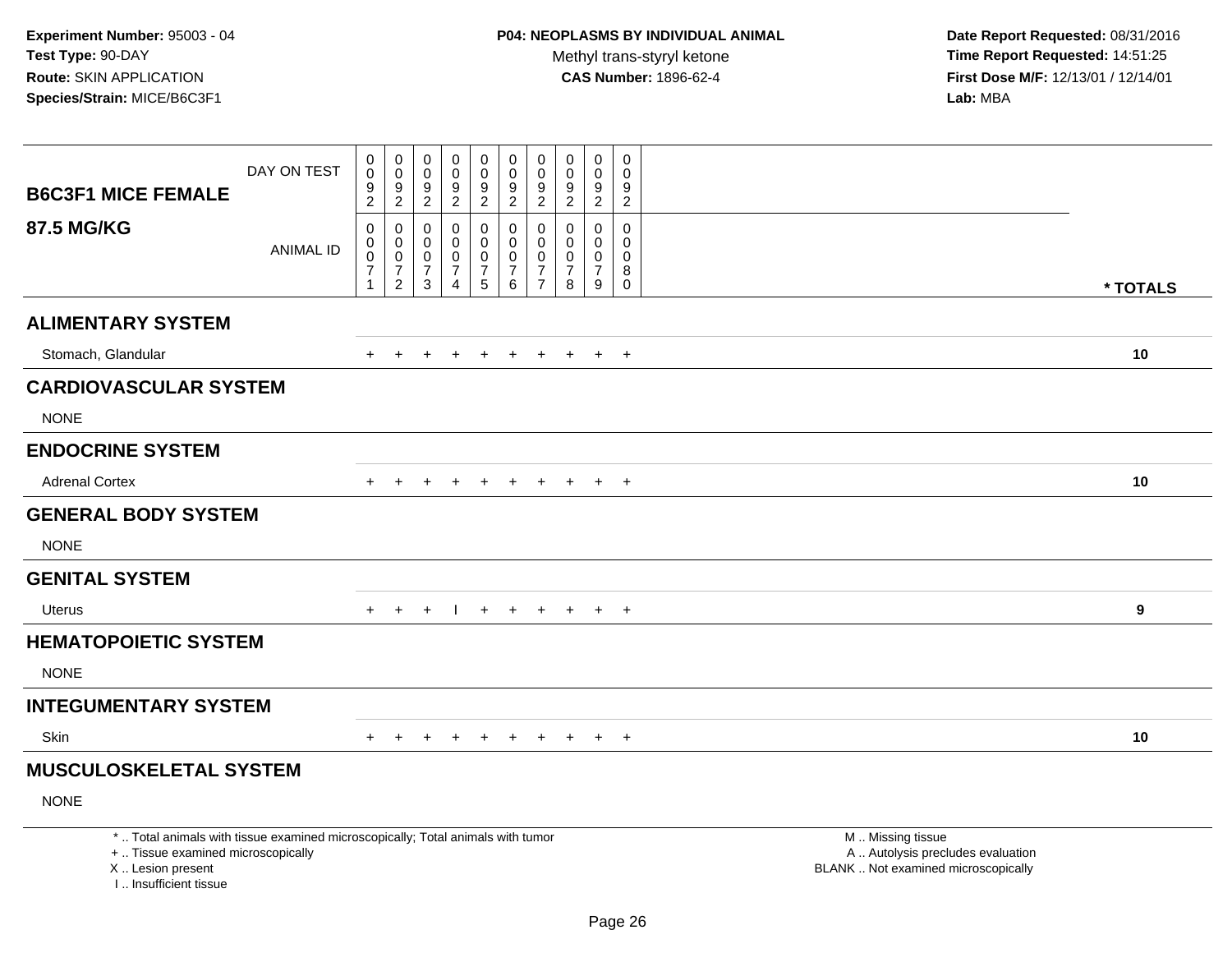**Date Report Requested:** 08/31/2016 **Time Report Requested:** 14:51:25 **First Dose M/F:** 12/13/01 / 12/14/01<br>**Lab:** MBA **Lab:** MBA

|                              | DAY ON TEST | 0                            | $_{\rm 0}^{\rm 0}$                             | $\boldsymbol{0}$                                              | 0                                  |                                                               | $\mathbf 0$                      | 0                                                 | $\pmb{0}$              | $\pmb{0}$                    | $\,0\,$                          |          |
|------------------------------|-------------|------------------------------|------------------------------------------------|---------------------------------------------------------------|------------------------------------|---------------------------------------------------------------|----------------------------------|---------------------------------------------------|------------------------|------------------------------|----------------------------------|----------|
| <b>B6C3F1 MICE FEMALE</b>    |             | $\mathbf 0$<br>9             | $\boldsymbol{9}$<br>$\overline{c}$             | $\pmb{0}$<br>$\boldsymbol{9}$<br>$\overline{2}$               | $\pmb{0}$<br>9<br>$\boldsymbol{2}$ | $\begin{array}{c} 0 \\ 0 \\ 9 \\ 2 \end{array}$               | $\pmb{0}$<br>9<br>$\overline{2}$ | $\pmb{0}$<br>$\boldsymbol{9}$<br>$\boldsymbol{2}$ | $\pmb{0}$<br>9         | $\pmb{0}$<br>9<br>$\sqrt{2}$ | $\pmb{0}$<br>9<br>$\overline{c}$ |          |
| <b>87.5 MG/KG</b>            |             | $\overline{\mathbf{c}}$<br>0 |                                                |                                                               | 0                                  |                                                               |                                  | 0                                                 | $\boldsymbol{2}$<br>0  | 0                            | 0                                |          |
|                              | ANIMAL ID   | $_{\rm 0}^{\rm 0}$           | 0<br>$\begin{matrix} 0 \\ 0 \\ 7 \end{matrix}$ | $\boldsymbol{0}$<br>$\begin{matrix} 0 \\ 0 \\ 7 \end{matrix}$ | $\pmb{0}$                          | $\boldsymbol{0}$<br>$\begin{matrix} 0 \\ 0 \\ 7 \end{matrix}$ | 0<br>$\pmb{0}$                   | $\pmb{0}$<br>$\pmb{0}$                            | $\pmb{0}$<br>$\pmb{0}$ | $\pmb{0}$<br>$\pmb{0}$       | $\pmb{0}$<br>$\pmb{0}$           |          |
|                              |             | $\overline{7}$               |                                                |                                                               | $\pmb{0}$<br>$\overline{7}$        |                                                               | $\frac{0}{7}$                    | $\overline{7}$                                    | $\overline{7}$         | $\overline{7}$               | $\,8\,$                          |          |
|                              |             |                              | $\overline{2}$                                 | $\sqrt{3}$                                                    | $\overline{4}$                     | $\sqrt{5}$                                                    | 6                                | $\overline{7}$                                    | 8                      | 9                            | $\mathbf 0$                      | * TOTALS |
| <b>NERVOUS SYSTEM</b>        |             |                              |                                                |                                                               |                                    |                                                               |                                  |                                                   |                        |                              |                                  |          |
| <b>NONE</b>                  |             |                              |                                                |                                                               |                                    |                                                               |                                  |                                                   |                        |                              |                                  |          |
| <b>RESPIRATORY SYSTEM</b>    |             |                              |                                                |                                                               |                                    |                                                               |                                  |                                                   |                        |                              |                                  |          |
| Nose                         |             | $+$                          | $+$                                            | $+$                                                           | $+$                                | $+$                                                           | $+$                              |                                                   | $+$ $+$                |                              | $+$ $+$                          | 10       |
| <b>SPECIAL SENSES SYSTEM</b> |             |                              |                                                |                                                               |                                    |                                                               |                                  |                                                   |                        |                              |                                  |          |
| <b>NONE</b>                  |             |                              |                                                |                                                               |                                    |                                                               |                                  |                                                   |                        |                              |                                  |          |
| <b>URINARY SYSTEM</b>        |             |                              |                                                |                                                               |                                    |                                                               |                                  |                                                   |                        |                              |                                  |          |
| Kidney                       |             | $+$                          | $+$                                            | $+$                                                           | $+$                                |                                                               |                                  |                                                   | + + + + + +            |                              |                                  | 10       |
| <b>SYSTEMIC LESIONS</b>      |             |                              |                                                |                                                               |                                    |                                                               |                                  |                                                   |                        |                              |                                  |          |
| Multiple Organ               |             |                              |                                                |                                                               |                                    |                                                               |                                  |                                                   |                        |                              | $\overline{ }$                   | 10       |

\* .. Total animals with tissue examined microscopically; Total animals with tumor

+ .. Tissue examined microscopically

X .. Lesion present

I .. Insufficient tissue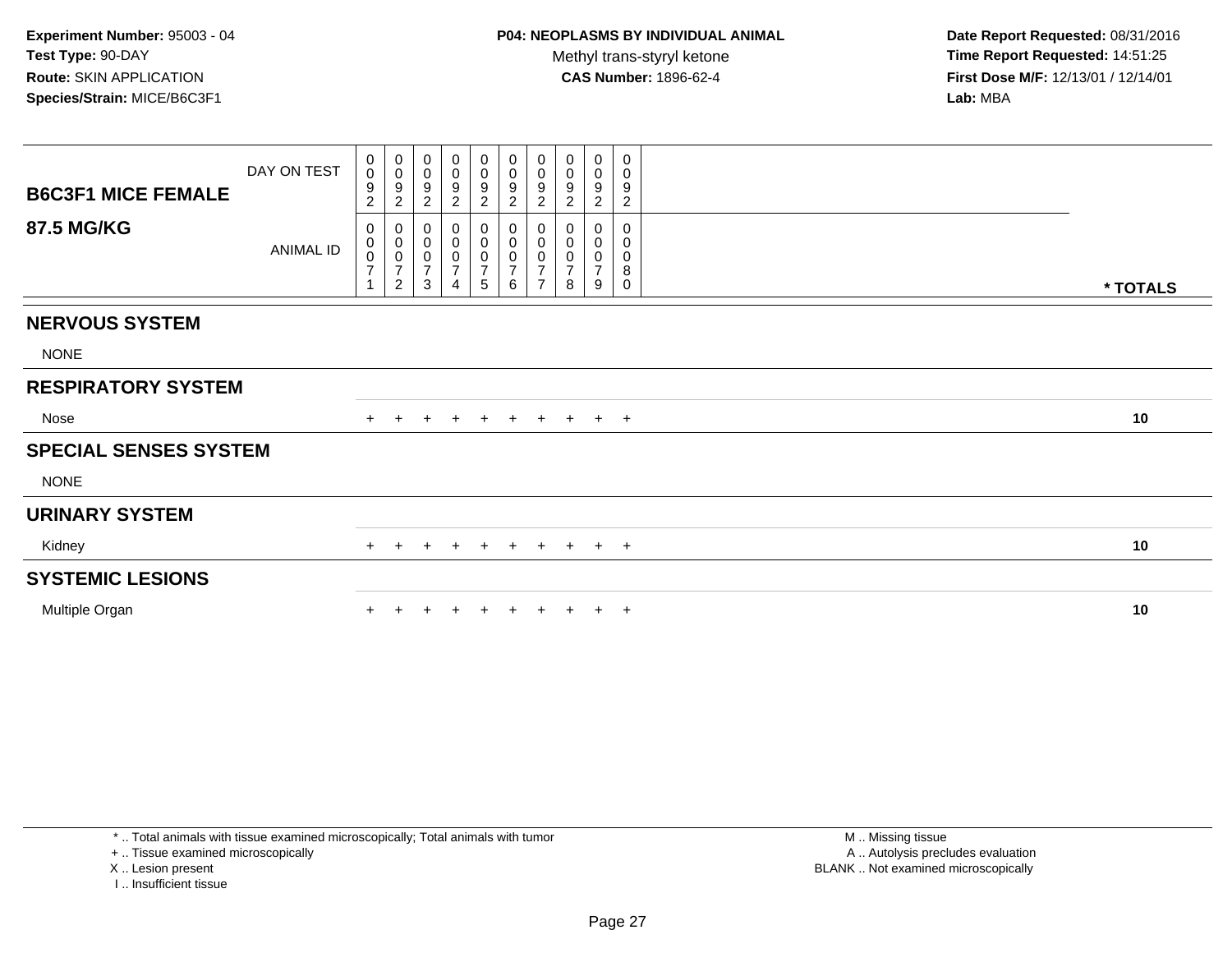| <b>B6C3F1 MICE FEMALE</b>                                                                                                                                             | DAY ON TEST      | 0<br>$\mathbf 0$<br>$\mathsf g$<br>$\overline{2}$                     | $\begin{smallmatrix} 0\\0 \end{smallmatrix}$<br>$\overline{9}$<br>$\overline{2}$ | 0<br>$\mathbf 0$<br>$\boldsymbol{9}$<br>2 | $\mathbf 0$<br>0<br>$\boldsymbol{9}$<br>$\overline{2}$       | $\pmb{0}$<br>$\mathbf 0$<br>$\boldsymbol{9}$<br>$\overline{2}$                     | 0<br>$\mathbf 0$<br>$\boldsymbol{9}$<br>$\overline{2}$ | $\begin{smallmatrix}0\\0\end{smallmatrix}$<br>$\overline{9}$<br>$\overline{2}$ | $\mathbf 0$<br>$\mathbf 0$<br>9<br>$\overline{2}$ | $\mathsf{O}\xspace$<br>0<br>$\boldsymbol{9}$<br>$\overline{2}$ | $\mathbf 0$<br>$\mathsf 0$<br>$\boldsymbol{9}$<br>$\overline{2}$   |                                                                                               |          |
|-----------------------------------------------------------------------------------------------------------------------------------------------------------------------|------------------|-----------------------------------------------------------------------|----------------------------------------------------------------------------------|-------------------------------------------|--------------------------------------------------------------|------------------------------------------------------------------------------------|--------------------------------------------------------|--------------------------------------------------------------------------------|---------------------------------------------------|----------------------------------------------------------------|--------------------------------------------------------------------|-----------------------------------------------------------------------------------------------|----------|
| <b>175 MG/KG</b>                                                                                                                                                      | <b>ANIMAL ID</b> | $\mathbf 0$<br>$\mathsf{O}$<br>$\bar{0}$<br>8<br>$\blacktriangleleft$ | $\pmb{0}$<br>$\begin{smallmatrix} 0\\0 \end{smallmatrix}$<br>$\frac{8}{2}$       | 0<br>$\mathbf 0$<br>$\mathsf 0$<br>$^8_3$ | 0<br>$\mathbf 0$<br>$\mathbf 0$<br>$\bf 8$<br>$\overline{4}$ | $\mathbf 0$<br>$\mathbf 0$<br>$\mathbf 0$<br>$\begin{array}{c} 8 \\ 5 \end{array}$ | 0<br>$\mathbf 0$<br>0<br>8<br>$\overline{6}$           | 0<br>$\mathbf 0$<br>$\ddot{\mathbf{0}}$<br>$\frac{8}{7}$                       | 0<br>$\mathbf 0$<br>$\Omega$<br>8<br>8            | 0<br>0<br>0<br>$\bf 8$<br>$\boldsymbol{9}$                     | $\mathsf 0$<br>$\mathbf 0$<br>0<br>$\boldsymbol{9}$<br>$\mathbf 0$ |                                                                                               | * TOTALS |
| <b>ALIMENTARY SYSTEM</b>                                                                                                                                              |                  |                                                                       |                                                                                  |                                           |                                                              |                                                                                    |                                                        |                                                                                |                                                   |                                                                |                                                                    |                                                                                               |          |
| Stomach, Glandular                                                                                                                                                    |                  | $\div$                                                                | $\div$                                                                           | $\div$                                    |                                                              | $\pm$                                                                              | $+$                                                    | $\pm$                                                                          | $\pm$                                             | $+$                                                            | $+$                                                                |                                                                                               | 10       |
| <b>CARDIOVASCULAR SYSTEM</b>                                                                                                                                          |                  |                                                                       |                                                                                  |                                           |                                                              |                                                                                    |                                                        |                                                                                |                                                   |                                                                |                                                                    |                                                                                               |          |
| <b>NONE</b>                                                                                                                                                           |                  |                                                                       |                                                                                  |                                           |                                                              |                                                                                    |                                                        |                                                                                |                                                   |                                                                |                                                                    |                                                                                               |          |
| <b>ENDOCRINE SYSTEM</b>                                                                                                                                               |                  |                                                                       |                                                                                  |                                           |                                                              |                                                                                    |                                                        |                                                                                |                                                   |                                                                |                                                                    |                                                                                               |          |
| <b>Adrenal Cortex</b>                                                                                                                                                 |                  | $+$                                                                   | $\ddot{}$                                                                        |                                           |                                                              | $\ddot{}$                                                                          | $+$                                                    | $+$                                                                            | $+$                                               | $+$                                                            | $+$                                                                |                                                                                               | 10       |
| <b>GENERAL BODY SYSTEM</b>                                                                                                                                            |                  |                                                                       |                                                                                  |                                           |                                                              |                                                                                    |                                                        |                                                                                |                                                   |                                                                |                                                                    |                                                                                               |          |
| <b>NONE</b>                                                                                                                                                           |                  |                                                                       |                                                                                  |                                           |                                                              |                                                                                    |                                                        |                                                                                |                                                   |                                                                |                                                                    |                                                                                               |          |
| <b>GENITAL SYSTEM</b>                                                                                                                                                 |                  |                                                                       |                                                                                  |                                           |                                                              |                                                                                    |                                                        |                                                                                |                                                   |                                                                |                                                                    |                                                                                               |          |
| Uterus                                                                                                                                                                |                  | $+$                                                                   | $\pm$                                                                            | $\pm$                                     | +                                                            | $\pm$                                                                              | $+$                                                    | $\pm$                                                                          | $+$                                               | $+$                                                            | $+$                                                                |                                                                                               | 10       |
| <b>HEMATOPOIETIC SYSTEM</b>                                                                                                                                           |                  |                                                                       |                                                                                  |                                           |                                                              |                                                                                    |                                                        |                                                                                |                                                   |                                                                |                                                                    |                                                                                               |          |
| <b>NONE</b>                                                                                                                                                           |                  |                                                                       |                                                                                  |                                           |                                                              |                                                                                    |                                                        |                                                                                |                                                   |                                                                |                                                                    |                                                                                               |          |
| <b>INTEGUMENTARY SYSTEM</b>                                                                                                                                           |                  |                                                                       |                                                                                  |                                           |                                                              |                                                                                    |                                                        |                                                                                |                                                   |                                                                |                                                                    |                                                                                               |          |
| Skin                                                                                                                                                                  |                  |                                                                       |                                                                                  |                                           |                                                              | $\ddot{}$                                                                          | $\div$                                                 |                                                                                | $+$                                               | $+$                                                            | $+$                                                                |                                                                                               | 10       |
| <b>MUSCULOSKELETAL SYSTEM</b>                                                                                                                                         |                  |                                                                       |                                                                                  |                                           |                                                              |                                                                                    |                                                        |                                                                                |                                                   |                                                                |                                                                    |                                                                                               |          |
| <b>NONE</b>                                                                                                                                                           |                  |                                                                       |                                                                                  |                                           |                                                              |                                                                                    |                                                        |                                                                                |                                                   |                                                                |                                                                    |                                                                                               |          |
| *  Total animals with tissue examined microscopically; Total animals with tumor<br>+  Tissue examined microscopically<br>X  Lesion present<br>I., Insufficient tissue |                  |                                                                       |                                                                                  |                                           |                                                              |                                                                                    |                                                        |                                                                                |                                                   |                                                                |                                                                    | M  Missing tissue<br>A  Autolysis precludes evaluation<br>BLANK  Not examined microscopically |          |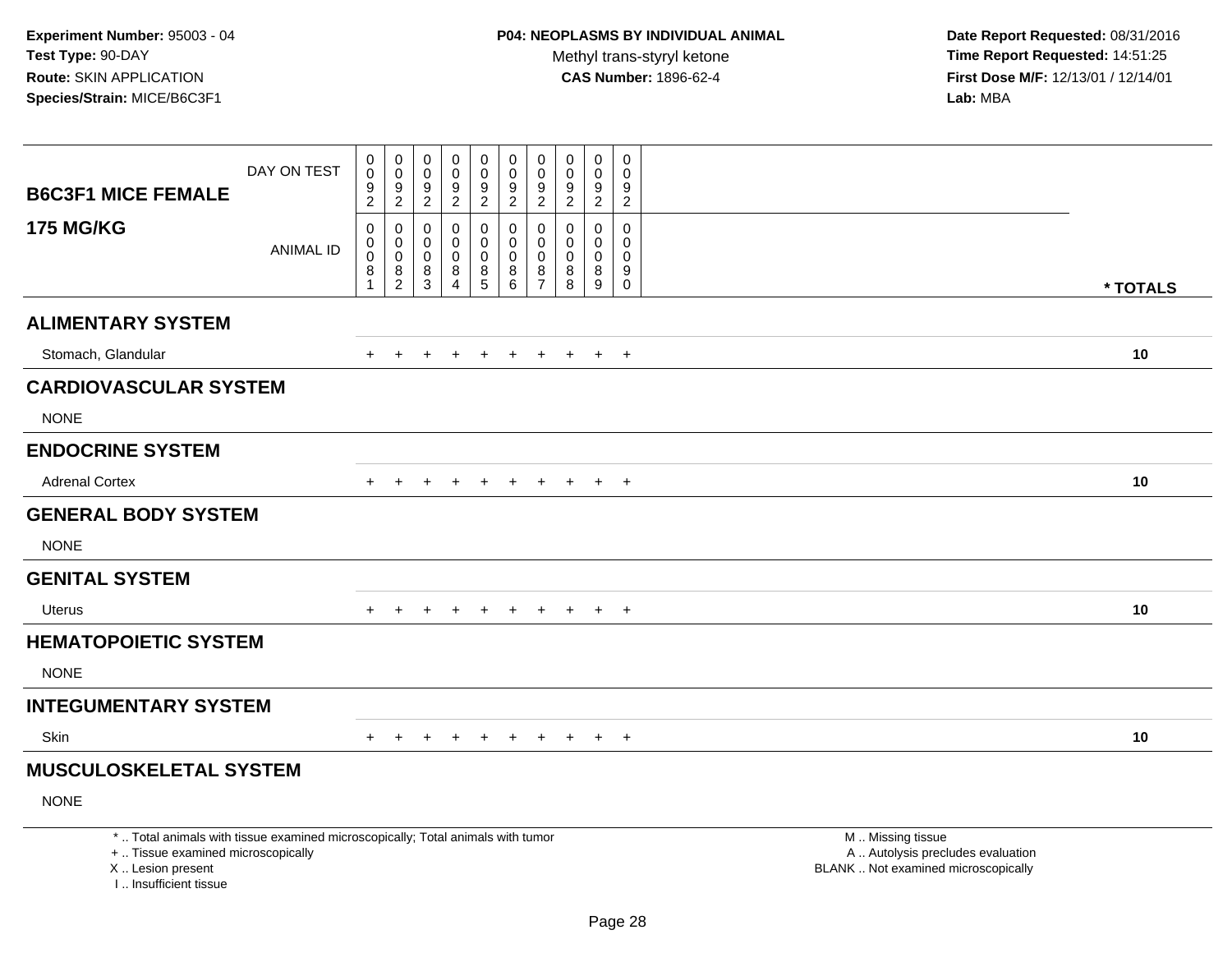**Date Report Requested:** 08/31/2016 **Time Report Requested:** 14:51:25 **First Dose M/F:** 12/13/01 / 12/14/01<br>**Lab:** MBA **Lab:** MBA

| <b>B6C3F1 MICE FEMALE</b><br><b>175 MG/KG</b> | DAY ON TEST      | 0<br>$\mathbf 0$<br>9<br>$\overline{c}$<br>0<br>0 | $\begin{array}{c} 0 \\ 0 \\ 9 \\ 2 \end{array}$ | $\pmb{0}$<br>$\pmb{0}$<br>$\boldsymbol{9}$<br>$\overline{c}$<br>0<br>$\pmb{0}$ | $_{\rm 0}^{\rm 0}$<br>$\frac{9}{2}$<br>0<br>$\pmb{0}$ | $_{\rm 0}^{\rm 0}$<br>$\overline{9}$<br>$\sqrt{2}$<br>0 | $\begin{smallmatrix}0\0\0\end{smallmatrix}$<br>9<br>$\overline{c}$<br>0<br>$\mathsf{O}\xspace$ | $\stackrel{0}{\scriptstyle{0}}$<br>$\boldsymbol{9}$<br>$\overline{c}$<br>$\pmb{0}$<br>$\pmb{0}$ | 0<br>$\pmb{0}$<br>$9\,$<br>$\boldsymbol{2}$<br>0<br>$\mathbf 0$ | 0<br>$\pmb{0}$<br>9<br>$\overline{2}$<br>0 | $\pmb{0}$<br>$\pmb{0}$<br>$\boldsymbol{9}$<br>$\sqrt{2}$<br>0<br>$\mathbf 0$ |          |  |
|-----------------------------------------------|------------------|---------------------------------------------------|-------------------------------------------------|--------------------------------------------------------------------------------|-------------------------------------------------------|---------------------------------------------------------|------------------------------------------------------------------------------------------------|-------------------------------------------------------------------------------------------------|-----------------------------------------------------------------|--------------------------------------------|------------------------------------------------------------------------------|----------|--|
|                                               | <b>ANIMAL ID</b> | $\bar{0}$<br>8                                    | 0<br>0<br>0<br>8<br>2                           | $\overline{0}$<br>$\bf 8$<br>3                                                 | $\overline{0}$<br>$\bf 8$<br>$\overline{4}$           | $_{\rm 0}^{\rm 0}$<br>$\bf 8$<br>5                      | 0<br>8<br>6                                                                                    | $\mathbf 0$<br>8<br>$\overline{ }$                                                              | $\pmb{0}$<br>8<br>8                                             | 0<br>8<br>9                                | $\pmb{0}$<br>$\boldsymbol{9}$<br>0                                           | * TOTALS |  |
| <b>NERVOUS SYSTEM</b>                         |                  |                                                   |                                                 |                                                                                |                                                       |                                                         |                                                                                                |                                                                                                 |                                                                 |                                            |                                                                              |          |  |
| <b>NONE</b>                                   |                  |                                                   |                                                 |                                                                                |                                                       |                                                         |                                                                                                |                                                                                                 |                                                                 |                                            |                                                                              |          |  |
| <b>RESPIRATORY SYSTEM</b>                     |                  |                                                   |                                                 |                                                                                |                                                       |                                                         |                                                                                                |                                                                                                 |                                                                 |                                            |                                                                              |          |  |
| Nose                                          |                  | $+$                                               | $+$                                             | $+$                                                                            | $+$                                                   | $+$                                                     | $+$                                                                                            | $+$                                                                                             | $+$                                                             |                                            | $+$ $+$                                                                      | 10       |  |
| <b>SPECIAL SENSES SYSTEM</b>                  |                  |                                                   |                                                 |                                                                                |                                                       |                                                         |                                                                                                |                                                                                                 |                                                                 |                                            |                                                                              |          |  |
| <b>NONE</b>                                   |                  |                                                   |                                                 |                                                                                |                                                       |                                                         |                                                                                                |                                                                                                 |                                                                 |                                            |                                                                              |          |  |
| <b>URINARY SYSTEM</b>                         |                  |                                                   |                                                 |                                                                                |                                                       |                                                         |                                                                                                |                                                                                                 |                                                                 |                                            |                                                                              |          |  |
| Kidney                                        |                  | $+$                                               | $\pm$                                           | $\pm$                                                                          | $\pm$                                                 | $\pm$                                                   | $+$                                                                                            | $+$                                                                                             | $+$                                                             |                                            | $+$ $+$                                                                      | 10       |  |
| <b>SYSTEMIC LESIONS</b>                       |                  |                                                   |                                                 |                                                                                |                                                       |                                                         |                                                                                                |                                                                                                 |                                                                 |                                            |                                                                              |          |  |
| Multiple Organ                                |                  |                                                   |                                                 |                                                                                |                                                       |                                                         |                                                                                                |                                                                                                 |                                                                 |                                            | $\pm$                                                                        | 10       |  |

+ .. Tissue examined microscopically

X .. Lesion present

I .. Insufficient tissue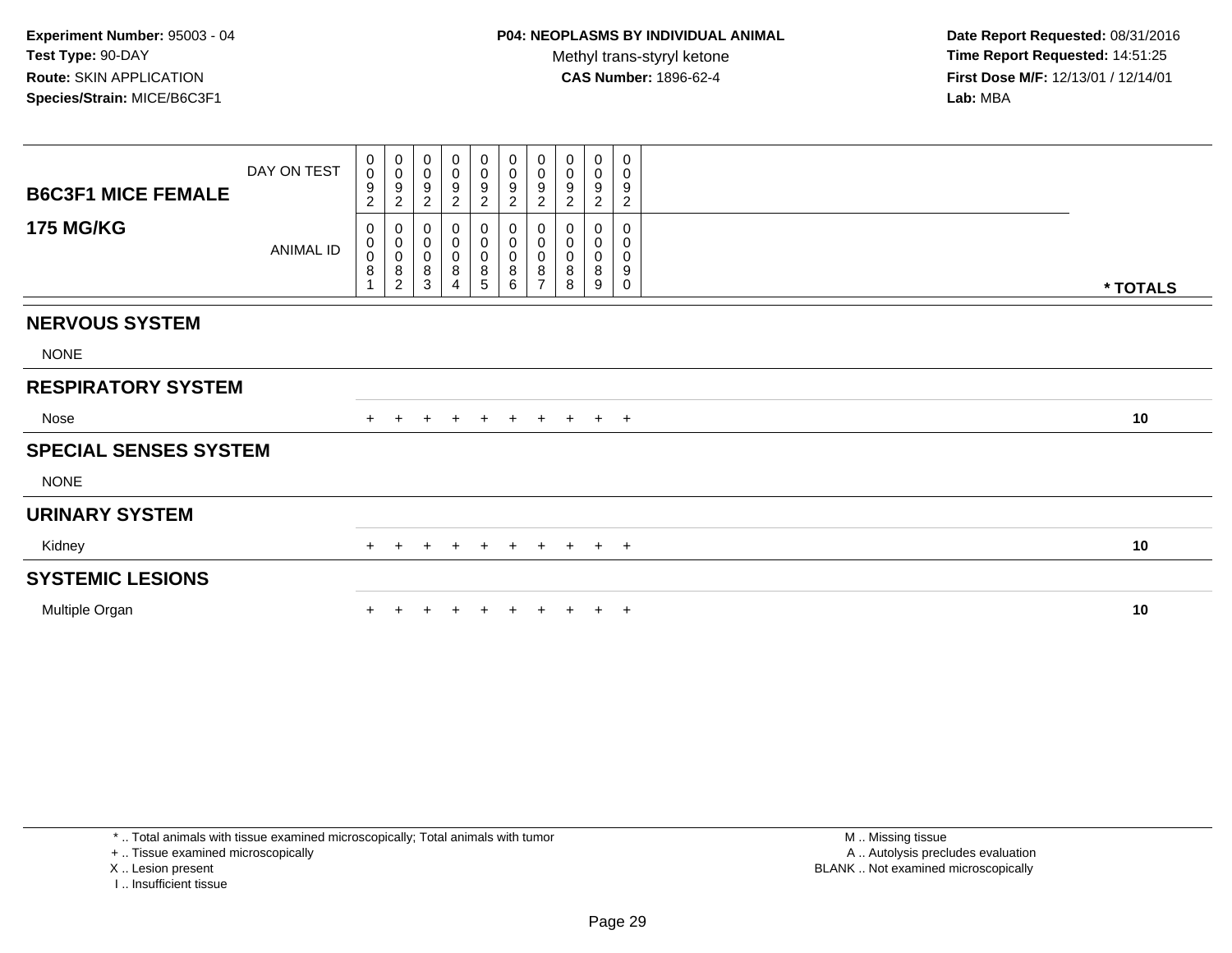**Date Report Requested:** 08/31/2016 **Time Report Requested:** 14:51:25 **First Dose M/F:** 12/13/01 / 12/14/01<br>**Lab:** MBA **Lab:** MBA

| <b>B6C3F1 MICE FEMALE</b> | DAY ON TEST      | $\begin{smallmatrix}0\0\0\end{smallmatrix}$<br>$\frac{9}{2}$  | $\begin{smallmatrix} 0\\0 \end{smallmatrix}$<br>$\frac{9}{2}$ | $\begin{array}{c} 0 \\ 0 \\ 9 \\ 2 \end{array}$    | $_{\rm 0}^{\rm 0}$<br>$\frac{9}{2}$                                      | $\pmb{0}$<br>$\ddot{\mathbf{0}}$<br>$\boldsymbol{9}$<br>$\overline{2}$                  | $\pmb{0}$<br>$\pmb{0}$<br>$\boldsymbol{9}$<br>$\boldsymbol{2}$        | $\mathbf 0$<br>$\mathbf 0$<br>$\boldsymbol{9}$<br>$\overline{2}$                | $\begin{smallmatrix} 0\\0 \end{smallmatrix}$<br>$\boldsymbol{9}$<br>$\overline{2}$ | $\pmb{0}$<br>$\mathbf 0$<br>$\frac{9}{2}$                          | $\pmb{0}$<br>$\mathbf 0$<br>9<br>$\overline{2}$               |          |
|---------------------------|------------------|---------------------------------------------------------------|---------------------------------------------------------------|----------------------------------------------------|--------------------------------------------------------------------------|-----------------------------------------------------------------------------------------|-----------------------------------------------------------------------|---------------------------------------------------------------------------------|------------------------------------------------------------------------------------|--------------------------------------------------------------------|---------------------------------------------------------------|----------|
| <b>350 MG/KG</b>          | <b>ANIMAL ID</b> | $\mathbf 0$<br>$\mathbf 0$<br>$\mathbf 0$<br>$\boldsymbol{9}$ | 0<br>$_{\rm 0}^{\rm 0}$<br>$\frac{9}{2}$                      | $\mathbf 0$<br>$_{\rm 0}^{\rm 0}$<br>$\frac{9}{3}$ | $\mathbf 0$<br>$\overline{0}$<br>0<br>$\boldsymbol{9}$<br>$\overline{4}$ | $\boldsymbol{0}$<br>$\mathsf 0$<br>$\mathbf 0$<br>$\begin{array}{c} 9 \\ 5 \end{array}$ | 0<br>$\mathbf 0$<br>$\mathbf 0$<br>$\boldsymbol{9}$<br>$6\phantom{a}$ | $\mathbf 0$<br>$\mathbf 0$<br>$\mathbf 0$<br>$\boldsymbol{9}$<br>$\overline{7}$ | 0<br>$\mathbf 0$<br>$\mathbf 0$<br>$\boldsymbol{9}$<br>8                           | $\mathbf 0$<br>$\mathbf 0$<br>$\mathbf 0$<br>$\boldsymbol{9}$<br>9 | 0<br>$\mathbf 0$<br>$\mathbf 1$<br>$\mathbf 0$<br>$\mathbf 0$ | * TOTALS |
| <b>ALIMENTARY SYSTEM</b>  |                  |                                                               |                                                               |                                                    |                                                                          |                                                                                         |                                                                       |                                                                                 |                                                                                    |                                                                    |                                                               |          |
| Esophagus                 |                  | $+$                                                           |                                                               |                                                    |                                                                          |                                                                                         |                                                                       |                                                                                 |                                                                                    | $\ddot{}$                                                          | $\overline{+}$                                                | 10       |
| Gallbladder               |                  | $\ddot{}$                                                     |                                                               |                                                    |                                                                          |                                                                                         |                                                                       |                                                                                 |                                                                                    |                                                                    | $\overline{+}$                                                | 10       |
| Intestine Large, Cecum    |                  | $\ddot{}$                                                     |                                                               |                                                    |                                                                          |                                                                                         |                                                                       |                                                                                 |                                                                                    |                                                                    | $\ddot{}$                                                     | 10       |
| Intestine Large, Colon    |                  | $\ddot{}$                                                     |                                                               |                                                    |                                                                          |                                                                                         |                                                                       |                                                                                 |                                                                                    |                                                                    | $+$                                                           | 10       |
| Intestine Large, Rectum   |                  |                                                               |                                                               |                                                    |                                                                          |                                                                                         |                                                                       |                                                                                 |                                                                                    |                                                                    | $\overline{+}$                                                | 10       |
| Intestine Small, Duodenum |                  | $\ddot{}$                                                     |                                                               |                                                    |                                                                          |                                                                                         |                                                                       |                                                                                 |                                                                                    | $\ddot{}$                                                          | $+$                                                           | 10       |
| Intestine Small, Ileum    |                  | $\ddot{}$                                                     |                                                               |                                                    |                                                                          |                                                                                         |                                                                       |                                                                                 |                                                                                    | $\pm$                                                              | $+$                                                           | 10       |
| Intestine Small, Jejunum  |                  | $\ddot{}$                                                     |                                                               |                                                    |                                                                          |                                                                                         |                                                                       |                                                                                 |                                                                                    | $\ddot{}$                                                          | $+$                                                           | 10       |
| Liver                     |                  | $+$                                                           |                                                               |                                                    |                                                                          |                                                                                         |                                                                       |                                                                                 |                                                                                    | $\div$                                                             | $+$                                                           | 10       |
| Pancreas                  |                  | $+$                                                           |                                                               |                                                    |                                                                          |                                                                                         |                                                                       |                                                                                 |                                                                                    | $\ddot{}$                                                          | $+$                                                           | 10       |
| Salivary Glands           |                  | $\ddot{}$                                                     |                                                               |                                                    |                                                                          |                                                                                         |                                                                       |                                                                                 |                                                                                    |                                                                    | $\overline{+}$                                                | 10       |
| Stomach, Forestomach      |                  | $\ddot{}$                                                     |                                                               |                                                    |                                                                          |                                                                                         |                                                                       |                                                                                 |                                                                                    |                                                                    | $\ddot{}$                                                     | 10       |
| Stomach, Glandular        |                  |                                                               |                                                               |                                                    |                                                                          |                                                                                         |                                                                       |                                                                                 |                                                                                    |                                                                    | $\ddot{}$                                                     | 10       |
| Tongue                    |                  | $\ddot{}$                                                     |                                                               |                                                    |                                                                          |                                                                                         |                                                                       |                                                                                 |                                                                                    | $\ddot{}$                                                          | $\overline{+}$                                                | 10       |

### **CARDIOVASCULAR SYSTEM**

\* .. Total animals with tissue examined microscopically; Total animals with tumor

+ .. Tissue examined microscopically

X .. Lesion present

I .. Insufficient tissue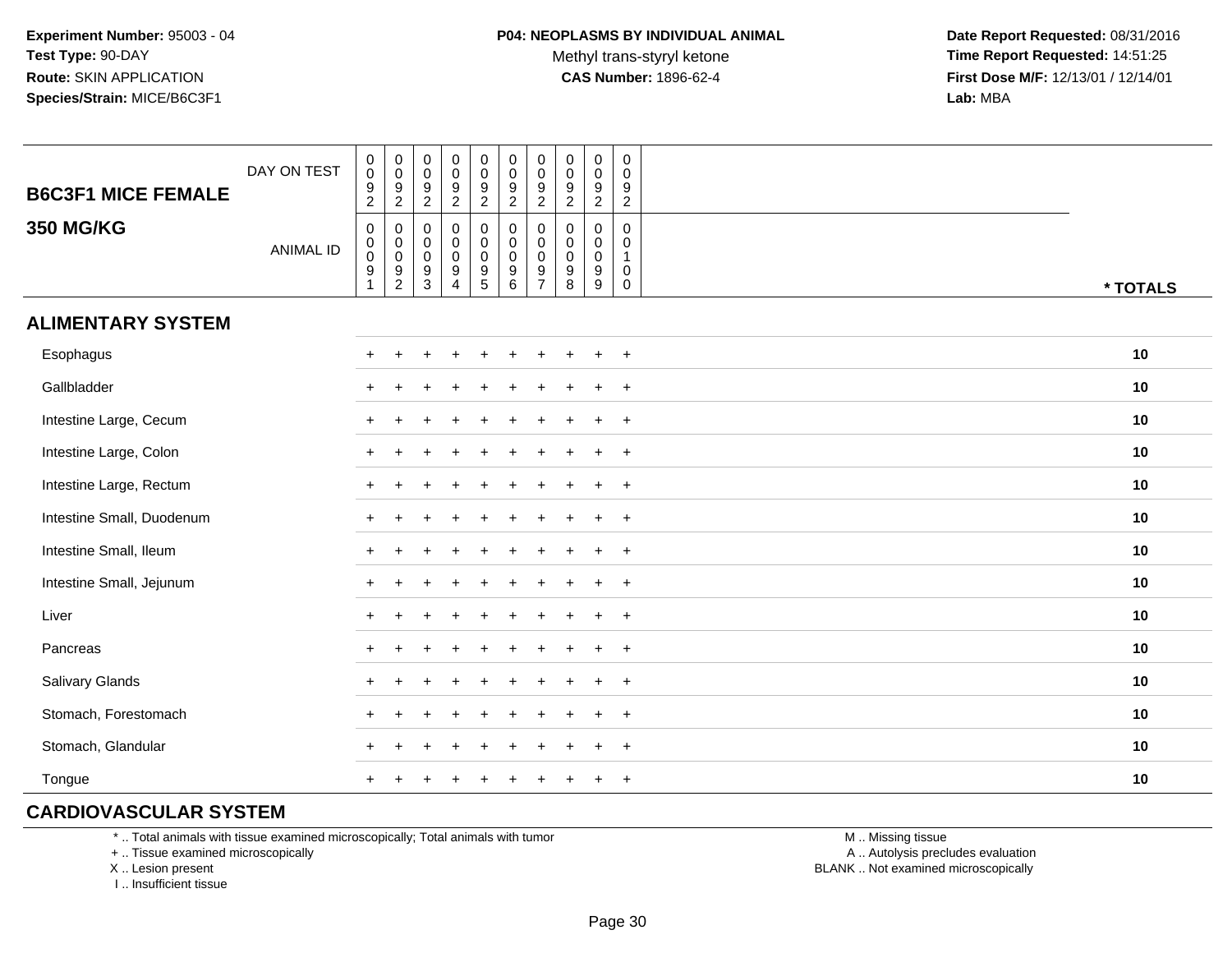Methyl trans-styryl ketone<br>CAS Number: 1896-62-4

 **Date Report Requested:** 08/31/2016 **Time Report Requested:** 14:51:25 **First Dose M/F:** 12/13/01 / 12/14/01<br>**Lab:** MBA **Lab:** MBA

| <b>B6C3F1 MICE FEMALE</b>  | DAY ON TEST      | $\pmb{0}$<br>$\mathbf 0$<br>$\frac{9}{2}$                                             | $\mathbf 0$<br>$\boldsymbol{0}$<br>$\frac{9}{2}$        | $\pmb{0}$<br>$\pmb{0}$<br>$\frac{9}{2}$                                           | $\begin{smallmatrix}0\0\0\end{smallmatrix}$<br>$\frac{9}{2}$                                  | 0<br>0<br>$\frac{9}{2}$                                           | $\pmb{0}$<br>$\boldsymbol{0}$<br>$\frac{9}{2}$                                       | $\pmb{0}$<br>$\mathbf 0$<br>9<br>$\sqrt{2}$                         | $\mathsf 0$<br>$\pmb{0}$<br>$\frac{9}{2}$                      | $\mathbf 0$<br>$\mathbf 0$<br>$\frac{9}{2}$                                               | $\mathsf{O}$<br>$\mathbf 0$<br>$\frac{9}{2}$                  |                 |
|----------------------------|------------------|---------------------------------------------------------------------------------------|---------------------------------------------------------|-----------------------------------------------------------------------------------|-----------------------------------------------------------------------------------------------|-------------------------------------------------------------------|--------------------------------------------------------------------------------------|---------------------------------------------------------------------|----------------------------------------------------------------|-------------------------------------------------------------------------------------------|---------------------------------------------------------------|-----------------|
| <b>350 MG/KG</b>           | <b>ANIMAL ID</b> | $\mathbf 0$<br>$\boldsymbol{0}$<br>$\overline{0}$<br>$\boldsymbol{9}$<br>$\mathbf{1}$ | $\boldsymbol{0}$<br>$_{\rm 0}^{\rm 0}$<br>$\frac{9}{2}$ | $\pmb{0}$<br>$\mathsf{O}\xspace$<br>$\pmb{0}$<br>$\boldsymbol{9}$<br>$\mathbf{3}$ | $\mathsf{O}\xspace$<br>$\mathsf{O}\xspace$<br>$\pmb{0}$<br>$\boldsymbol{9}$<br>$\overline{4}$ | 0<br>$\overline{0}$<br>0<br>$\begin{array}{c} 9 \\ 5 \end{array}$ | $\pmb{0}$<br>$\overline{0}$<br>$\overline{0}$<br>$\boldsymbol{9}$<br>$6\overline{6}$ | 0<br>$\mathbf 0$<br>$\pmb{0}$<br>$\boldsymbol{9}$<br>$\overline{7}$ | $\pmb{0}$<br>$\mathbf 0$<br>$\pmb{0}$<br>$\boldsymbol{9}$<br>8 | $\mathsf{O}$<br>$\mathsf{O}$<br>$\mathsf{O}\xspace$<br>$\boldsymbol{9}$<br>$\overline{9}$ | $\mathsf{O}$<br>0<br>$\mathbf{1}$<br>0<br>$\mathsf{O}\xspace$ | * TOTALS        |
| <b>Blood Vessel</b>        |                  | $+$                                                                                   | $\ddot{}$                                               | $\div$                                                                            | $\ddot{}$                                                                                     | $\ddot{}$                                                         | $\ddot{}$                                                                            | $\ddot{}$                                                           | $\div$                                                         | $\ddot{}$                                                                                 | $+$                                                           | $10$            |
| Heart                      |                  | $+$                                                                                   |                                                         |                                                                                   | $\div$                                                                                        | ÷                                                                 |                                                                                      |                                                                     |                                                                | $+$                                                                                       | $+$                                                           | $10$            |
| <b>ENDOCRINE SYSTEM</b>    |                  |                                                                                       |                                                         |                                                                                   |                                                                                               |                                                                   |                                                                                      |                                                                     |                                                                |                                                                                           |                                                               |                 |
| <b>Adrenal Cortex</b>      |                  | $\ddot{}$                                                                             | $\ddot{}$                                               |                                                                                   |                                                                                               | ÷                                                                 |                                                                                      |                                                                     |                                                                | $\ddot{}$                                                                                 | $+$                                                           | 10              |
| Adrenal Medulla            |                  | $\pm$                                                                                 | ÷                                                       |                                                                                   |                                                                                               |                                                                   |                                                                                      |                                                                     |                                                                | $\ddot{}$                                                                                 | $+$                                                           | 10              |
| Islets, Pancreatic         |                  | $\ddot{}$                                                                             |                                                         |                                                                                   |                                                                                               |                                                                   |                                                                                      |                                                                     |                                                                | $\ddot{}$                                                                                 | $+$                                                           | 10              |
| Parathyroid Gland          |                  | $+$                                                                                   | $+$                                                     | м                                                                                 | $\ddot{}$                                                                                     | м                                                                 | M                                                                                    | M                                                                   | M                                                              | $+$                                                                                       | $+$                                                           | $5\phantom{.0}$ |
| <b>Pituitary Gland</b>     |                  | $\ddot{}$                                                                             |                                                         |                                                                                   | $\ddot{}$                                                                                     | ÷                                                                 | $\ddot{}$                                                                            | $\ddot{}$                                                           | $\div$                                                         |                                                                                           | $+$                                                           | 9               |
| <b>Thyroid Gland</b>       |                  | $+$                                                                                   |                                                         |                                                                                   | $\ddot{}$                                                                                     | $\ddot{}$                                                         | $\ddot{}$                                                                            |                                                                     |                                                                | $+$                                                                                       | $+$                                                           | 10              |
| <b>GENERAL BODY SYSTEM</b> |                  |                                                                                       |                                                         |                                                                                   |                                                                                               |                                                                   |                                                                                      |                                                                     |                                                                |                                                                                           |                                                               |                 |
| <b>NONE</b>                |                  |                                                                                       |                                                         |                                                                                   |                                                                                               |                                                                   |                                                                                      |                                                                     |                                                                |                                                                                           |                                                               |                 |
| <b>GENITAL SYSTEM</b>      |                  |                                                                                       |                                                         |                                                                                   |                                                                                               |                                                                   |                                                                                      |                                                                     |                                                                |                                                                                           |                                                               |                 |
| <b>Clitoral Gland</b>      |                  |                                                                                       | ÷.                                                      |                                                                                   | $\overline{1}$                                                                                | $\div$                                                            |                                                                                      | $\div$                                                              |                                                                | $\ddot{}$                                                                                 | $+$                                                           | 10              |
| Ovary                      |                  |                                                                                       |                                                         |                                                                                   | $\overline{1}$                                                                                | $\ddot{}$                                                         |                                                                                      | ÷                                                                   |                                                                | $\ddot{}$                                                                                 | $+$                                                           | 10              |
| <b>Uterus</b>              |                  |                                                                                       |                                                         |                                                                                   |                                                                                               |                                                                   |                                                                                      |                                                                     |                                                                | $\ddot{}$                                                                                 | $+$                                                           | 10              |

# **HEMATOPOIETIC SYSTEM**

\* .. Total animals with tissue examined microscopically; Total animals with tumor

T

+ .. Tissue examined microscopically

X .. Lesion present

I .. Insufficient tissue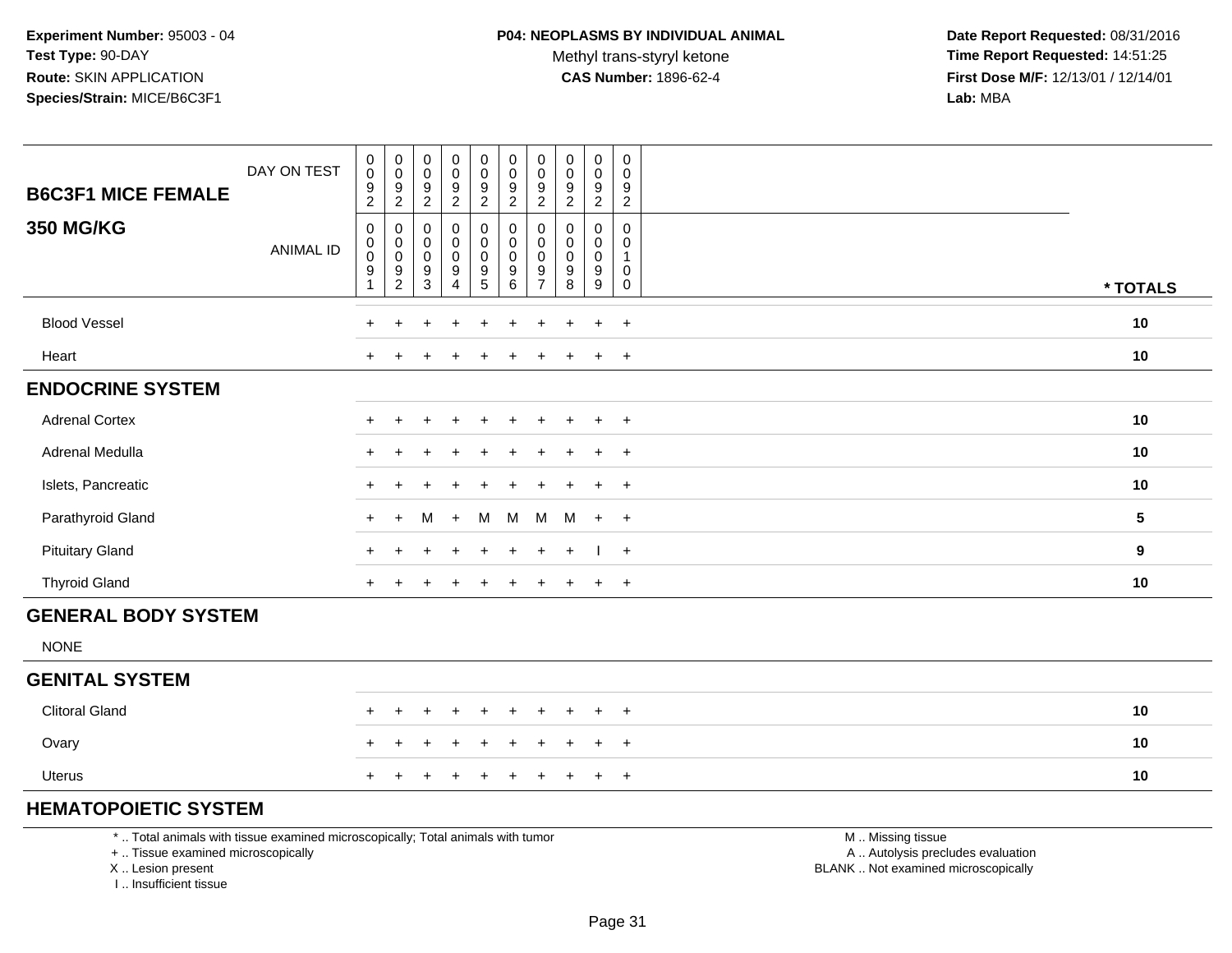Methyl trans-styryl ketone<br>CAS Number: 1896-62-4

 **Date Report Requested:** 08/31/2016 **Time Report Requested:** 14:51:25 **First Dose M/F:** 12/13/01 / 12/14/01<br>Lab: MBA **Lab:** MBA

| <b>B6C3F1 MICE FEMALE</b>                                                                                                                  | DAY ON TEST      | $\pmb{0}$<br>$\mathbf 0$<br>$\boldsymbol{9}$<br>$\overline{c}$ | 0<br>$\pmb{0}$<br>$9\,$<br>$\overline{2}$   | 0<br>$\mathbf 0$<br>9<br>$\sqrt{2}$ | $\pmb{0}$<br>$\pmb{0}$<br>$\boldsymbol{9}$<br>$\boldsymbol{2}$ | $\mathbf 0$<br>$\mathsf 0$<br>9<br>$\overline{2}$                        | $\mathsf 0$<br>$\mathbf 0$<br>$\boldsymbol{9}$<br>$\overline{2}$ | $\pmb{0}$<br>$\mathbf 0$<br>9<br>$\overline{2}$     | $\pmb{0}$<br>$\pmb{0}$<br>$\boldsymbol{9}$<br>$\overline{c}$ | $\mathsf 0$<br>$\mathbf 0$<br>9<br>$\overline{a}$ | $\pmb{0}$<br>$\mathbf 0$<br>9<br>$\overline{2}$                                    |                                                                                               |          |
|--------------------------------------------------------------------------------------------------------------------------------------------|------------------|----------------------------------------------------------------|---------------------------------------------|-------------------------------------|----------------------------------------------------------------|--------------------------------------------------------------------------|------------------------------------------------------------------|-----------------------------------------------------|--------------------------------------------------------------|---------------------------------------------------|------------------------------------------------------------------------------------|-----------------------------------------------------------------------------------------------|----------|
| <b>350 MG/KG</b>                                                                                                                           | <b>ANIMAL ID</b> | $\mathbf 0$<br>$\pmb{0}$<br>$\boldsymbol{0}$<br>$\frac{9}{1}$  | 0<br>0<br>$\boldsymbol{0}$<br>$\frac{9}{2}$ | 0<br>0<br>0<br>$\frac{9}{3}$        | 0<br>$\mathbf 0$<br>0<br>9<br>$\overline{4}$                   | 0<br>$\mathbf 0$<br>$\mathbf 0$<br>$\begin{array}{c} 9 \\ 5 \end{array}$ | $\mathbf 0$<br>$\mathbf 0$<br>$\mathbf 0$<br>$^9$ 6              | 0<br>$\mathbf 0$<br>$\Omega$<br>9<br>$\overline{7}$ | $\mathbf 0$<br>$\mathbf 0$<br>$\mathbf 0$<br>$_{8}^{\rm 9}$  | $\mathbf 0$<br>0<br>$\mathsf{O}$<br>$^9_9$        | $\mathbf 0$<br>$\mathbf{0}$<br>$\mathbf{1}$<br>$\mathsf{O}$<br>$\mathsf{O}\xspace$ |                                                                                               | * TOTALS |
| <b>Bone Marrow</b>                                                                                                                         |                  |                                                                |                                             |                                     |                                                                |                                                                          |                                                                  |                                                     |                                                              | $\ddot{}$                                         | $\overline{+}$                                                                     |                                                                                               | 10       |
| Lymph Node, Mandibular                                                                                                                     |                  |                                                                |                                             |                                     |                                                                |                                                                          |                                                                  |                                                     |                                                              | $\overline{ }$                                    | $+$                                                                                |                                                                                               | 10       |
| Lymph Node, Mesenteric                                                                                                                     |                  |                                                                |                                             |                                     |                                                                |                                                                          |                                                                  |                                                     |                                                              | $\ddot{}$                                         | $\overline{+}$                                                                     |                                                                                               | 10       |
| Spleen                                                                                                                                     |                  |                                                                |                                             |                                     |                                                                |                                                                          |                                                                  |                                                     |                                                              | $\ddot{}$                                         | $\ddot{}$                                                                          |                                                                                               | 10       |
| Thymus                                                                                                                                     |                  | $+$                                                            |                                             |                                     |                                                                | ÷                                                                        |                                                                  |                                                     |                                                              | $\ddot{}$                                         | $+$                                                                                |                                                                                               | 10       |
| <b>INTEGUMENTARY SYSTEM</b>                                                                                                                |                  |                                                                |                                             |                                     |                                                                |                                                                          |                                                                  |                                                     |                                                              |                                                   |                                                                                    |                                                                                               |          |
| Mammary Gland                                                                                                                              |                  |                                                                |                                             |                                     |                                                                |                                                                          |                                                                  |                                                     |                                                              | ÷                                                 | $\overline{+}$                                                                     |                                                                                               | 10       |
| Skin                                                                                                                                       |                  | $\pm$                                                          |                                             |                                     |                                                                |                                                                          |                                                                  |                                                     |                                                              | $\pm$                                             | $+$                                                                                |                                                                                               | 10       |
| <b>MUSCULOSKELETAL SYSTEM</b>                                                                                                              |                  |                                                                |                                             |                                     |                                                                |                                                                          |                                                                  |                                                     |                                                              |                                                   |                                                                                    |                                                                                               |          |
| Bone                                                                                                                                       |                  |                                                                |                                             |                                     |                                                                |                                                                          |                                                                  |                                                     |                                                              | $\ddot{}$                                         | $+$                                                                                |                                                                                               | 10       |
| <b>NERVOUS SYSTEM</b>                                                                                                                      |                  |                                                                |                                             |                                     |                                                                |                                                                          |                                                                  |                                                     |                                                              |                                                   |                                                                                    |                                                                                               |          |
| <b>Brain</b>                                                                                                                               |                  | $+$                                                            | $+$                                         | $+$                                 | $+$                                                            | $+$                                                                      | $+$                                                              | $+$                                                 | $+$                                                          | $+$                                               | $+$                                                                                |                                                                                               | 10       |
| <b>RESPIRATORY SYSTEM</b>                                                                                                                  |                  |                                                                |                                             |                                     |                                                                |                                                                          |                                                                  |                                                     |                                                              |                                                   |                                                                                    |                                                                                               |          |
| Lung                                                                                                                                       |                  |                                                                |                                             |                                     |                                                                |                                                                          |                                                                  |                                                     |                                                              |                                                   | $\ddot{}$                                                                          |                                                                                               | 10       |
| Nose                                                                                                                                       |                  |                                                                |                                             |                                     | +                                                              |                                                                          |                                                                  |                                                     |                                                              | $\overline{+}$                                    | $+$                                                                                |                                                                                               | 10       |
| Trachea                                                                                                                                    |                  |                                                                |                                             |                                     |                                                                |                                                                          |                                                                  |                                                     |                                                              |                                                   | $+$                                                                                |                                                                                               | 10       |
| *  Total animals with tissue examined microscopically; Total animals with tumor<br>+  Tissue examined microscopically<br>X  Lesion present |                  |                                                                |                                             |                                     |                                                                |                                                                          |                                                                  |                                                     |                                                              |                                                   |                                                                                    | M  Missing tissue<br>A  Autolysis precludes evaluation<br>BLANK  Not examined microscopically |          |

I .. Insufficient tissue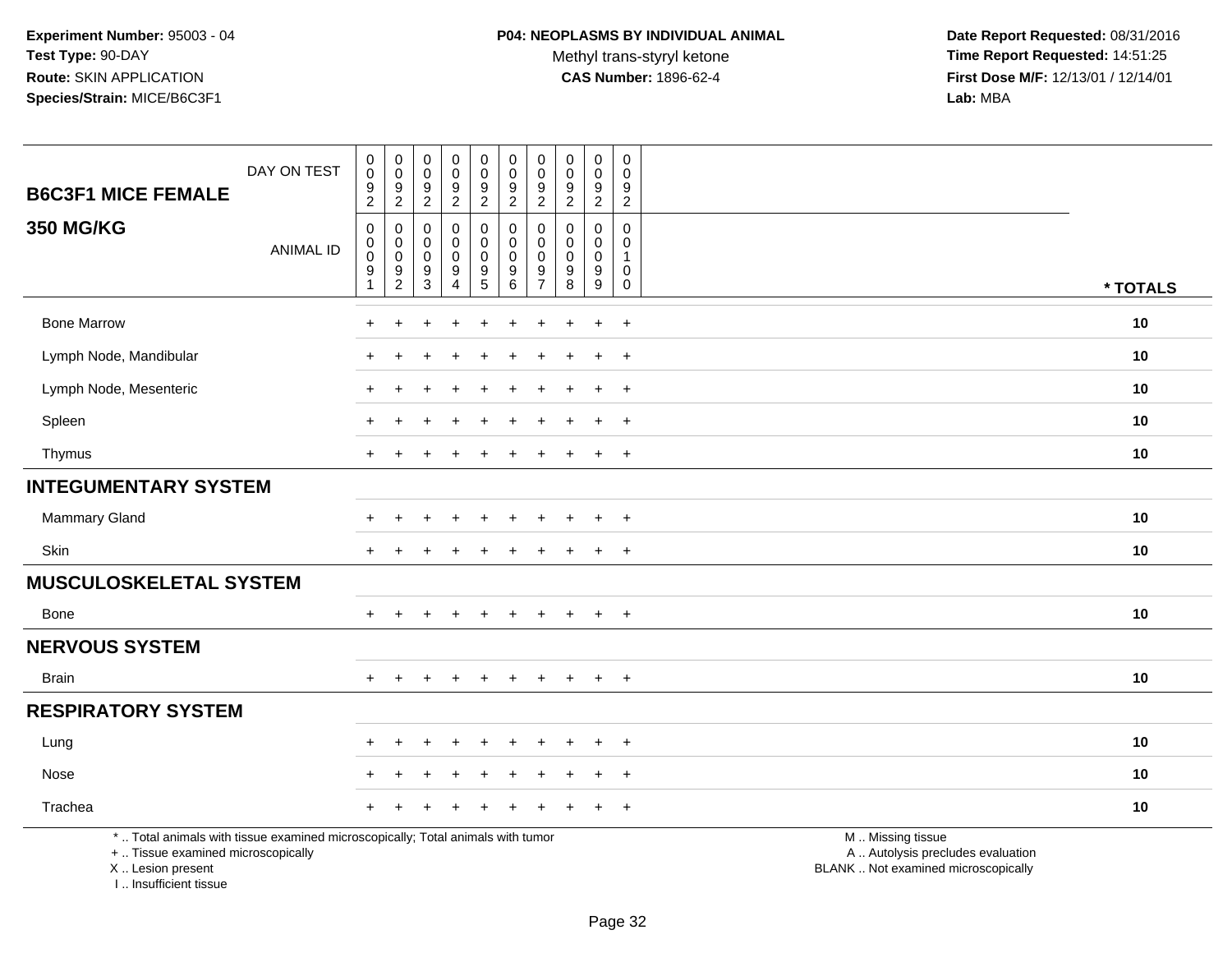**Date Report Requested:** 08/31/2016 **Time Report Requested:** 14:51:25 **First Dose M/F:** 12/13/01 / 12/14/01<br>**Lab:** MBA **Lab:** MBA

| <b>B6C3F1 MICE FEMALE</b>    | DAY ON TEST | 0<br>$\pmb{0}$<br>$\boldsymbol{9}$<br>$\overline{c}$              | $\begin{smallmatrix}0\\0\end{smallmatrix}$<br>$\boldsymbol{9}$<br>$\overline{c}$ | $_{\rm 0}^{\rm 0}$<br>$\boldsymbol{9}$<br>$\overline{2}$    | $_{\rm 0}^{\rm 0}$<br>$\boldsymbol{9}$<br>$\sqrt{2}$                              | $\begin{smallmatrix}0\0\0\end{smallmatrix}$<br>$\boldsymbol{9}$<br>$\overline{2}$ | $_{\rm 0}^{\rm 0}$<br>$\boldsymbol{9}$<br>$\boldsymbol{2}$ | $\begin{smallmatrix}0\\0\end{smallmatrix}$<br>9<br>$\overline{c}$ | $\pmb{0}$<br>$\pmb{0}$<br>9<br>$\overline{2}$ | $\pmb{0}$<br>$\pmb{0}$<br>9<br>$\overline{2}$ | $\mathbf 0$<br>0<br>9<br>$\overline{c}$ |          |
|------------------------------|-------------|-------------------------------------------------------------------|----------------------------------------------------------------------------------|-------------------------------------------------------------|-----------------------------------------------------------------------------------|-----------------------------------------------------------------------------------|------------------------------------------------------------|-------------------------------------------------------------------|-----------------------------------------------|-----------------------------------------------|-----------------------------------------|----------|
| <b>350 MG/KG</b>             | ANIMAL ID   | 0<br>$\pmb{0}$<br>$\pmb{0}$<br>$\boldsymbol{9}$<br>$\overline{A}$ | 0<br>$\pmb{0}$<br>$\pmb{0}$<br>$\boldsymbol{9}$<br>$\overline{c}$                | 0<br>$_{\rm 0}^{\rm 0}$<br>$\boldsymbol{9}$<br>$\mathbf{3}$ | $\pmb{0}$<br>$\begin{smallmatrix}0\0\0\end{smallmatrix}$<br>$\boldsymbol{9}$<br>4 | 0<br>$\boldsymbol{0}$<br>$\pmb{0}$<br>9<br>5                                      | $\mathsf 0$<br>$\pmb{0}$<br>9<br>6                         | $\pmb{0}$<br>$\pmb{0}$<br>9<br>$\rightarrow$                      | 0<br>0<br>9<br>8                              | 0<br>0<br>9<br>9                              | $\overline{0}$<br>0<br>1<br>0<br>0      | * TOTALS |
| <b>SPECIAL SENSES SYSTEM</b> |             |                                                                   |                                                                                  |                                                             |                                                                                   |                                                                                   |                                                            |                                                                   |                                               |                                               |                                         |          |
| Eye                          |             | $+$                                                               |                                                                                  |                                                             | ÷                                                                                 | $\div$                                                                            | $\pm$                                                      | $\pm$                                                             | ÷.                                            | $+$                                           | $+$                                     | 10       |
| Harderian Gland              |             | $+$                                                               |                                                                                  |                                                             |                                                                                   | $\pm$                                                                             | $\pm$                                                      | $\pm$                                                             | $+$                                           | $+$ $+$                                       |                                         | 10       |
| <b>URINARY SYSTEM</b>        |             |                                                                   |                                                                                  |                                                             |                                                                                   |                                                                                   |                                                            |                                                                   |                                               |                                               |                                         |          |
| Kidney                       |             |                                                                   |                                                                                  |                                                             |                                                                                   |                                                                                   |                                                            | $\pm$                                                             | $+$                                           | $+$                                           | $+$                                     | 10       |
| <b>Urinary Bladder</b>       |             |                                                                   |                                                                                  |                                                             |                                                                                   |                                                                                   |                                                            | $\pm$                                                             | ÷.                                            | $+$                                           | $+$                                     | 10       |
| <b>SYSTEMIC LESIONS</b>      |             |                                                                   |                                                                                  |                                                             |                                                                                   |                                                                                   |                                                            |                                                                   |                                               |                                               |                                         |          |
| Multiple Organ               |             |                                                                   |                                                                                  |                                                             |                                                                                   | $\div$                                                                            | $+$                                                        | $+$                                                               |                                               | $+$                                           | $+$                                     | 10       |

\* .. Total animals with tissue examined microscopically; Total animals with tumor

+ .. Tissue examined microscopically

X .. Lesion present

I .. Insufficient tissue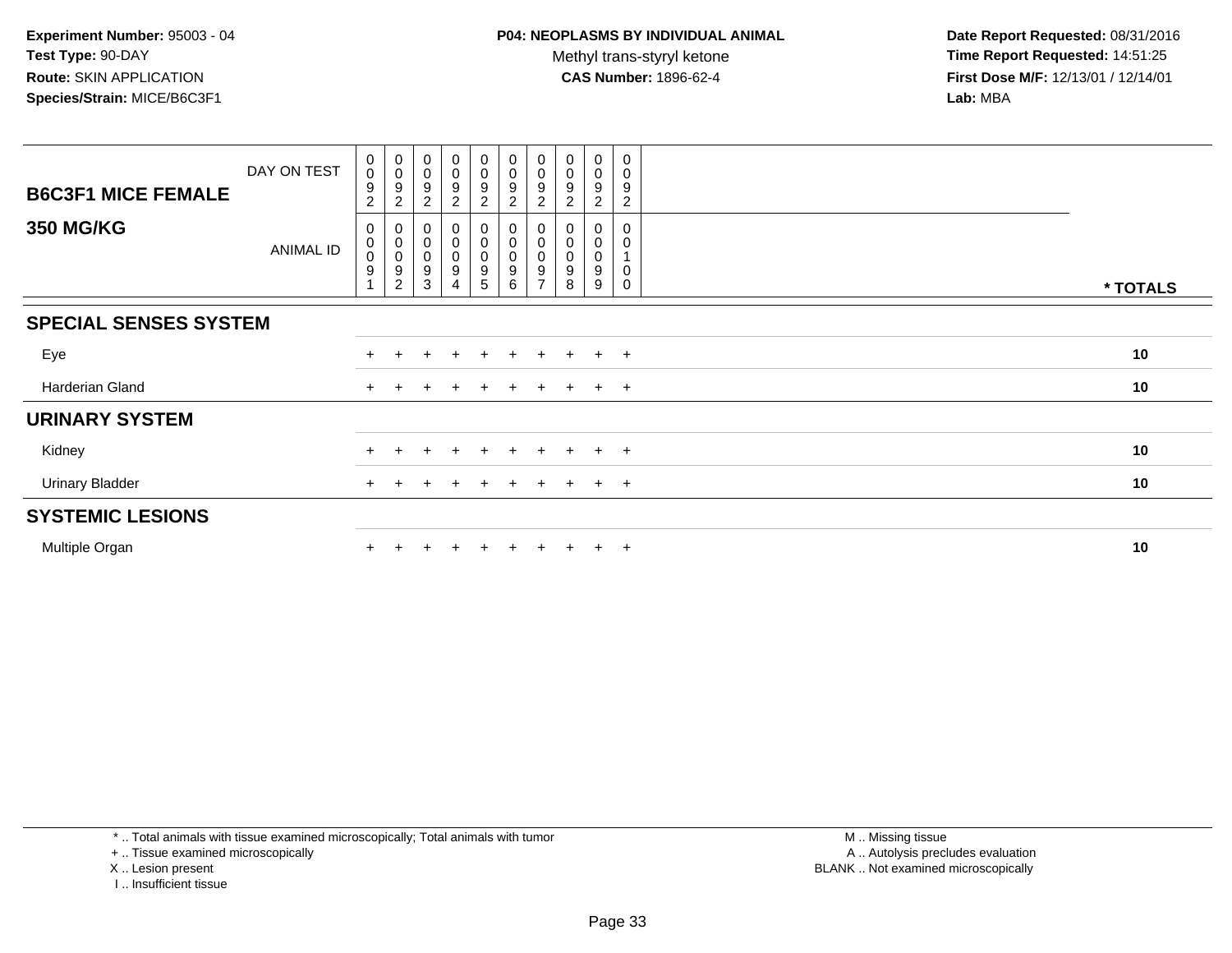**Date Report Requested:** 08/31/2016 **Time Report Requested:** 14:51:25 **First Dose M/F:** 12/13/01 / 12/14/01<br>**Lab:** MBA **Lab:** MBA

| <b>B6C3F1 MICE FEMALE</b> | DAY ON TEST      | $\pmb{0}$<br>$\overline{0}$<br>$\frac{2}{0}$                                         | $\,0\,$<br>$\ddot{\mathbf{0}}$<br>$\overline{c}$<br>$\mathsf{O}\xspace$ | $\pmb{0}$<br>$\ddot{\mathbf{0}}$<br>$\frac{2}{0}$ | $\begin{matrix} 0 \\ 0 \\ 2 \\ 0 \end{matrix}$     | $\begin{matrix} 0 \\ 0 \\ 2 \\ 0 \end{matrix}$                                                   | $\pmb{0}$<br>$\frac{0}{2}$                                   | $\pmb{0}$<br>$\mathbf 0$<br>$\boldsymbol{2}$<br>$\mathbf 0$ | $\pmb{0}$<br>$\mathbf 0$<br>$\overline{c}$<br>$\pmb{0}$ | $_{\rm 0}^{\rm 0}$<br>$\overline{2}$<br>$\pmb{0}$ | $\boldsymbol{0}$<br>$\mathbf 0$<br>$\overline{2}$<br>$\mathbf 0$          |          |
|---------------------------|------------------|--------------------------------------------------------------------------------------|-------------------------------------------------------------------------|---------------------------------------------------|----------------------------------------------------|--------------------------------------------------------------------------------------------------|--------------------------------------------------------------|-------------------------------------------------------------|---------------------------------------------------------|---------------------------------------------------|---------------------------------------------------------------------------|----------|
| <b>700 MG/KG</b>          | <b>ANIMAL ID</b> | $\pmb{0}$<br>$\begin{smallmatrix}0\\1\end{smallmatrix}$<br>$\pmb{0}$<br>$\mathbf{1}$ | 0<br>$\pmb{0}$<br>$\mathbf{1}$<br>$\pmb{0}$<br>$\overline{2}$           | 0<br>0<br>$\mathbf{1}$<br>$\mathbf 0$<br>3        | 0<br>$\pmb{0}$<br>1<br>$\pmb{0}$<br>$\overline{4}$ | $\pmb{0}$<br>$\begin{smallmatrix}0\\1\end{smallmatrix}$<br>$\begin{array}{c} 0 \\ 5 \end{array}$ | $\pmb{0}$<br>$\mathbf 0$<br>$\overline{1}$<br>$\pmb{0}$<br>6 | 0<br>0<br>1<br>$\mathbf 0$<br>$\overline{7}$                | $\mathbf 0$<br>$\mathbf 0$<br>$\mathbf{1}$<br>0<br>8    | 0<br>0<br>$\mathbf{1}$<br>$\pmb{0}$<br>9          | $\mathbf 0$<br>$\mathbf 0$<br>$\mathbf{1}$<br>$\mathbf{1}$<br>$\mathbf 0$ | * TOTALS |
| <b>ALIMENTARY SYSTEM</b>  |                  |                                                                                      |                                                                         |                                                   |                                                    |                                                                                                  |                                                              |                                                             |                                                         |                                                   |                                                                           |          |
| Esophagus                 |                  |                                                                                      |                                                                         |                                                   |                                                    |                                                                                                  |                                                              |                                                             |                                                         |                                                   | $+$                                                                       | 10       |
| Gallbladder               |                  |                                                                                      |                                                                         |                                                   |                                                    |                                                                                                  |                                                              |                                                             |                                                         |                                                   | $\ddot{}$                                                                 | 10       |
| Intestine Large, Cecum    |                  |                                                                                      |                                                                         |                                                   |                                                    |                                                                                                  |                                                              |                                                             |                                                         |                                                   | $\ddot{}$                                                                 | 10       |
| Intestine Large, Colon    |                  |                                                                                      |                                                                         |                                                   |                                                    |                                                                                                  |                                                              |                                                             |                                                         |                                                   | $\ddot{}$                                                                 | 10       |
| Intestine Large, Rectum   |                  |                                                                                      |                                                                         |                                                   |                                                    |                                                                                                  |                                                              |                                                             |                                                         | $\div$                                            | $\ddot{}$                                                                 | 10       |
| Intestine Small, Duodenum |                  |                                                                                      |                                                                         |                                                   |                                                    |                                                                                                  |                                                              |                                                             |                                                         | $\div$                                            | $+$                                                                       | 10       |
| Intestine Small, Ileum    |                  |                                                                                      |                                                                         |                                                   |                                                    |                                                                                                  |                                                              |                                                             |                                                         | $\ddot{}$                                         | $+$                                                                       | 10       |
| Intestine Small, Jejunum  |                  |                                                                                      |                                                                         |                                                   |                                                    |                                                                                                  |                                                              |                                                             |                                                         | $\ddot{}$                                         | $+$                                                                       | 10       |
| Liver                     |                  | $+$                                                                                  |                                                                         |                                                   |                                                    |                                                                                                  |                                                              |                                                             |                                                         | ÷                                                 | $+$                                                                       | 10       |
| Pancreas                  |                  | $+$                                                                                  |                                                                         |                                                   |                                                    |                                                                                                  |                                                              |                                                             |                                                         | $\ddot{}$                                         | $+$                                                                       | 10       |
| Salivary Glands           |                  | $\pm$                                                                                |                                                                         |                                                   |                                                    |                                                                                                  |                                                              |                                                             |                                                         | $\mathbf +$                                       | $+$                                                                       | 10       |
| Stomach, Forestomach      |                  |                                                                                      |                                                                         |                                                   |                                                    |                                                                                                  |                                                              |                                                             |                                                         |                                                   | $\overline{+}$                                                            | 10       |
| Stomach, Glandular        |                  |                                                                                      |                                                                         |                                                   |                                                    |                                                                                                  |                                                              |                                                             |                                                         |                                                   | $\ddot{}$                                                                 | 10       |
| Tongue                    |                  |                                                                                      |                                                                         |                                                   |                                                    |                                                                                                  |                                                              |                                                             |                                                         | $\ddot{}$                                         | $\overline{+}$                                                            | 10       |

### **CARDIOVASCULAR SYSTEM**

\* .. Total animals with tissue examined microscopically; Total animals with tumor

+ .. Tissue examined microscopically

X .. Lesion present

I .. Insufficient tissue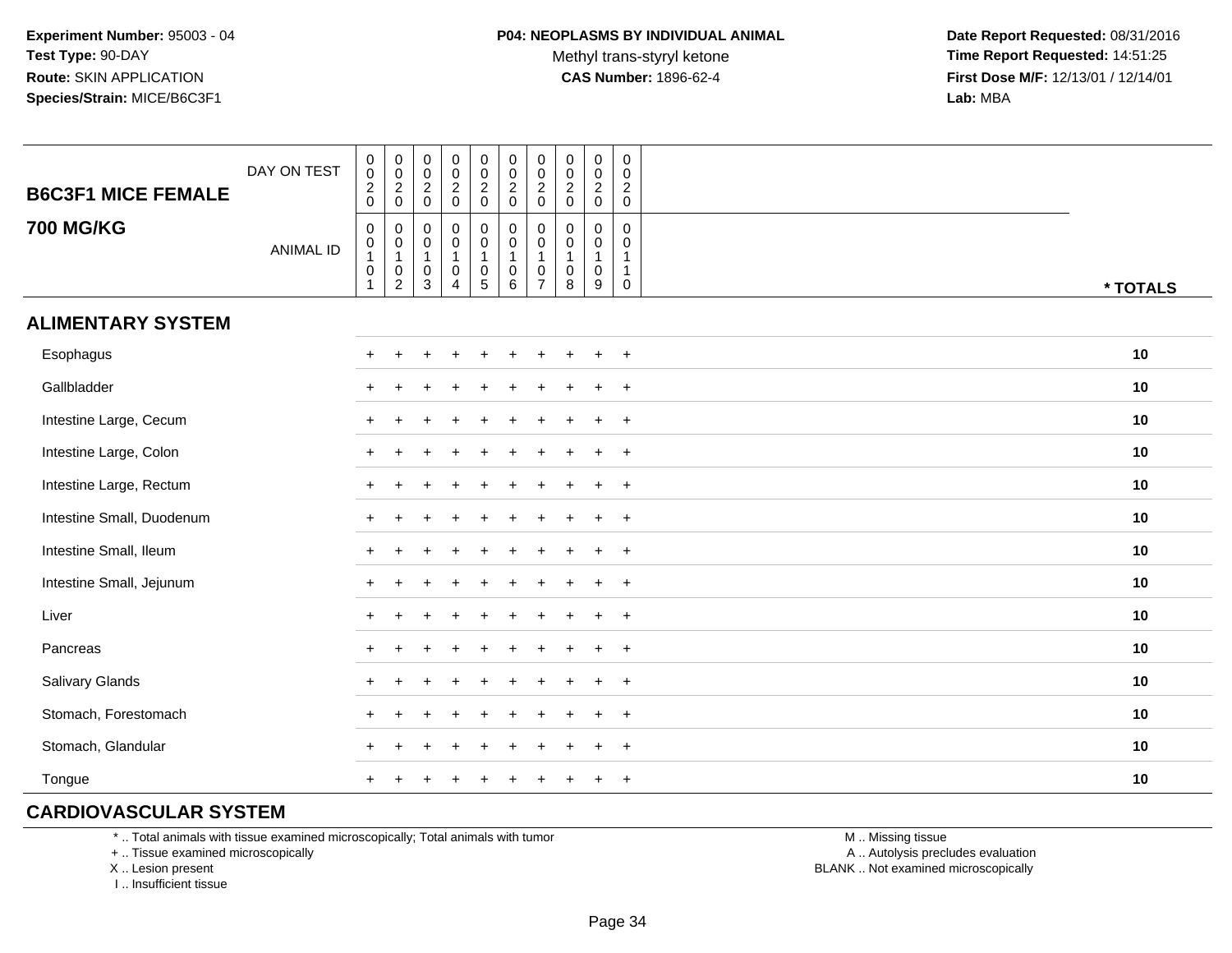Methyl trans-styryl ketone<br>CAS Number: 1896-62-4

 **Date Report Requested:** 08/31/2016 **Time Report Requested:** 14:51:25 **First Dose M/F:** 12/13/01 / 12/14/01<br>**Lab:** MBA **Lab:** MBA

| <b>B6C3F1 MICE FEMALE</b>  | DAY ON TEST      | $\pmb{0}$<br>$\pmb{0}$<br>$\sqrt{2}$<br>$\mathbf 0$     | $\begin{smallmatrix} 0\\0 \end{smallmatrix}$<br>$\frac{2}{0}$                                     | $\pmb{0}$<br>$\mathbf 0$<br>$\frac{2}{0}$                                      | 0<br>$\pmb{0}$<br>$\frac{2}{0}$                                           | $\pmb{0}$<br>$\mathbf 0$<br>$\overline{2}$<br>$\mathbf 0$                   | $\pmb{0}$<br>$\mathbf 0$<br>$\overline{2}$<br>$\mathbf 0$     | $\pmb{0}$<br>$\pmb{0}$<br>$\sqrt{2}$<br>$\mathbf 0$                           | $\pmb{0}$<br>$\pmb{0}$<br>$\sqrt{2}$<br>$\mathbf 0$        | 0<br>$\mathbf 0$<br>$\overline{c}$<br>$\mathbf 0$  | $\mathbf 0$<br>$\mathbf 0$<br>$\sqrt{2}$<br>$\mathbf 0$   |             |
|----------------------------|------------------|---------------------------------------------------------|---------------------------------------------------------------------------------------------------|--------------------------------------------------------------------------------|---------------------------------------------------------------------------|-----------------------------------------------------------------------------|---------------------------------------------------------------|-------------------------------------------------------------------------------|------------------------------------------------------------|----------------------------------------------------|-----------------------------------------------------------|-------------|
| <b>700 MG/KG</b>           | <b>ANIMAL ID</b> | $\mathbf 0$<br>$\mathbf 0$<br>$\pmb{0}$<br>$\mathbf{1}$ | $\pmb{0}$<br>$\pmb{0}$<br>$\overline{\mathbf{1}}$<br>$\begin{smallmatrix} 0\\2 \end{smallmatrix}$ | $\pmb{0}$<br>$\mathbf 0$<br>$\overline{1}$<br>$\boldsymbol{0}$<br>$\mathbf{3}$ | $\pmb{0}$<br>$\mathbf 0$<br>$\mathbf{1}$<br>$\mathsf 0$<br>$\overline{4}$ | $\pmb{0}$<br>$\mathbf 0$<br>$\overline{1}$<br>$\mathsf 0$<br>$\overline{5}$ | 0<br>$\pmb{0}$<br>$\mathbf{1}$<br>$\pmb{0}$<br>$6\phantom{1}$ | $\mathbf 0$<br>$\mathbf 0$<br>$\overline{1}$<br>$\mathbf 0$<br>$\overline{7}$ | $\pmb{0}$<br>$\mathbf 0$<br>$\mathbf{1}$<br>$\pmb{0}$<br>8 | $\mathbf 0$<br>0<br>$\mathbf{1}$<br>$\pmb{0}$<br>9 | 0<br>0<br>$\overline{1}$<br>$\overline{1}$<br>$\mathbf 0$ | * TOTALS    |
| <b>Blood Vessel</b>        |                  | $\ddot{}$                                               | $\ddot{}$                                                                                         | $\ddot{}$                                                                      | $\ddot{}$                                                                 | $\ddot{}$                                                                   | $\ddot{}$                                                     | $\ddot{}$                                                                     | $\ddot{}$                                                  | $\ddot{}$                                          | $+$                                                       | $10$        |
| Heart                      |                  | $+$                                                     |                                                                                                   |                                                                                |                                                                           |                                                                             | $\div$                                                        |                                                                               | $\div$                                                     | $\ddot{}$                                          | $+$                                                       | $10$        |
| <b>ENDOCRINE SYSTEM</b>    |                  |                                                         |                                                                                                   |                                                                                |                                                                           |                                                                             |                                                               |                                                                               |                                                            |                                                    |                                                           |             |
| <b>Adrenal Cortex</b>      |                  | $+$                                                     |                                                                                                   |                                                                                |                                                                           |                                                                             |                                                               |                                                                               |                                                            | $\ddot{}$                                          | $+$                                                       | 10          |
| Adrenal Medulla            |                  | $\ddot{}$                                               |                                                                                                   |                                                                                |                                                                           |                                                                             |                                                               |                                                                               |                                                            | $\ddot{}$                                          | $\ddot{}$                                                 | 10          |
| Islets, Pancreatic         |                  | $\div$                                                  |                                                                                                   |                                                                                |                                                                           |                                                                             |                                                               |                                                                               |                                                            | ÷                                                  | $\ddot{}$                                                 | 10          |
| Parathyroid Gland          |                  | м                                                       | M                                                                                                 | M                                                                              | $\ddot{}$                                                                 | M                                                                           | M                                                             |                                                                               | $+$                                                        | M                                                  | $+$                                                       | $\mathbf 3$ |
| <b>Pituitary Gland</b>     |                  | $+$                                                     | $+$                                                                                               | ÷                                                                              |                                                                           | $+$                                                                         | $\ddot{}$                                                     | ÷                                                                             | $\ddot{}$                                                  | $\ddot{}$                                          | $+$                                                       | 9           |
| <b>Thyroid Gland</b>       |                  | $+$                                                     |                                                                                                   |                                                                                | $\ddot{}$                                                                 | $\ddot{}$                                                                   | $\ddot{}$                                                     |                                                                               | $\div$                                                     | $+$                                                | $+$                                                       | 10          |
| <b>GENERAL BODY SYSTEM</b> |                  |                                                         |                                                                                                   |                                                                                |                                                                           |                                                                             |                                                               |                                                                               |                                                            |                                                    |                                                           |             |
| <b>NONE</b>                |                  |                                                         |                                                                                                   |                                                                                |                                                                           |                                                                             |                                                               |                                                                               |                                                            |                                                    |                                                           |             |
| <b>GENITAL SYSTEM</b>      |                  |                                                         |                                                                                                   |                                                                                |                                                                           |                                                                             |                                                               |                                                                               |                                                            |                                                    |                                                           |             |
| <b>Clitoral Gland</b>      |                  | $\ddot{}$                                               | ÷                                                                                                 |                                                                                | $\div$                                                                    | $+$                                                                         | M                                                             | $+$                                                                           | $\ddot{}$                                                  | $\ddot{}$                                          | $+$                                                       | 9           |
| Ovary                      |                  | $\ddot{}$                                               |                                                                                                   |                                                                                |                                                                           | ÷.                                                                          | $\ddot{}$                                                     |                                                                               |                                                            | $\ddot{}$                                          | $+$                                                       | 10          |
| <b>Uterus</b>              |                  | $\pm$                                                   |                                                                                                   |                                                                                |                                                                           |                                                                             |                                                               |                                                                               |                                                            | $\ddot{}$                                          | $+$                                                       | 10          |

# **HEMATOPOIETIC SYSTEM**

\* .. Total animals with tissue examined microscopically; Total animals with tumor

┰

+ .. Tissue examined microscopically

X .. Lesion present

I .. Insufficient tissue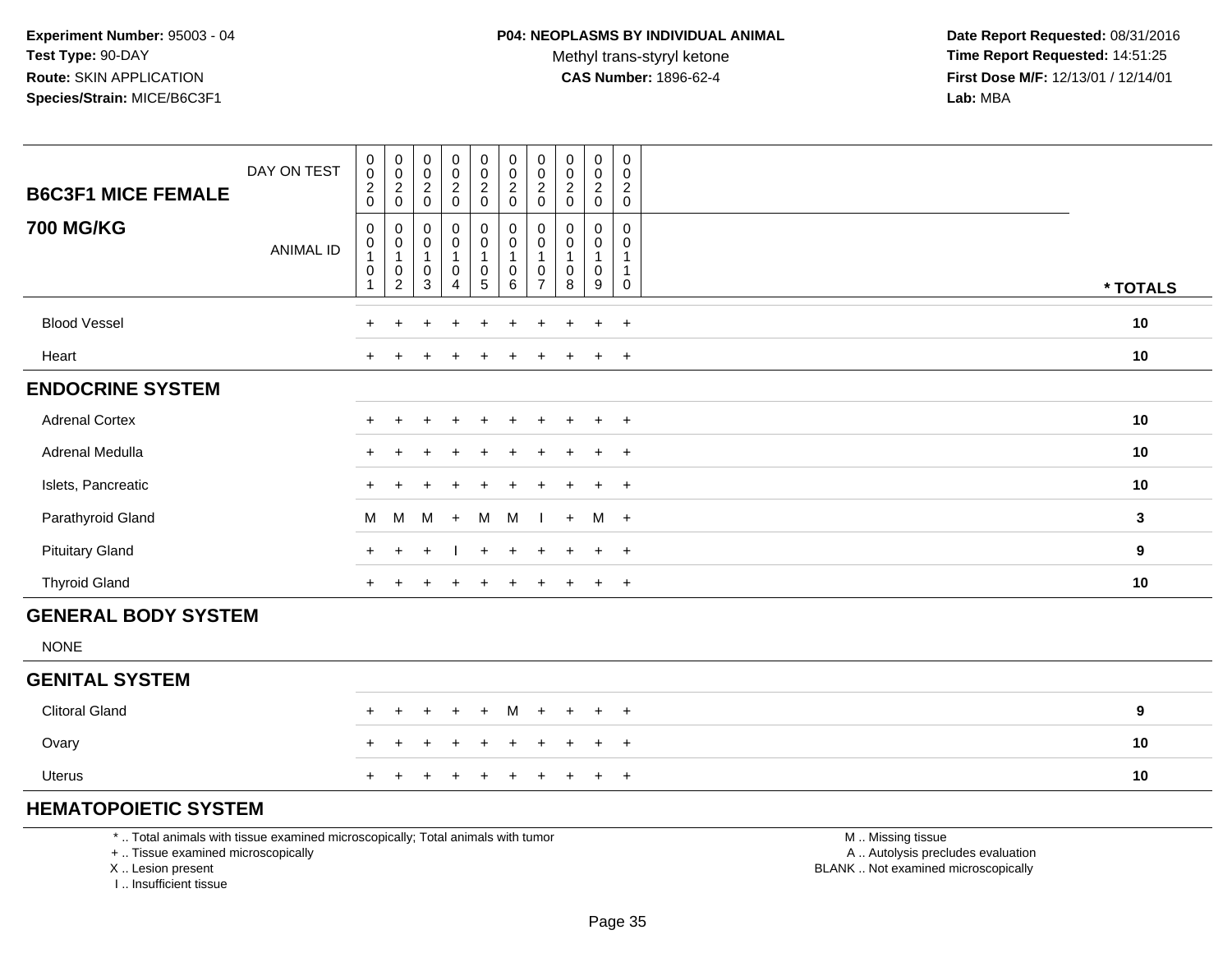Methyl trans-styryl ketone<br>CAS Number: 1896-62-4

 **Date Report Requested:** 08/31/2016 **Time Report Requested:** 14:51:25 **First Dose M/F:** 12/13/01 / 12/14/01<br>Lab: MBA **Lab:** MBA

| <b>B6C3F1 MICE FEMALE</b>                                                                                                                  | DAY ON TEST      | $\pmb{0}$<br>$\pmb{0}$<br>$\boldsymbol{2}$<br>$\mathbf 0$ | $\pmb{0}$<br>$\mathbf 0$<br>$\boldsymbol{2}$<br>$\mathbf 0$       | $\pmb{0}$<br>$\mathsf{O}\xspace$<br>$\frac{2}{0}$ | 0<br>$\mathsf 0$<br>$\overline{2}$<br>$\pmb{0}$ | $\pmb{0}$<br>$\begin{matrix} 0 \\ 2 \\ 0 \end{matrix}$                  | $\pmb{0}$<br>$\pmb{0}$<br>$\sqrt{2}$<br>$\mathsf 0$                  | $\pmb{0}$<br>$\mathbf 0$<br>$\overline{2}$<br>$\mathbf 0$ | $\pmb{0}$<br>$\mathbf 0$<br>$\boldsymbol{2}$<br>$\mathbf 0$ | $\pmb{0}$<br>$\mathbf 0$<br>$\overline{2}$<br>$\mathbf 0$ | $\mathsf{O}\xspace$<br>$\mathbf 0$<br>$\overline{c}$<br>$\mathbf 0$       |                                                                                               |          |
|--------------------------------------------------------------------------------------------------------------------------------------------|------------------|-----------------------------------------------------------|-------------------------------------------------------------------|---------------------------------------------------|-------------------------------------------------|-------------------------------------------------------------------------|----------------------------------------------------------------------|-----------------------------------------------------------|-------------------------------------------------------------|-----------------------------------------------------------|---------------------------------------------------------------------------|-----------------------------------------------------------------------------------------------|----------|
| <b>700 MG/KG</b>                                                                                                                           | <b>ANIMAL ID</b> | $\mathbf 0$<br>0<br>$\overline{1}$<br>$\mathbf 0$<br>1    | $\mathbf 0$<br>$\mathbf 0$<br>$\mathbf{1}$<br>0<br>$\overline{c}$ | 0<br>$\mathbf 0$<br>1<br>$\pmb{0}$<br>3           | 0<br>0<br>1<br>0<br>$\overline{4}$              | 0<br>$\mathsf{O}\xspace$<br>$\mathbf{1}$<br>$\pmb{0}$<br>$\overline{5}$ | $\mathbf 0$<br>$\mathbf 0$<br>$\overline{1}$<br>0<br>$6\phantom{1}6$ | 0<br>$\Omega$<br>0<br>$\overline{7}$                      | $\Omega$<br>$\Omega$<br>1<br>0<br>8                         | $\mathbf 0$<br>0<br>$\mathbf{1}$<br>$\mathbf 0$<br>9      | $\mathbf 0$<br>$\mathbf 0$<br>$\mathbf{1}$<br>$\mathbf{1}$<br>$\mathbf 0$ |                                                                                               | * TOTALS |
| <b>Bone Marrow</b>                                                                                                                         |                  | ÷                                                         | +                                                                 |                                                   |                                                 | ٠                                                                       |                                                                      | ÷                                                         |                                                             | $\ddot{}$                                                 | $+$                                                                       |                                                                                               | 10       |
| Lymph Node, Mandibular                                                                                                                     |                  | $\pm$                                                     | $\ddot{}$                                                         |                                                   | м                                               | $\ddot{}$                                                               | $\div$                                                               | $\pm$                                                     |                                                             | $\ddot{}$                                                 | $+$                                                                       |                                                                                               | 9        |
| Lymph Node, Mesenteric                                                                                                                     |                  |                                                           |                                                                   |                                                   |                                                 |                                                                         |                                                                      |                                                           |                                                             |                                                           | $\ddot{}$                                                                 |                                                                                               | 10       |
| Spleen                                                                                                                                     |                  |                                                           |                                                                   |                                                   |                                                 | ÷.                                                                      |                                                                      |                                                           |                                                             | $\pm$                                                     | $+$                                                                       |                                                                                               | 10       |
| Thymus                                                                                                                                     |                  | $+$                                                       | $\ddot{}$                                                         |                                                   | $\ddot{}$                                       | $\ddot{}$                                                               | $\ddot{}$                                                            | $\ddot{}$                                                 | $\ddot{}$                                                   | $\ddot{}$                                                 | $+$                                                                       |                                                                                               | 10       |
| <b>INTEGUMENTARY SYSTEM</b>                                                                                                                |                  |                                                           |                                                                   |                                                   |                                                 |                                                                         |                                                                      |                                                           |                                                             |                                                           |                                                                           |                                                                                               |          |
| <b>Mammary Gland</b>                                                                                                                       |                  |                                                           |                                                                   |                                                   |                                                 |                                                                         |                                                                      |                                                           |                                                             | $\div$                                                    | $\overline{+}$                                                            |                                                                                               | 10       |
| <b>Skin</b>                                                                                                                                |                  | $\pm$                                                     |                                                                   |                                                   |                                                 |                                                                         |                                                                      |                                                           |                                                             | $\ddot{}$                                                 | $+$                                                                       |                                                                                               | 10       |
| <b>MUSCULOSKELETAL SYSTEM</b>                                                                                                              |                  |                                                           |                                                                   |                                                   |                                                 |                                                                         |                                                                      |                                                           |                                                             |                                                           |                                                                           |                                                                                               |          |
| Bone                                                                                                                                       |                  |                                                           |                                                                   |                                                   |                                                 |                                                                         |                                                                      |                                                           |                                                             | $\ddot{}$                                                 | $+$                                                                       |                                                                                               | 10       |
| <b>NERVOUS SYSTEM</b>                                                                                                                      |                  |                                                           |                                                                   |                                                   |                                                 |                                                                         |                                                                      |                                                           |                                                             |                                                           |                                                                           |                                                                                               |          |
| <b>Brain</b>                                                                                                                               |                  | $+$                                                       | $+$                                                               | $+$                                               | $+$                                             | $+$                                                                     | $+$                                                                  | $+$                                                       | $+$                                                         | $+$                                                       | $+$                                                                       |                                                                                               | 10       |
| <b>RESPIRATORY SYSTEM</b>                                                                                                                  |                  |                                                           |                                                                   |                                                   |                                                 |                                                                         |                                                                      |                                                           |                                                             |                                                           |                                                                           |                                                                                               |          |
| Lung                                                                                                                                       |                  |                                                           |                                                                   |                                                   |                                                 |                                                                         |                                                                      |                                                           |                                                             | $\ddot{}$                                                 | $\ddot{}$                                                                 |                                                                                               | 10       |
| Nose                                                                                                                                       |                  |                                                           |                                                                   |                                                   |                                                 |                                                                         |                                                                      |                                                           |                                                             | $\ddot{}$                                                 | $+$                                                                       |                                                                                               | 10       |
| Trachea                                                                                                                                    |                  |                                                           |                                                                   |                                                   |                                                 |                                                                         |                                                                      |                                                           |                                                             |                                                           | $+$                                                                       |                                                                                               | 10       |
| *  Total animals with tissue examined microscopically; Total animals with tumor<br>+  Tissue examined microscopically<br>X  Lesion present |                  |                                                           |                                                                   |                                                   |                                                 |                                                                         |                                                                      |                                                           |                                                             |                                                           |                                                                           | M  Missing tissue<br>A  Autolysis precludes evaluation<br>BLANK  Not examined microscopically |          |

I .. Insufficient tissue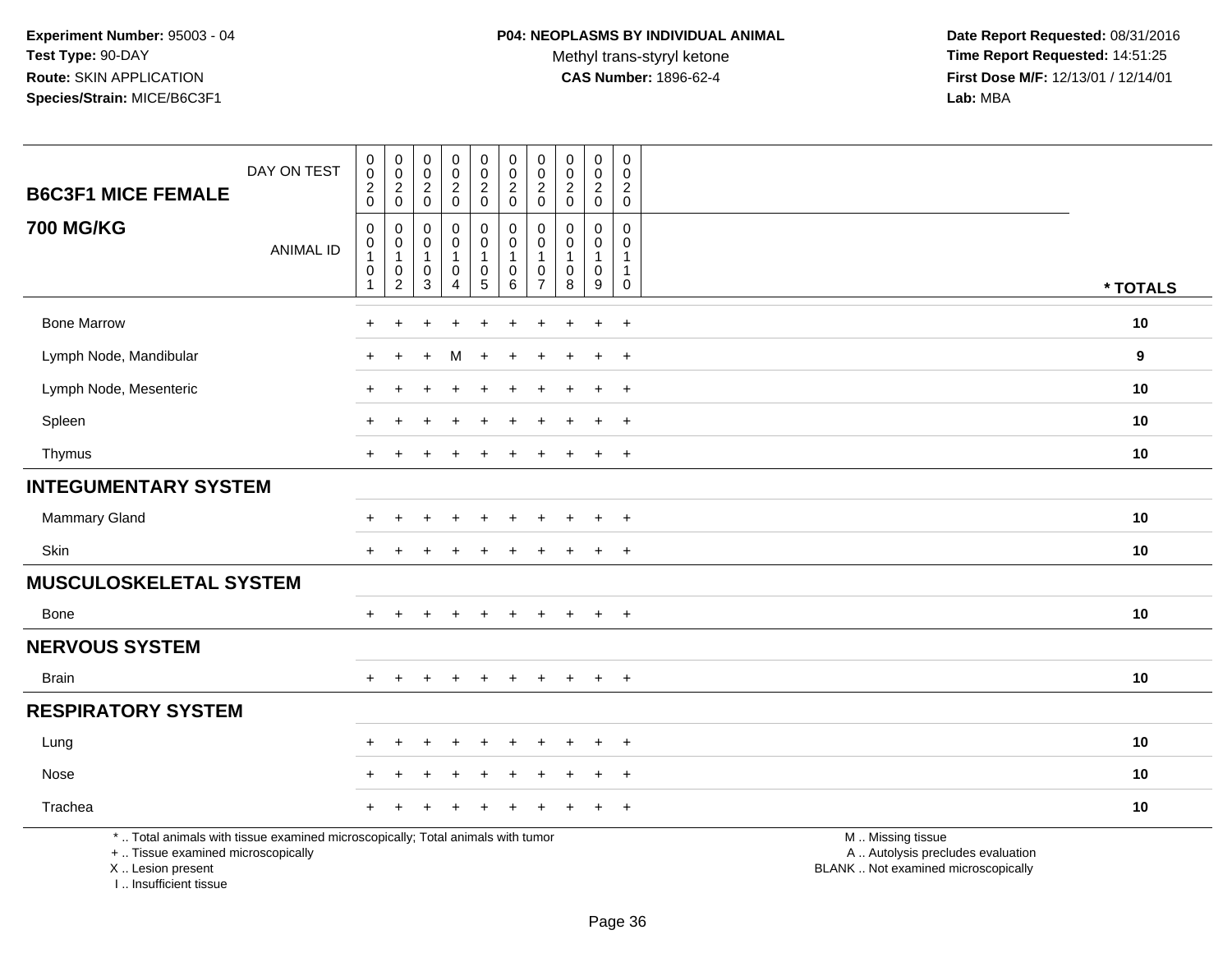**Date Report Requested:** 08/31/2016 **Time Report Requested:** 14:51:25 **First Dose M/F:** 12/13/01 / 12/14/01<br>**Lab:** MBA **Lab:** MBA

| <b>B6C3F1 MICE FEMALE</b>    | DAY ON TEST      | $\mathbf 0$<br>$\mathbf 0$<br>$\overline{c}$<br>$\mathbf 0$ | $\begin{matrix} 0 \\ 0 \\ 2 \\ 0 \end{matrix}$ | $\begin{matrix} 0 \\ 0 \\ 2 \end{matrix}$<br>$\mathbf 0$ | 0<br>$\begin{smallmatrix} 0\\2 \end{smallmatrix}$<br>$\mathbf 0$ | $\pmb{0}$<br>$\begin{smallmatrix} 0\\2 \end{smallmatrix}$<br>$\Omega$ | $\pmb{0}$<br>$\pmb{0}$<br>$\boldsymbol{2}$<br>$\mathbf 0$ | $\pmb{0}$<br>0<br>$\boldsymbol{2}$<br>$\mathbf{0}$ | $_{\rm 0}^{\rm 0}$<br>$\sqrt{2}$<br>0 | $\begin{smallmatrix} 0\\0\\2 \end{smallmatrix}$<br>0           | 0<br>0<br>$\boldsymbol{2}$<br>0 |          |
|------------------------------|------------------|-------------------------------------------------------------|------------------------------------------------|----------------------------------------------------------|------------------------------------------------------------------|-----------------------------------------------------------------------|-----------------------------------------------------------|----------------------------------------------------|---------------------------------------|----------------------------------------------------------------|---------------------------------|----------|
| <b>700 MG/KG</b>             | <b>ANIMAL ID</b> | 0<br>0<br>$\mathbf 0$                                       | $_{\rm 0}^{\rm 0}$<br>$^{\rm 0}_{\rm 2}$       | $\pmb{0}$<br>$\mathbf 0$<br>$\,0\,$<br>3                 | 0<br>0<br>0<br>4                                                 | $\boldsymbol{0}$<br>$\pmb{0}$<br>$\mathbf 0$<br>5                     | 0<br>$\pmb{0}$<br>0<br>6                                  |                                                    | $\pmb{0}$<br>$\pmb{0}$<br>8           | $\begin{smallmatrix} 0\\0 \end{smallmatrix}$<br>$\pmb{0}$<br>9 | 0<br>0<br>$\Omega$              | * TOTALS |
| <b>SPECIAL SENSES SYSTEM</b> |                  |                                                             |                                                |                                                          |                                                                  |                                                                       |                                                           |                                                    |                                       |                                                                |                                 |          |
| Eye                          |                  | $+$                                                         |                                                |                                                          | $\ddot{}$                                                        |                                                                       | $\ddot{}$                                                 | $+$                                                | $\div$                                | $\ddot{}$                                                      | $+$                             | 10       |
| Harderian Gland              |                  | $+$                                                         |                                                |                                                          | $\ddot{}$                                                        |                                                                       | $\pm$                                                     | $+$                                                | $+$                                   | $+$                                                            | $+$                             | 10       |
| <b>URINARY SYSTEM</b>        |                  |                                                             |                                                |                                                          |                                                                  |                                                                       |                                                           |                                                    |                                       |                                                                |                                 |          |
| Kidney                       |                  |                                                             |                                                |                                                          |                                                                  |                                                                       |                                                           |                                                    |                                       | $\pm$                                                          | $^{+}$                          | 10       |
| <b>Urinary Bladder</b>       |                  |                                                             |                                                |                                                          | $\div$                                                           | $\pm$                                                                 | $+$                                                       | $+$                                                | $\pm$                                 | $+$                                                            | $+$                             | 10       |
| <b>SYSTEMIC LESIONS</b>      |                  |                                                             |                                                |                                                          |                                                                  |                                                                       |                                                           |                                                    |                                       |                                                                |                                 |          |
| Multiple Organ               |                  |                                                             |                                                |                                                          | $\ddot{}$                                                        |                                                                       | $+$                                                       | $+$                                                |                                       | $+$                                                            | $+$                             | 10       |

\* .. Total animals with tissue examined microscopically; Total animals with tumor

+ .. Tissue examined microscopically

X .. Lesion present

I .. Insufficient tissue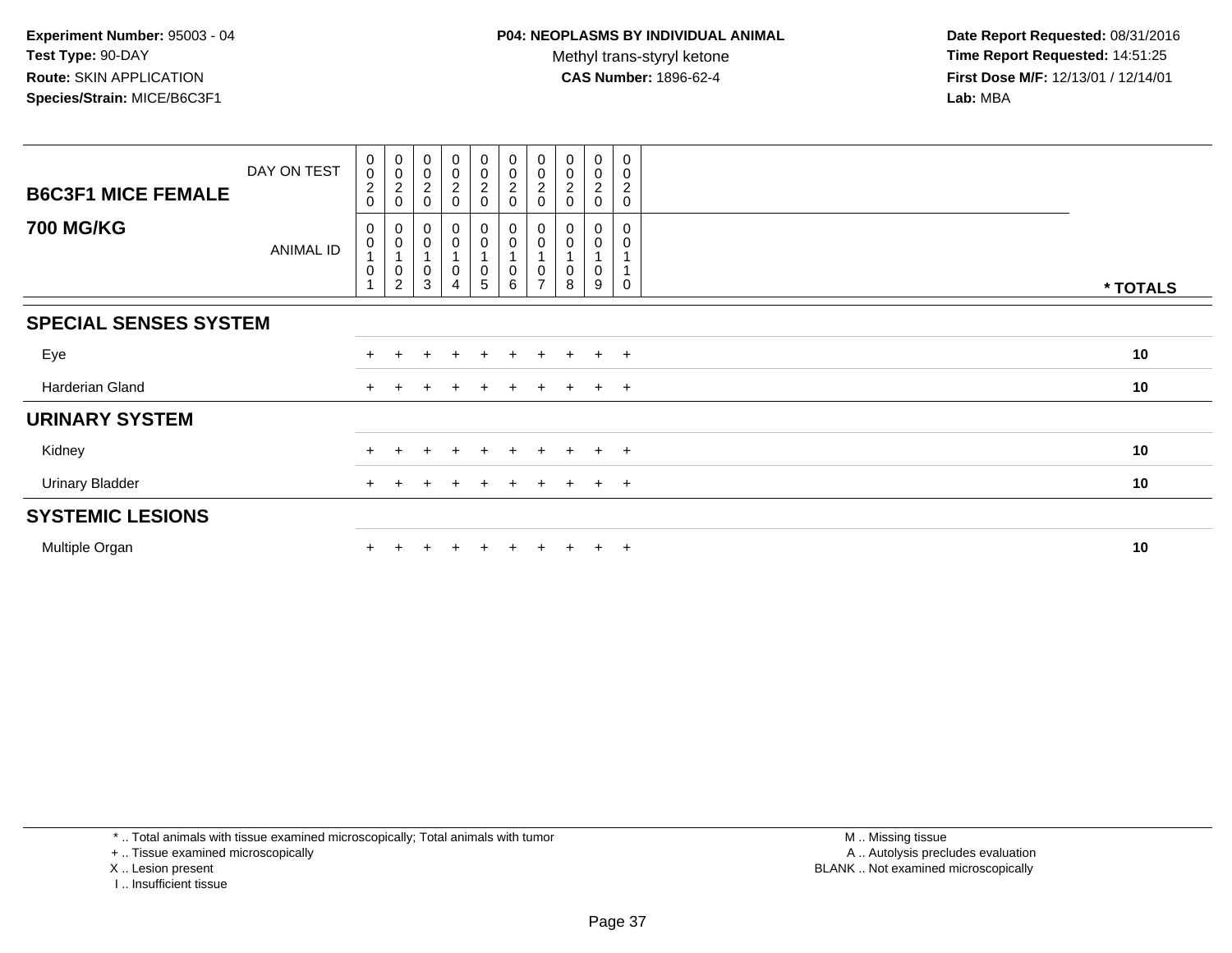**Date Report Requested:** 08/31/2016 **Time Report Requested:** 14:51:25 **First Dose M/F:** 12/13/01 / 12/14/01<br>**Lab:** MBA **Lab:** MBA

| <b>B6C3F1 MICE FEMALE</b> | DAY ON TEST      | $_{\rm 0}^{\rm 0}$<br>$\frac{2}{0}$                                                              | $_{\rm 0}^{\rm 0}$<br>$\frac{2}{0}$                              | $\pmb{0}$<br>$\mathsf{O}\xspace$<br>$\frac{2}{0}$ | $\begin{matrix} 0 \\ 0 \\ 2 \\ 0 \end{matrix}$  | $\begin{smallmatrix} 0\\0 \end{smallmatrix}$<br>$\frac{0}{5}$                                   | $\begin{matrix} 0 \\ 0 \\ 2 \\ 0 \end{matrix}$                      | $\pmb{0}$<br>$\mathbf 0$<br>$\boldsymbol{2}$<br>$\mathsf{O}\xspace$ | $\pmb{0}$<br>$\mathbf 0$<br>$\frac{2}{0}$ | $_{\rm 0}^{\rm 0}$<br>$\frac{2}{0}$ | $\mathbf 0$<br>$\mathbf 0$<br>$^2_{\rm 0}$                              |                  |
|---------------------------|------------------|--------------------------------------------------------------------------------------------------|------------------------------------------------------------------|---------------------------------------------------|-------------------------------------------------|-------------------------------------------------------------------------------------------------|---------------------------------------------------------------------|---------------------------------------------------------------------|-------------------------------------------|-------------------------------------|-------------------------------------------------------------------------|------------------|
| <b>1400 MG/KG</b>         | <b>ANIMAL ID</b> | $\boldsymbol{0}$<br>$\begin{smallmatrix}0\\1\end{smallmatrix}$<br>$\overline{1}$<br>$\mathbf{1}$ | 0<br>$\pmb{0}$<br>$\mathbf{1}$<br>$\mathbf{1}$<br>$\overline{2}$ | 0<br>0<br>$\mathbf{1}$<br>$\mathbf{1}$<br>3       | $\pmb{0}$<br>$\pmb{0}$<br>$\mathbf 1$<br>1<br>4 | $\begin{smallmatrix} 0\\0 \end{smallmatrix}$<br>$\overline{1}$<br>$\overline{1}$<br>$\,$ 5 $\,$ | $\pmb{0}$<br>$\mathbf 0$<br>$\mathbf{1}$<br>$\mathbf{1}$<br>$\,6\,$ | 0<br>$\mathbf 0$<br>$\overline{7}$                                  | $\mathbf 0$<br>$\Omega$<br>1<br>8         | 0<br>0<br>1<br>$\mathbf{1}$<br>9    | $\mathbf 0$<br>$\mathbf 0$<br>$\mathbf{1}$<br>$\sqrt{2}$<br>$\mathbf 0$ | * TOTALS         |
| <b>ALIMENTARY SYSTEM</b>  |                  |                                                                                                  |                                                                  |                                                   |                                                 |                                                                                                 |                                                                     |                                                                     |                                           |                                     |                                                                         |                  |
| Esophagus                 |                  | $+$                                                                                              |                                                                  |                                                   |                                                 |                                                                                                 |                                                                     |                                                                     |                                           |                                     | $+$                                                                     | 10               |
| Gallbladder               |                  |                                                                                                  |                                                                  |                                                   |                                                 | A                                                                                               | M                                                                   | M                                                                   |                                           | $\ddot{}$                           | $+$                                                                     | $\overline{7}$   |
| Intestine Large, Cecum    |                  |                                                                                                  |                                                                  |                                                   |                                                 |                                                                                                 |                                                                     |                                                                     |                                           |                                     | $\overline{+}$                                                          | $\boldsymbol{9}$ |
| Intestine Large, Colon    |                  |                                                                                                  |                                                                  |                                                   |                                                 |                                                                                                 |                                                                     |                                                                     |                                           | $\div$                              | $\ddot{}$                                                               | 9                |
| Intestine Large, Rectum   |                  |                                                                                                  |                                                                  |                                                   |                                                 |                                                                                                 |                                                                     |                                                                     |                                           |                                     | $\ddot{}$                                                               | 9                |
| Intestine Small, Duodenum |                  |                                                                                                  |                                                                  |                                                   |                                                 | Α                                                                                               |                                                                     |                                                                     |                                           |                                     | $\ddot{}$                                                               | 9                |
| Intestine Small, Ileum    |                  |                                                                                                  |                                                                  |                                                   |                                                 | A                                                                                               |                                                                     |                                                                     |                                           |                                     | $A +$                                                                   | 8                |
| Intestine Small, Jejunum  |                  |                                                                                                  |                                                                  |                                                   |                                                 | A                                                                                               |                                                                     |                                                                     |                                           | $+$                                 | $+$                                                                     | $\boldsymbol{9}$ |
| Liver                     |                  |                                                                                                  |                                                                  |                                                   |                                                 |                                                                                                 |                                                                     |                                                                     |                                           |                                     | $\overline{+}$                                                          | 10               |
| Pancreas                  |                  | $+$                                                                                              |                                                                  |                                                   |                                                 |                                                                                                 |                                                                     |                                                                     |                                           |                                     | $+$                                                                     | 10               |
| Salivary Glands           |                  |                                                                                                  |                                                                  |                                                   |                                                 |                                                                                                 |                                                                     |                                                                     |                                           |                                     | $\overline{+}$                                                          | 10               |
| Stomach, Forestomach      |                  |                                                                                                  |                                                                  |                                                   |                                                 |                                                                                                 |                                                                     |                                                                     |                                           | А                                   | $+$                                                                     | 8                |
| Stomach, Glandular        |                  |                                                                                                  |                                                                  |                                                   |                                                 | А                                                                                               |                                                                     |                                                                     |                                           | A                                   | $+$                                                                     | 8                |
| Tongue                    |                  |                                                                                                  |                                                                  |                                                   | $\pm$                                           |                                                                                                 |                                                                     |                                                                     |                                           | $\div$                              | $+$                                                                     | 10               |

### **CARDIOVASCULAR SYSTEM**

\* .. Total animals with tissue examined microscopically; Total animals with tumor

+ .. Tissue examined microscopically

X .. Lesion present

I .. Insufficient tissue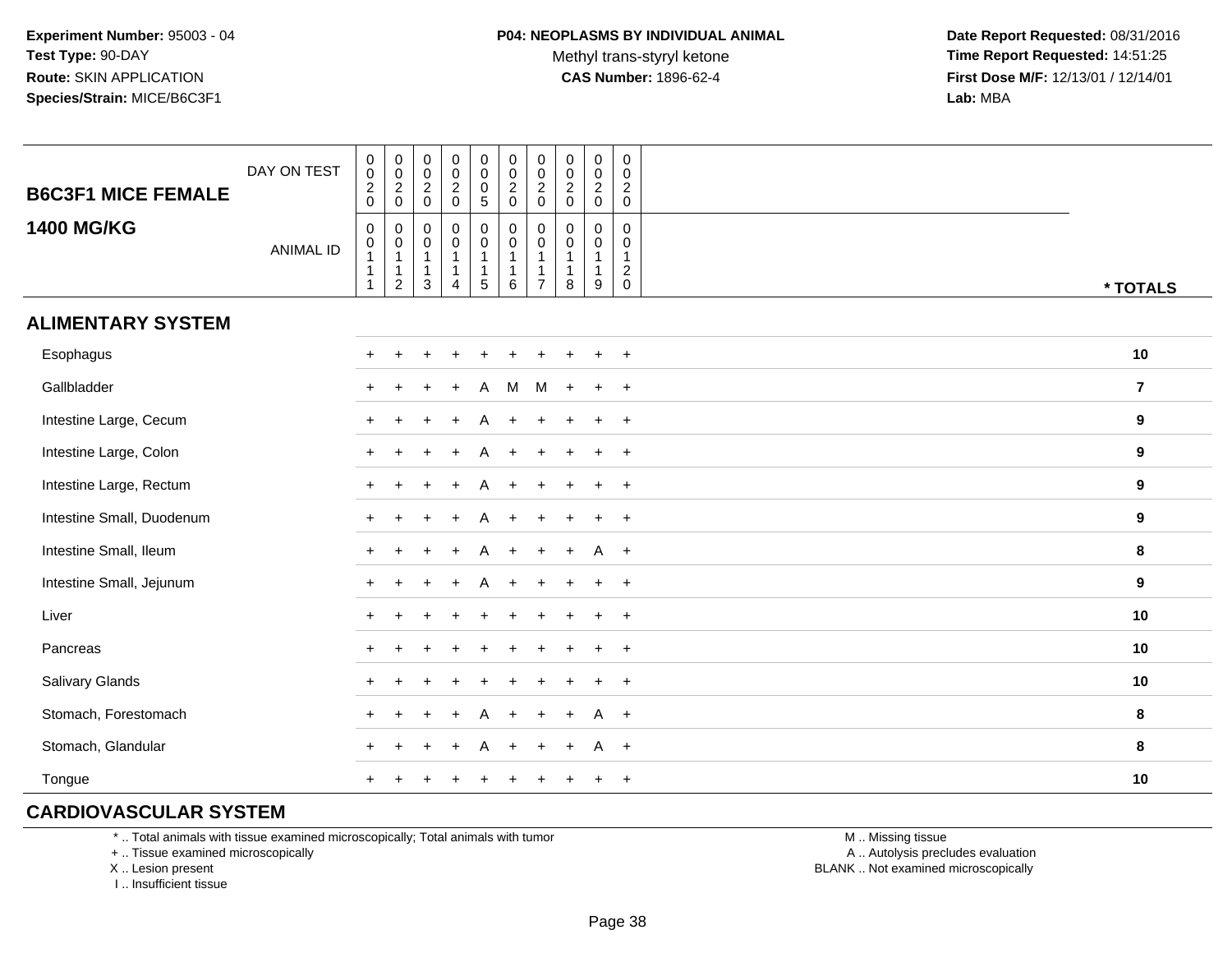Methyl trans-styryl ketone<br>CAS Number: 1896-62-4

 **Date Report Requested:** 08/31/2016 **Time Report Requested:** 14:51:25 **First Dose M/F:** 12/13/01 / 12/14/01<br>**Lab:** MBA **Lab:** MBA

| <b>B6C3F1 MICE FEMALE</b><br><b>1400 MG/KG</b> | DAY ON TEST      | $\pmb{0}$<br>$\mathbf 0$<br>$\frac{2}{0}$<br>$\mathbf 0$        | $\mathbf 0$<br>$\boldsymbol{0}$<br>$\frac{2}{0}$<br>$\mathbf 0$    | $\pmb{0}$<br>$\mathsf{O}\xspace$<br>$\frac{2}{0}$<br>$\,0\,$ | $\begin{matrix} 0 \\ 0 \\ 2 \\ 0 \end{matrix}$<br>$\pmb{0}$      | $\mathbf 0$<br>$\mathbf 0$<br>$\frac{0}{5}$<br>0 | $_{\rm 0}^{\rm 0}$<br>$\frac{2}{0}$<br>$\pmb{0}$          | $\pmb{0}$<br>$\mathbf 0$<br>$\overline{\mathbf{c}}$<br>$\mathbf 0$<br>0 | $\pmb{0}$<br>$\mathbf 0$<br>$\frac{2}{0}$<br>$\pmb{0}$ | $\begin{smallmatrix}0\0\0\end{smallmatrix}$<br>$\frac{2}{0}$<br>$\mathsf{O}$ | $\mathsf{O}$<br>0<br>$\overline{c}$<br>$\mathbf 0$<br>$\mathbf 0$ |                         |
|------------------------------------------------|------------------|-----------------------------------------------------------------|--------------------------------------------------------------------|--------------------------------------------------------------|------------------------------------------------------------------|--------------------------------------------------|-----------------------------------------------------------|-------------------------------------------------------------------------|--------------------------------------------------------|------------------------------------------------------------------------------|-------------------------------------------------------------------|-------------------------|
|                                                | <b>ANIMAL ID</b> | $\boldsymbol{0}$<br>$\mathbf{1}$<br>$\mathbf 1$<br>$\mathbf{1}$ | $\boldsymbol{0}$<br>$\mathbf{1}$<br>$\mathbf{1}$<br>$\overline{c}$ | $\pmb{0}$<br>$\mathbf{1}$<br>$\mathbf{1}$<br>$\sqrt{3}$      | $\overline{0}$<br>$\mathbf{1}$<br>$\mathbf{1}$<br>$\overline{4}$ | $\mathsf{O}\xspace$<br>1<br>5                    | $\overline{0}$<br>$\mathbf{1}$<br>$\mathbf{1}$<br>$\,6\,$ | $\mathbf 0$<br>$\mathbf{1}$<br>1<br>$\overline{7}$                      | $\pmb{0}$<br>$\mathbf{1}$<br>$\mathbf{1}$<br>8         | $\mathsf{O}$<br>$\mathbf{1}$<br>$\mathbf{1}$<br>9                            | 0<br>$\mathbf{1}$<br>$\overline{c}$<br>$\pmb{0}$                  | * TOTALS                |
| <b>Blood Vessel</b>                            |                  | $\ddot{}$                                                       | $\ddot{}$                                                          | ÷                                                            | $\ddot{}$                                                        | $\ddot{}$                                        | $\ddot{}$                                                 | $\ddot{}$                                                               | $\ddot{}$                                              | $\ddot{}$                                                                    | $+$                                                               | $10$                    |
| Heart                                          |                  |                                                                 |                                                                    |                                                              |                                                                  |                                                  |                                                           |                                                                         |                                                        | $+$                                                                          | $+$                                                               | $10$                    |
| <b>ENDOCRINE SYSTEM</b>                        |                  |                                                                 |                                                                    |                                                              |                                                                  |                                                  |                                                           |                                                                         |                                                        |                                                                              |                                                                   |                         |
| <b>Adrenal Cortex</b>                          |                  | $\div$                                                          |                                                                    |                                                              |                                                                  |                                                  |                                                           |                                                                         |                                                        | $\overline{+}$                                                               | $+$                                                               | 10                      |
| Adrenal Medulla                                |                  |                                                                 |                                                                    |                                                              |                                                                  |                                                  |                                                           |                                                                         |                                                        | $\ddot{}$                                                                    | $\overline{+}$                                                    | 10                      |
| Islets, Pancreatic                             |                  |                                                                 |                                                                    |                                                              |                                                                  |                                                  |                                                           |                                                                         |                                                        | $\ddot{}$                                                                    | $\overline{+}$                                                    | 10                      |
| Parathyroid Gland                              |                  | $+$                                                             | M                                                                  | M                                                            | $+$                                                              | M                                                | M                                                         | M                                                                       | $+$                                                    | M                                                                            | $+$                                                               | $\overline{\mathbf{4}}$ |
| <b>Pituitary Gland</b>                         |                  |                                                                 | $+$                                                                |                                                              | $\div$                                                           | $\ddot{}$                                        | $+$                                                       | M                                                                       | $+$                                                    | $+$                                                                          | $+$                                                               | 8                       |
| <b>Thyroid Gland</b>                           |                  | $+$                                                             |                                                                    |                                                              | $\ddot{}$                                                        |                                                  | $+$                                                       | $+$                                                                     | $+$                                                    | $\mathbf{I}$                                                                 | $+$                                                               | 8                       |
| <b>GENERAL BODY SYSTEM</b>                     |                  |                                                                 |                                                                    |                                                              |                                                                  |                                                  |                                                           |                                                                         |                                                        |                                                                              |                                                                   |                         |
| <b>NONE</b>                                    |                  |                                                                 |                                                                    |                                                              |                                                                  |                                                  |                                                           |                                                                         |                                                        |                                                                              |                                                                   |                         |
| <b>GENITAL SYSTEM</b>                          |                  |                                                                 |                                                                    |                                                              |                                                                  |                                                  |                                                           |                                                                         |                                                        |                                                                              |                                                                   |                         |
| <b>Clitoral Gland</b>                          |                  | $+$                                                             | M                                                                  | M                                                            | $+$                                                              | $\mathsf{A}$                                     | M                                                         | $+$                                                                     | $+$                                                    | $A +$                                                                        |                                                                   | $5\phantom{.0}$         |
| Ovary                                          |                  | $\div$                                                          |                                                                    |                                                              | $\ddot{}$                                                        | A                                                | $\ddot{}$                                                 | $\ddot{}$                                                               | $\div$                                                 | $+$                                                                          | $+$                                                               | 9                       |
| <b>Uterus</b>                                  |                  | $+$                                                             |                                                                    |                                                              | $\ddot{}$                                                        | A                                                | $+$                                                       | $\ddot{}$                                                               |                                                        | $+$                                                                          | $+$                                                               | $\boldsymbol{9}$        |
|                                                |                  |                                                                 |                                                                    |                                                              |                                                                  |                                                  |                                                           |                                                                         |                                                        |                                                                              |                                                                   |                         |

# **HEMATOPOIETIC SYSTEM**

\* .. Total animals with tissue examined microscopically; Total animals with tumor

T

+ .. Tissue examined microscopically

X .. Lesion present

I .. Insufficient tissue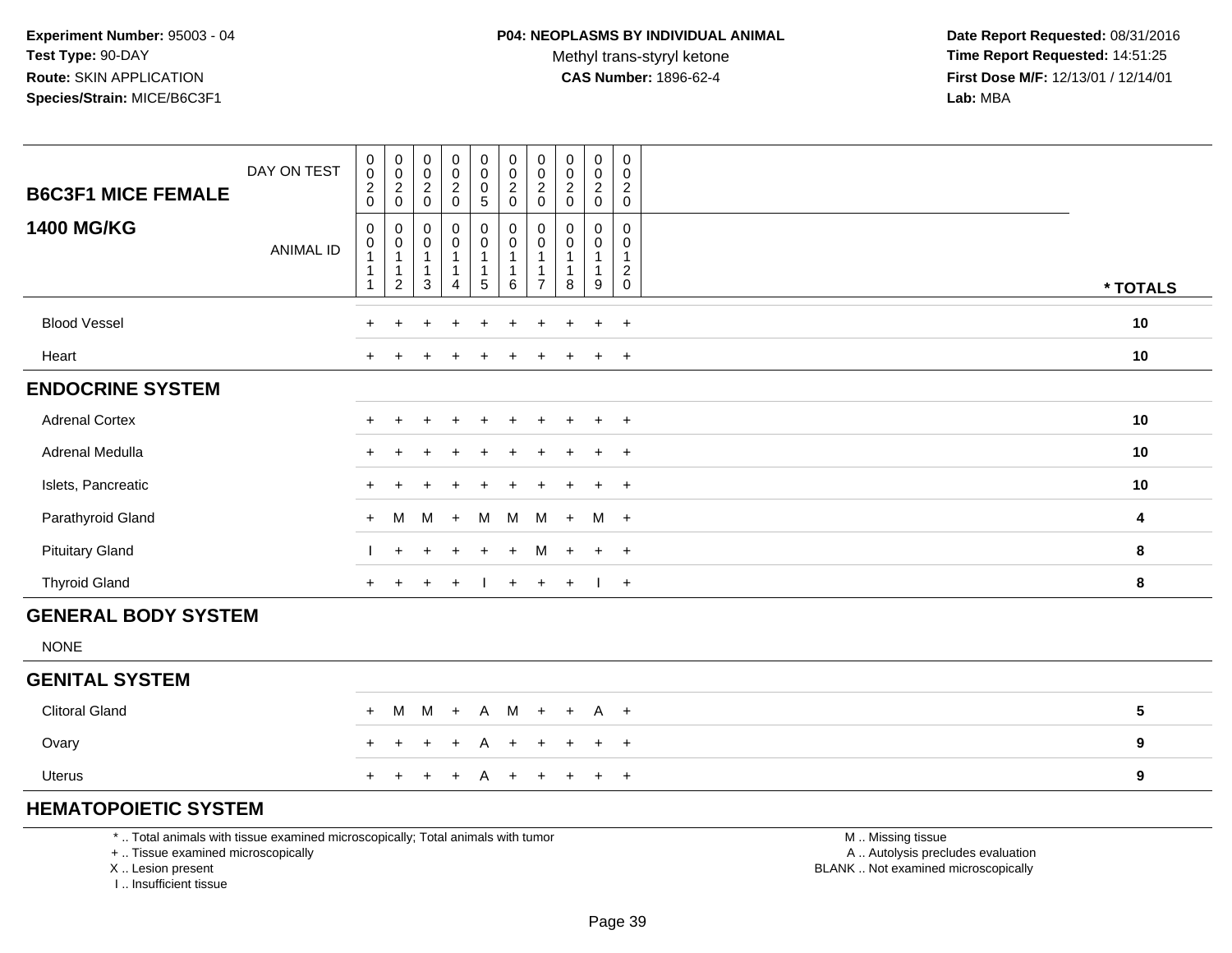Methyl trans-styryl ketone<br>CAS Number: 1896-62-4

 **Date Report Requested:** 08/31/2016 **Time Report Requested:** 14:51:25 **First Dose M/F:** 12/13/01 / 12/14/01<br>Lab: MBA **Lab:** MBA

| <b>B6C3F1 MICE FEMALE</b>                                                                                                                  | DAY ON TEST      | $\pmb{0}$<br>$\overline{0}$<br>$\boldsymbol{2}$                       | $\pmb{0}$<br>$\pmb{0}$<br>$\boldsymbol{2}$                               | 0<br>$\mathsf{O}\xspace$<br>$\boldsymbol{2}$                | $\boldsymbol{0}$<br>$\pmb{0}$<br>$\overline{c}$                               | $\pmb{0}$<br>$\mathsf{O}\xspace$<br>0                                                         | $\pmb{0}$<br>$\mathbf 0$<br>$\boldsymbol{2}$        | $\mathbf 0$<br>$\pmb{0}$<br>$\sqrt{2}$                                      | $\pmb{0}$<br>$\mathbf 0$<br>$\overline{c}$                                  | 0<br>$\mathbf 0$<br>$\overline{c}$                | $\mathbf 0$<br>$\mathbf 0$<br>$\boldsymbol{2}$                         |                                                                                               |                  |
|--------------------------------------------------------------------------------------------------------------------------------------------|------------------|-----------------------------------------------------------------------|--------------------------------------------------------------------------|-------------------------------------------------------------|-------------------------------------------------------------------------------|-----------------------------------------------------------------------------------------------|-----------------------------------------------------|-----------------------------------------------------------------------------|-----------------------------------------------------------------------------|---------------------------------------------------|------------------------------------------------------------------------|-----------------------------------------------------------------------------------------------|------------------|
| <b>1400 MG/KG</b>                                                                                                                          | <b>ANIMAL ID</b> | $\mathbf 0$<br>$\mathbf 0$<br>$\pmb{0}$<br>-1<br>-1<br>$\overline{1}$ | $\mathbf 0$<br>$\mathbf 0$<br>0<br>$\mathbf{1}$<br>1<br>$\boldsymbol{2}$ | $\mathsf{O}\xspace$<br>$\Omega$<br>$\Omega$<br>-1<br>1<br>3 | $\mathbf 0$<br>0<br>0<br>$\mathbf 1$<br>$\mathbf 1$<br>$\boldsymbol{\Lambda}$ | $\sqrt{5}$<br>$\mathbf 0$<br>$\overline{0}$<br>$\mathbf{1}$<br>$\mathbf{1}$<br>$\overline{5}$ | $\mathbf 0$<br>$\mathbf 0$<br>$\mathbf 0$<br>1<br>6 | $\mathbf 0$<br>$\mathbf 0$<br>$\mathbf 0$<br>$\mathbf{1}$<br>$\overline{7}$ | $\mathbf 0$<br>$\Omega$<br>$\mathbf 0$<br>$\mathbf{1}$<br>$\mathbf{1}$<br>8 | $\mathbf 0$<br>$\Omega$<br>$\mathbf{0}$<br>1<br>9 | $\mathbf 0$<br>$\Omega$<br>$\mathbf 0$<br>$\mathbf{1}$<br>$^2_{\rm 0}$ |                                                                                               | * TOTALS         |
| <b>Bone Marrow</b>                                                                                                                         |                  | +                                                                     | +                                                                        |                                                             | $\ddot{}$                                                                     | A                                                                                             | +                                                   | +                                                                           | ÷                                                                           | $\ddot{}$                                         | $\overline{+}$                                                         |                                                                                               | 9                |
| Lymph Node, Mandibular                                                                                                                     |                  |                                                                       |                                                                          |                                                             |                                                                               |                                                                                               |                                                     |                                                                             |                                                                             | $\ddot{}$                                         | $+$                                                                    |                                                                                               | 9                |
| Lymph Node, Mesenteric                                                                                                                     |                  | $\pm$                                                                 | $\ddot{}$                                                                | М                                                           | $+$                                                                           | M                                                                                             | $\ddot{}$                                           | $\div$                                                                      |                                                                             | $\ddot{}$                                         | $+$                                                                    |                                                                                               | 8                |
| Spleen                                                                                                                                     |                  | ÷                                                                     |                                                                          |                                                             | $\ddot{}$                                                                     | A                                                                                             | $\ddot{}$                                           |                                                                             |                                                                             | $\ddot{}$                                         | $\ddot{}$                                                              |                                                                                               | 9                |
| Thymus                                                                                                                                     |                  | $+$                                                                   | $\ddot{}$                                                                |                                                             | $+$                                                                           | A                                                                                             | $\ddot{}$                                           | $+$                                                                         | $\ddot{}$                                                                   | $+$                                               | $+$                                                                    |                                                                                               | 9                |
| <b>INTEGUMENTARY SYSTEM</b>                                                                                                                |                  |                                                                       |                                                                          |                                                             |                                                                               |                                                                                               |                                                     |                                                                             |                                                                             |                                                   |                                                                        |                                                                                               |                  |
| <b>Mammary Gland</b>                                                                                                                       |                  |                                                                       |                                                                          |                                                             |                                                                               |                                                                                               |                                                     |                                                                             |                                                                             |                                                   |                                                                        |                                                                                               | 10               |
| Skin                                                                                                                                       |                  |                                                                       |                                                                          |                                                             |                                                                               |                                                                                               |                                                     |                                                                             |                                                                             | $\overline{+}$                                    | $^{+}$                                                                 |                                                                                               | 10               |
| <b>MUSCULOSKELETAL SYSTEM</b>                                                                                                              |                  |                                                                       |                                                                          |                                                             |                                                                               |                                                                                               |                                                     |                                                                             |                                                                             |                                                   |                                                                        |                                                                                               |                  |
| Bone                                                                                                                                       |                  |                                                                       |                                                                          |                                                             |                                                                               | ÷                                                                                             | $\div$                                              |                                                                             |                                                                             | $\ddot{}$                                         | $^{+}$                                                                 |                                                                                               | 10               |
| <b>NERVOUS SYSTEM</b>                                                                                                                      |                  |                                                                       |                                                                          |                                                             |                                                                               |                                                                                               |                                                     |                                                                             |                                                                             |                                                   |                                                                        |                                                                                               |                  |
| <b>Brain</b>                                                                                                                               |                  | $+$                                                                   | $+$                                                                      | $+$                                                         | $+$                                                                           | A                                                                                             | $+$                                                 | $+$                                                                         | $+$                                                                         | $+$                                               | $+$                                                                    |                                                                                               | $\boldsymbol{9}$ |
| <b>RESPIRATORY SYSTEM</b>                                                                                                                  |                  |                                                                       |                                                                          |                                                             |                                                                               |                                                                                               |                                                     |                                                                             |                                                                             |                                                   |                                                                        |                                                                                               |                  |
| Lung                                                                                                                                       |                  |                                                                       |                                                                          |                                                             |                                                                               |                                                                                               |                                                     |                                                                             |                                                                             |                                                   | $\ddot{}$                                                              |                                                                                               | 10               |
| Nose                                                                                                                                       |                  |                                                                       |                                                                          |                                                             |                                                                               |                                                                                               |                                                     |                                                                             |                                                                             |                                                   | $\overline{+}$                                                         |                                                                                               | 10               |
| Trachea                                                                                                                                    |                  |                                                                       |                                                                          |                                                             |                                                                               |                                                                                               | м                                                   | м                                                                           |                                                                             | $\ddot{}$                                         | $^{+}$                                                                 |                                                                                               | 8                |
| *  Total animals with tissue examined microscopically; Total animals with tumor<br>+  Tissue examined microscopically<br>X  Lesion present |                  |                                                                       |                                                                          |                                                             |                                                                               |                                                                                               |                                                     |                                                                             |                                                                             |                                                   |                                                                        | M  Missing tissue<br>A  Autolysis precludes evaluation<br>BLANK  Not examined microscopically |                  |

I .. Insufficient tissue